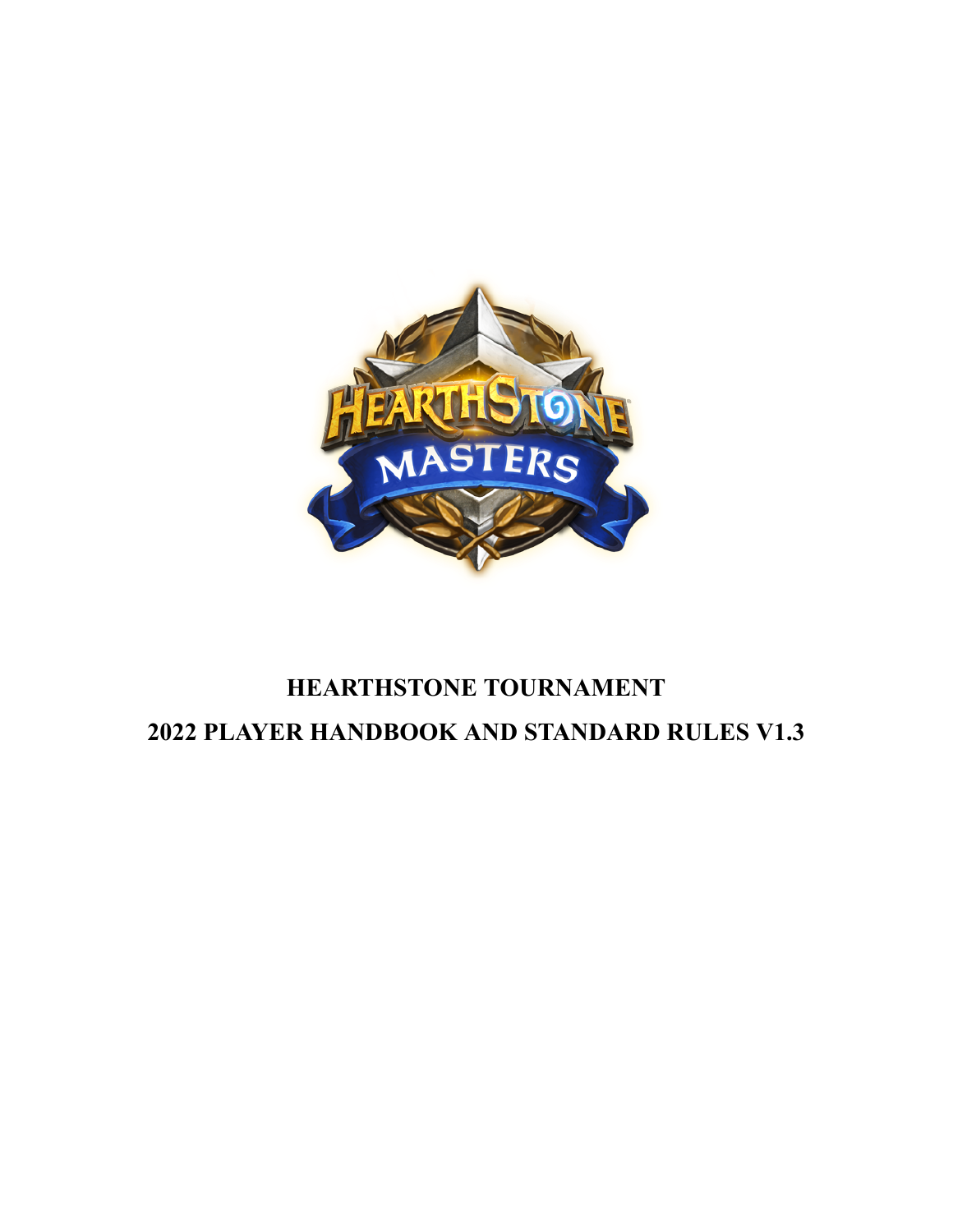# **TABLE OF CONTENTS**

| 1. |      | <b>INTRODUCTION</b>                       | $\overline{4}$ |
|----|------|-------------------------------------------|----------------|
| 2. |      | <b>APPLICABILITY OF RULES</b>             | 4              |
|    | 2.1  | Acknowledgement of this Handbook.         | 4              |
|    | 2.2  | Applicability of Rules.                   | 5              |
| 3. |      | <b>ELIGIBILITY</b>                        | 6              |
|    | 3.1  | Participation and Eligibility.            | 6              |
|    | 3.2  | Proof of Residency Requirements.          | 8              |
|    | 3.3  | Minimum Age Requirements.                 | 9              |
|    | 3.4  | Ineligible Players.                       | 10             |
| 4. |      | TOURNAMENT STRUCTURES                     | 10             |
|    | 4.1  | General.                                  | 10             |
|    | 4.2  | Online and Live Tournaments.              | 10             |
|    | 4.3  | Tournament Formats.                       | 11             |
|    | 4.4  | <b>Swiss Pairings Tournament</b>          | 11             |
|    | 4.5  | Single Elimination Tournament.            | 12             |
|    | 4.6  | Double Elimination Tournament.            | 13             |
|    | 4.7  | Dual Tournament.                          | 13             |
|    | 4.8  | Prize Awards.                             | 13             |
|    | 4.9  | Travel and Expenses.                      | 14             |
|    | 4.10 | Off-stage and Feature Matches.            | 15             |
| 5. |      | TOURNAMENT MECHANICS                      | 16             |
|    | 5.1  | General.                                  | 16             |
|    | 5.2  | Card Collections.                         | 16             |
|    | 5.3  | Formats.                                  | 16             |
|    | 5.4  | Best of X game matches.                   | 16             |
|    | 5.5  | Specialist.                               | 17             |
|    | 5.6  | Conquest.                                 | 17             |
|    | 5.7  | Last Hero Standing.                       | 18             |
|    | 5.8  | Bans, Shields, and Picks.                 | 18             |
|    | 5.9  | Deck Lists.                               | 20             |
|    | 5.10 | Written Notes and Deck Tracking Software. | 20             |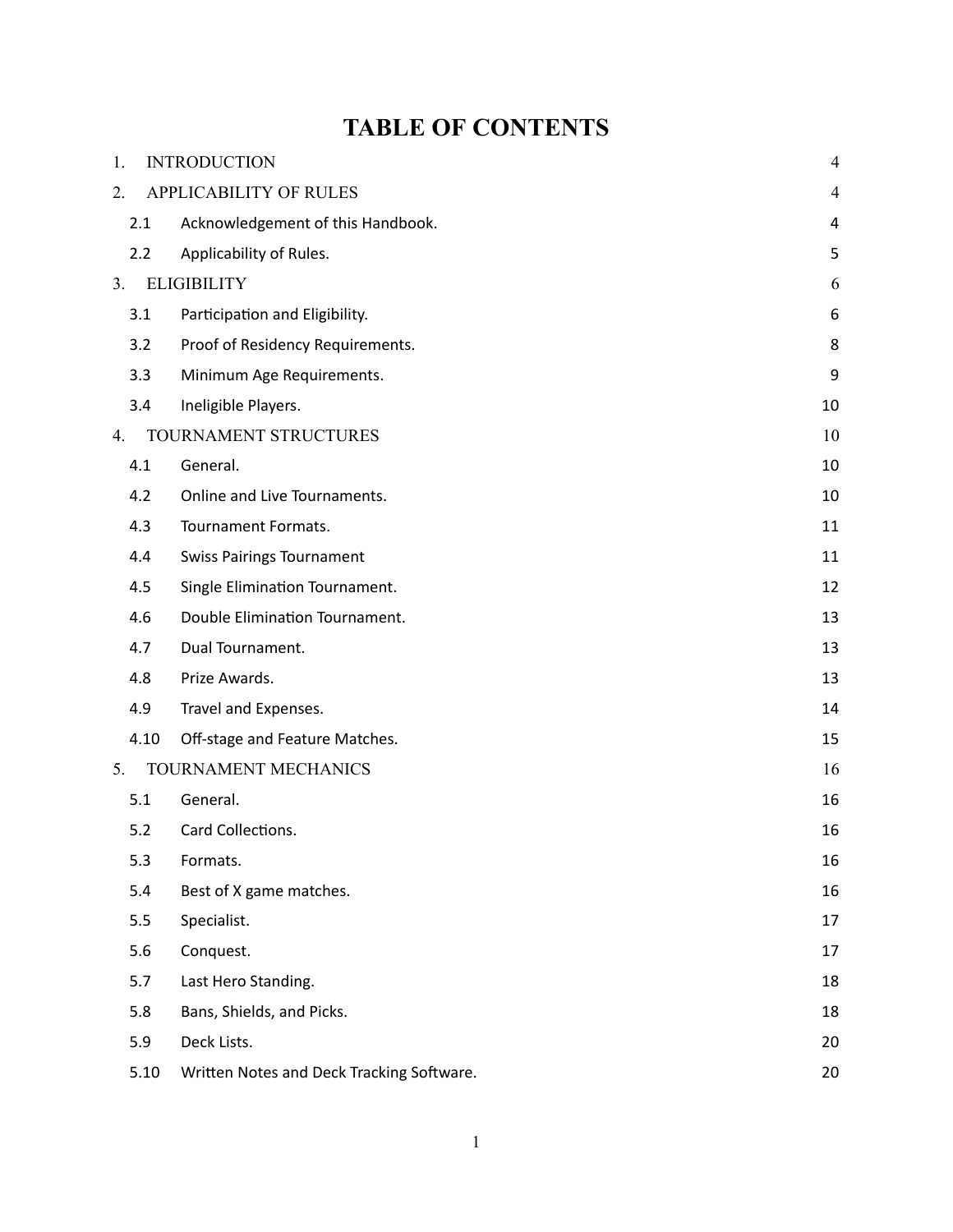| 5.11 | Spectators.                                                  | 21 |
|------|--------------------------------------------------------------|----|
| 5.12 | Game Ties.                                                   | 21 |
| 5.13 | Hardware and Software Failures.                              | 21 |
| 5.14 | Banned Cards List.                                           | 22 |
| 5.15 | Software Bugs and Exploits                                   | 22 |
| 5.16 | Hardware                                                     | 22 |
| 6.   | PLAYER INFRACTIONS AND PENALTIES                             | 23 |
| 6.1  | Penalty List and Disciplinary Action                         | 23 |
| 6.2  | Failure to Submit Deck List                                  | 24 |
| 6.3  | Decklist Mismatch                                            | 25 |
| 6.4  | <b>Wrong Class Selection</b>                                 | 25 |
| 6.5  | Maestra of the Masquerade                                    | 25 |
| 6.6  | <b>Match Tardiness</b>                                       | 25 |
| 6.7  | Failure to Check In On Time                                  | 26 |
| 6.8  | <b>Match and Game Disconnects</b>                            | 26 |
| 6.9  | Failure to Ban or Pick                                       | 28 |
| 6.10 | Spectators                                                   | 28 |
| 6.11 | <b>Failure to Follow Tournament Announcements</b>            | 29 |
| 6.12 | Failure to Follow Tournament Officials Specific Instructions | 29 |
| 6.13 | Cheating                                                     | 29 |
| 6.14 | <b>Unsporting Conduct</b>                                    | 31 |
| 6.15 | Wintrading on Ladder                                         | 32 |
| 6.16 | <b>Penalty Investigations Process</b>                        | 33 |
| 6.17 | <b>Consent to Public Discipline</b>                          | 34 |
| 7.0  | <b>DISCLAIMERS</b>                                           | 34 |
| 7.1  | <b>Changes to Your Battlenet Account</b>                     | 35 |
| 8.   | <b>GENERAL TERMS AND CONDITIONS</b>                          | 35 |
| 8.1  | <b>Blizzard Copyrights and Trademarks</b>                    | 35 |
| 8.2  | Changes to Hearthstone.                                      | 35 |
| 8.3  | Changes to the Terms of this Handbook                        | 35 |
| 8.4  | Translations                                                 | 36 |
| 8.5  | No Employment Relationship                                   | 36 |
| 8.6  | Communications                                               | 36 |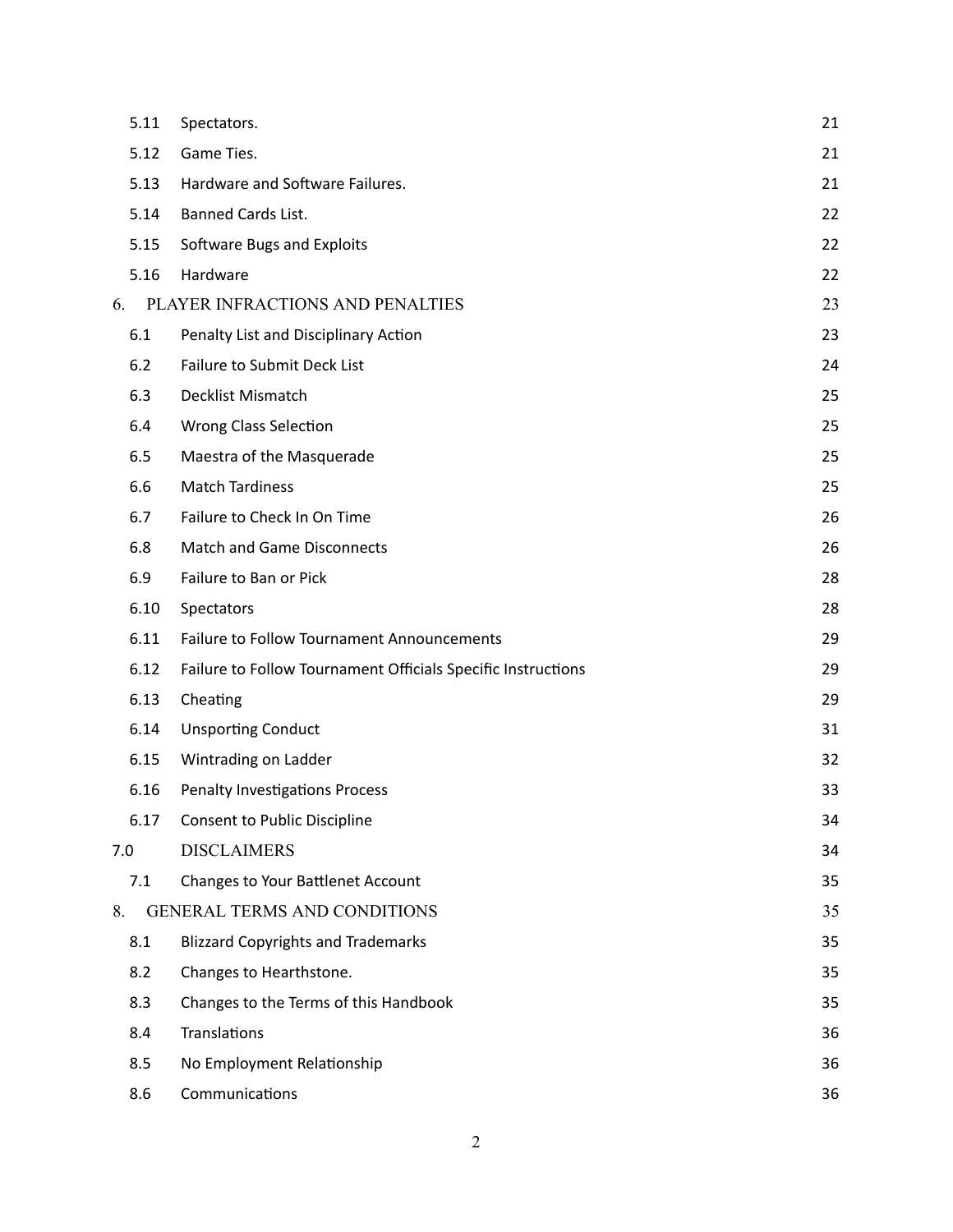# 9. GLOSSARY [3](#page-34-1)8

# 10. STANDARD RULES 39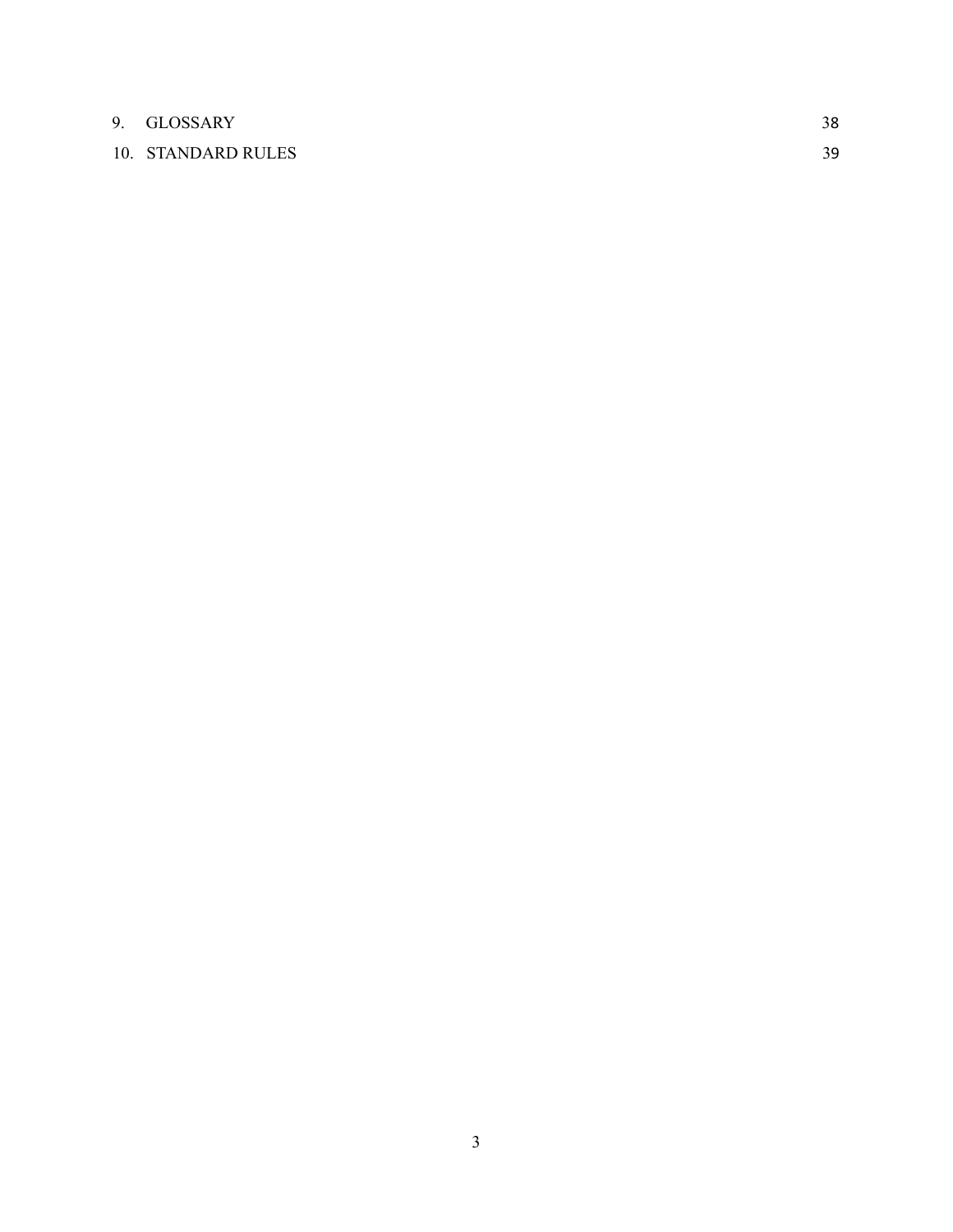# <span id="page-4-0"></span>**1. INTRODUCTION**

This Hearthstone Tournament Player Handbook and Standard Rules (the "Handbook") govern all Hearthstone® competitions organized by Blizzard and certain third parties (the "Tournament(s)"). This Handbook establishes the rules of play, player eligibility, formats and structure, invites, prize awards, sponsorships, player conduct, and important legal terms which govern your participation in all Tournaments.

THIS HANDBOOK AND ALL DISPUTES RELATED TO OR ARISING OUT OF YOUR PARTICIPATION IN ANY TOURNAMENT ARE GOVERNED BY A BINDING ARBITRATION CLAUSE AND A WAIVER OF CLASS ACTION RIGHTS IN SECTION 9 OF THE STANDARD RULES AS WELL AS LIMITATIONS OF LIABILITY AND RELEASE PROVISIONS IN SECTION 7 OF THE STANDARD RULES. THESE CLAUSES AFFECT YOUR LEGAL RIGHTS AND REMEDIES, AND YOU SHOULD REVIEW THEM CAREFULLY BEFORE ACCEPTING THESE RULES.

This Handbook forms a contract between you, Blizzard, and its affiliates who are engaged in operating the Tournaments. You are required to read, understand, and agree to this Handbook and any additional Tournament-specific rules as a condition of participating in any Tournament.

# <span id="page-4-1"></span>**2. APPLICABILITY OF RULES**

- <span id="page-4-2"></span>2.1 Acknowledgement of this Handbook.
	- You acknowledge your acceptance of this Handbook by:
		- signing or accepting a player participation form for any Tournament, either in print or online, if such form exists; or
		- entering and participating in a game or match that is part of a Tournament. Blizzard may require you to sign or accept a player participation form prior to allowing you to participate in certain Tournaments.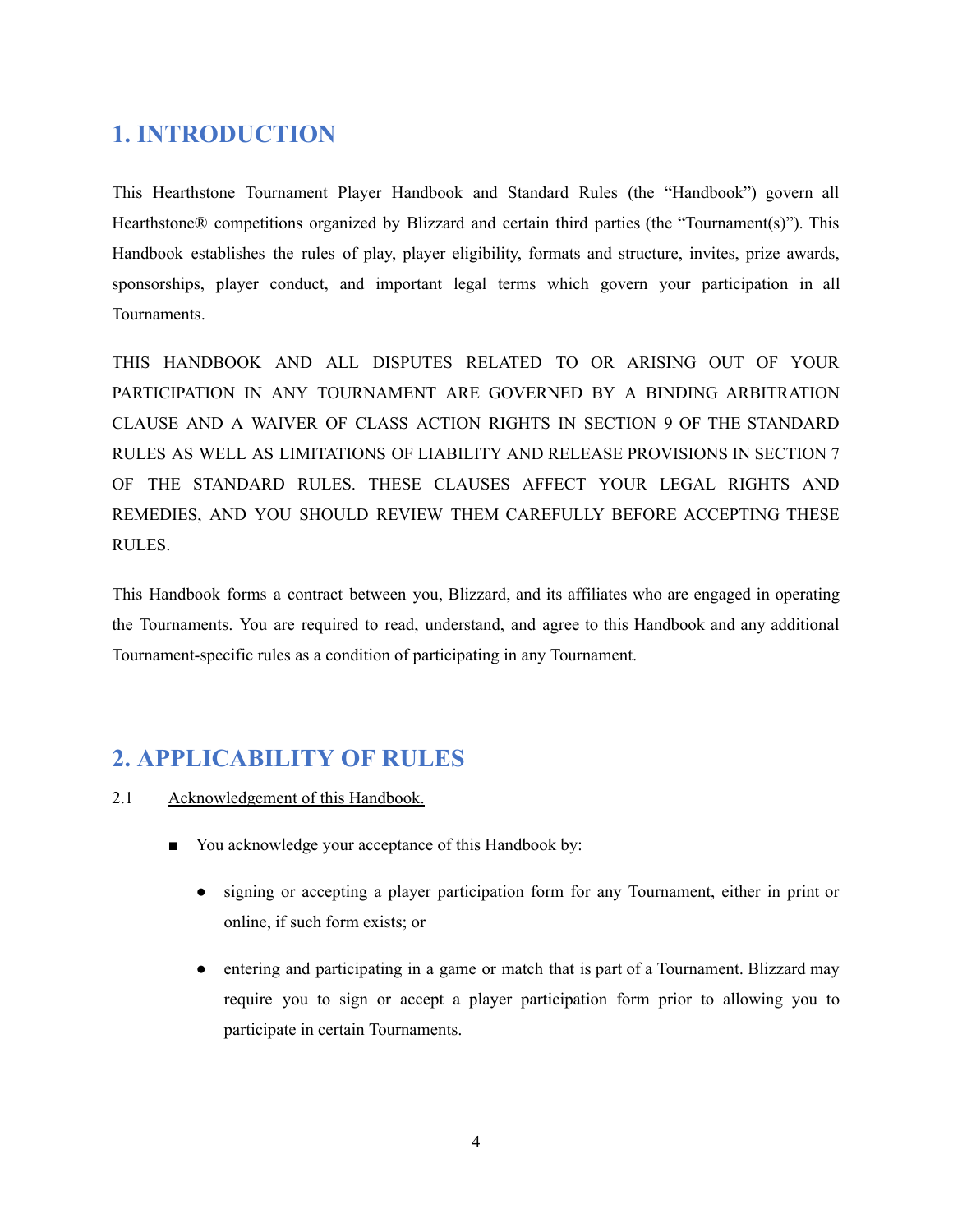- If you are over the age of 13 but under the age of majority (as described in Section 3.3(b)), your parent or legal guardian must acknowledge your acceptance of this Handbook on your behalf.
- If you (or your parent or legal guardian) do not accept this Handbook or you do not meet the player eligibility requirements in section 3 below, you may not participate in the Tournament.

#### <span id="page-5-0"></span>2.2 Applicability of Rules.

- The terms contained in this Handbook apply to Hearthstone Tournaments in the Asia-Pacific, Americas, and Europe regions, including the following Tournaments:
	- Hearthstone Grandmasters
	- Hearthstone Grandmasters Last Call Qualifier
	- **Hearthstone Masters Tour**
	- **Hearthstone Masters Qualifier**
	- Hearthstone Masters Season Championships
	- Any third party tournament that grants invites to the Hearthstone Masters Tours
	- Any other tournament which incorporates this Handbook by reference with Blizzard's approval
- Specific Tournament rules may list the specific countries whose residents are eligible to participate in that specific Tournament.
- This Handbook does not apply to Tournaments or programs that occur in China, even if the Tournament or program itself provides invites into Tournaments outside of China. Chinese Tournaments and programs are governed by rules published here: [http://hs.blizzard.cn](http://hs.blizzard.cn/).
- Your participation in any Tournament is subject to the current Website Terms applicable to your Blizzard Battle.net® account, which are incorporated by reference into this Handbook. The Website Terms include the Blizzard End User License Agreement applicable to your use of the Hearthstone game client and Blizzard's Battle.net service, the Blizzard Entertainment Online Privacy Policy applicable to your use of Blizzard's games, services, and websites, and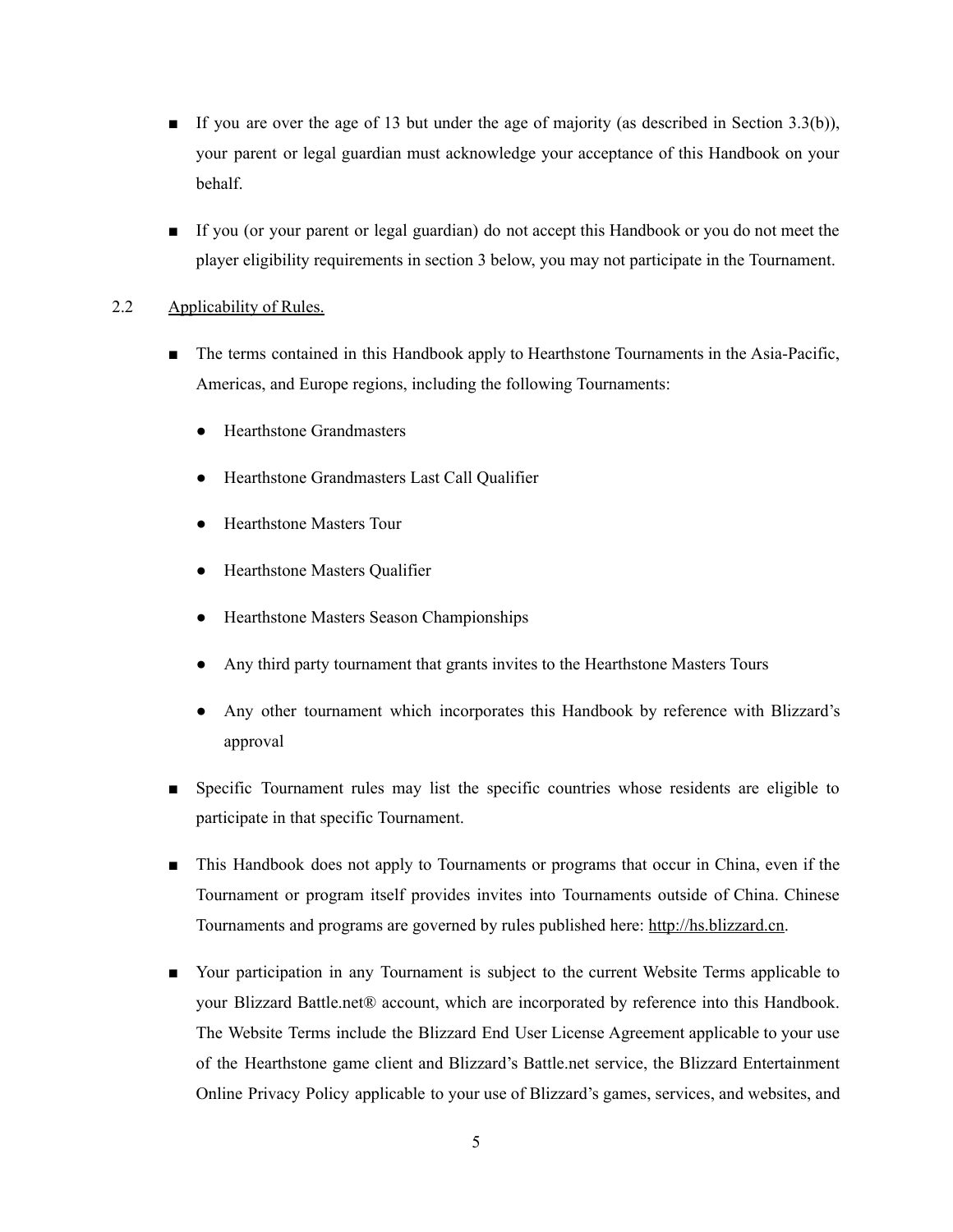the other terms and conditions which govern your use of Blizzard's games, services, and websites. Blizzard's Website Terms can be found below:

- North America: <https://www.blizzard.com/en-us/legal>
- Latin America: <https://www.blizzard.com/es-mx/legal>
- Brazil: <https://www.blizzard.com/pt-br/legal>
- Europe: <https://www.blizzard.com/en-gb/legal>
- Korea: <https://www.blizzard.com/ko-kr/legal>
- South East Asia, Australia, New Zealand: <https://www.blizzard.com/en-sg/legal>
- Thailand: <https://www.blizzard.com/th-th/legal>
- Japan: <https://www.blizzard.com/ja-jp/legal>
- Taiwan: <https://www.blizzard.com/zh-tw/legal>
- Your failure to adhere to the terms of this Handbook, the Blizzard End User License Agreement, or the Website Terms which govern the use of your Battle.net account and/or the Hearthstone game client may subject you to game or match forfeitures, disqualifications from Tournaments, prize forfeitures, other disciplinary action, and legal claims, as explained below.

# <span id="page-6-0"></span>**3. ELIGIBILITY**

#### <span id="page-6-1"></span>3.1 Participation and Eligibility.

■ You may participate in a Tournament so long as your participation does not violate applicable local laws and/or the federal, state and local laws of the United States, including any such laws applicable to jurisdictions outside the United States. You are responsible for ensuring that your participation in any Tournament is compliant with all laws of the jurisdiction(s) in which you are a resident, and you must take all steps necessary to ensure such compliance. You may only travel to participate in a Tournament in-person if you hold a valid passport for your travel and participation. You must also obtain any necessary visa or other governmental authorization required for your participation in any such Tournament, whether online or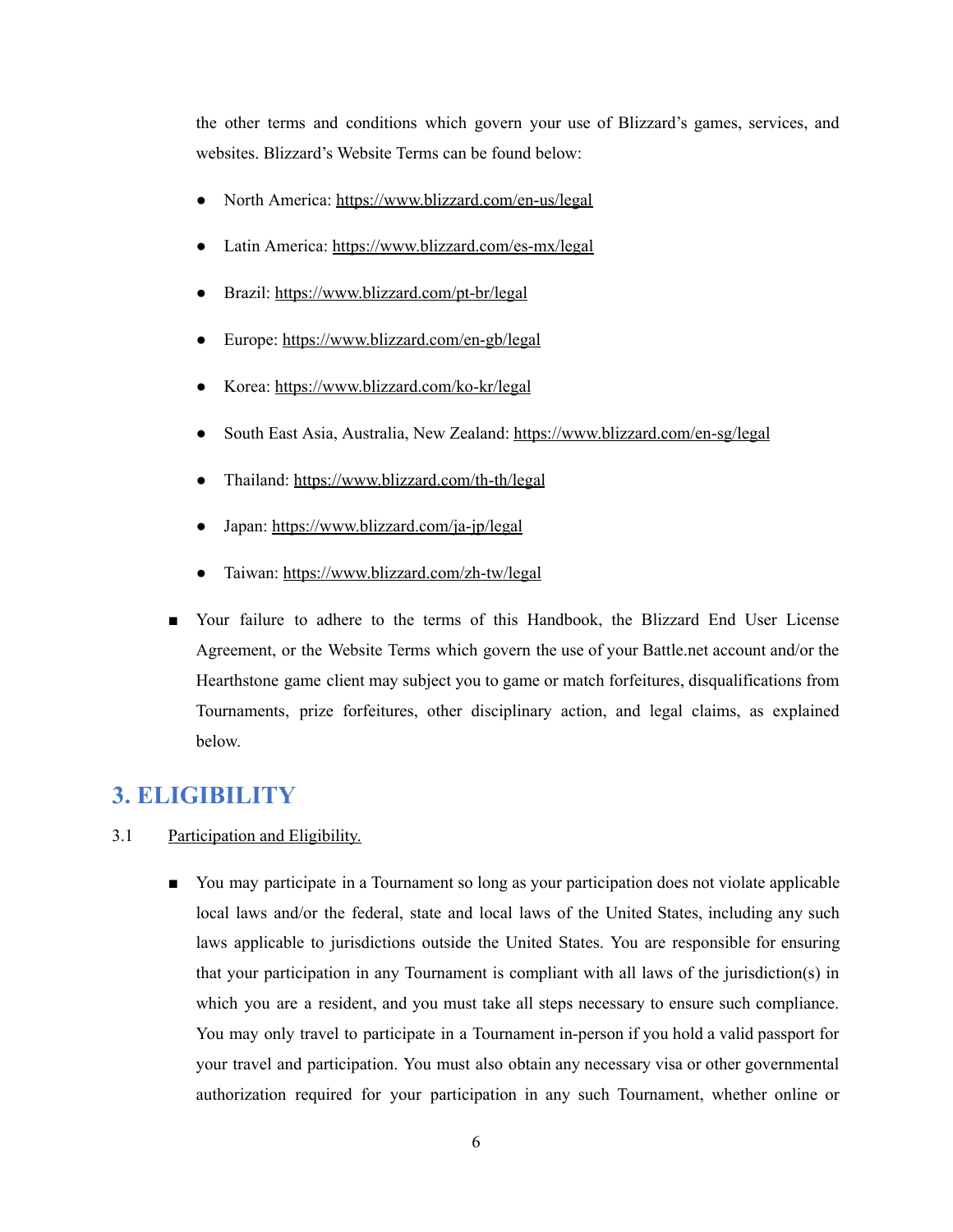in-person (including any travel required to or from any venue for the Tournaments). Blizzard does not take responsibility for your compliance with local laws and visa requirements. Specific programs may have more restrictive regional requirements for participation and may exclude your participation based on regionality. In such cases, the regional requirements of that specific Tournament's rules shall govern your eligibility for that specific Tournament.

- Certain Tournaments may only be open to players invited by the Tournament organizer.
- Certain Tournaments may be dependent on the results of other Tournaments, or may have an earned invitation requirement, or specific requirements for Tournament finishes that you must meet in order to participate. These requirements are outlined in the rules for those Tournaments.
- Certain Tournaments may have limited signups and are subject to a first-come-first-serve sign up system.
- Certain Tournaments, such as Hearthstone Collegiate Tournaments, may be limited to a specific category of players. The rules for those Tournaments will explain who is eligible to participate in the Tournament.
- Certain Tournaments may exclude players who have already earned an invitation to another Tournament.
- In order to be eligible to participate in any Tournament, you must:
	- have downloaded the Hearthstone game client;
	- have authorized access to a full Battle.net account registered on Blizzard's Battle.net service appropriate for your region as defined by the specific Tournament program. A Battle.net lite account is not sufficient for participation in Tournaments;
	- have a Battle.net account that is in good standing at the start of the Tournament and remain in good standing throughout the Tournament;
	- have a valid email address associated with your Battle.net Account as Blizzard reserves the right to verify the email address that you provide;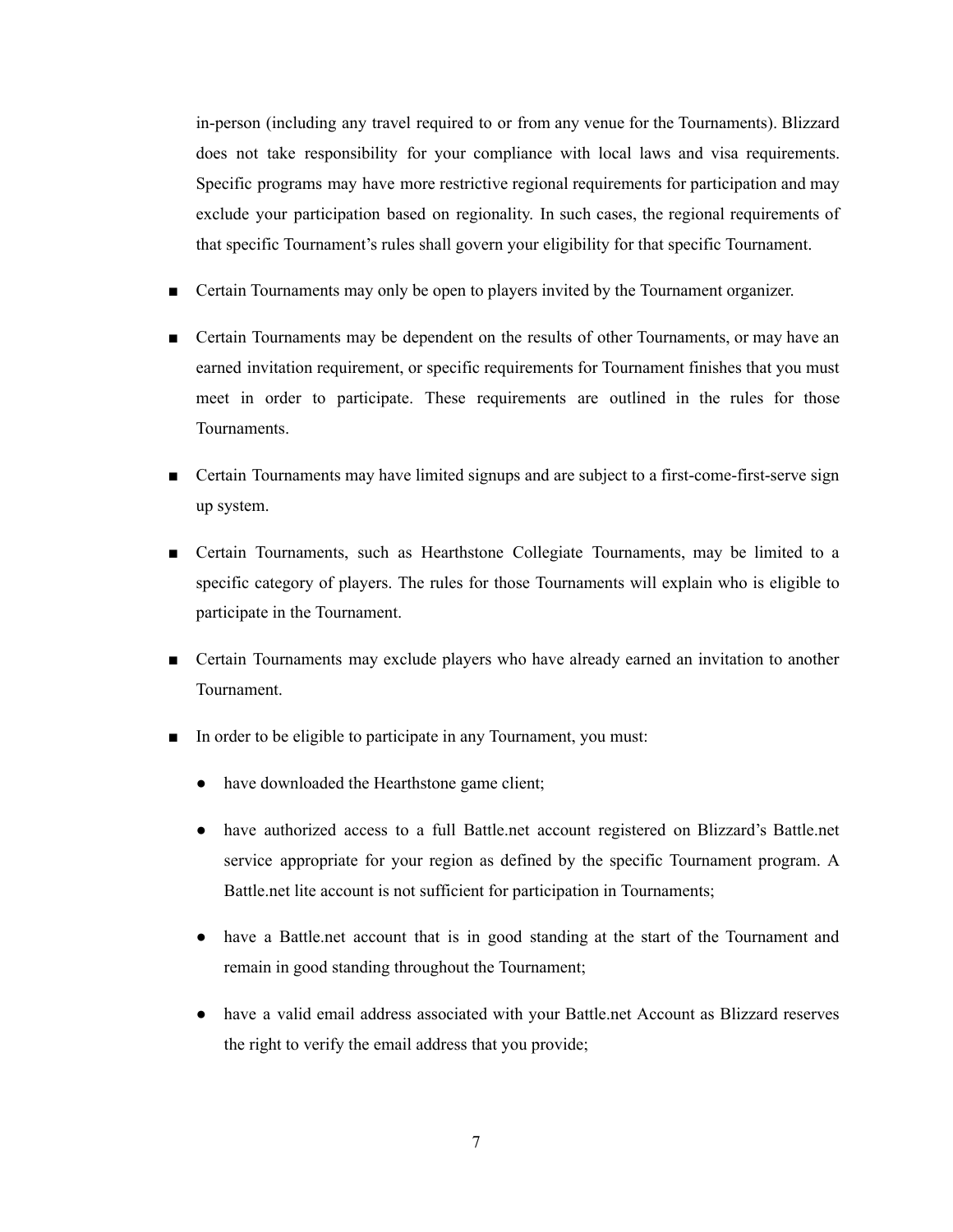- be a natural person (i.e., not a corporation, partnership, or other legal entity) who is the same individual who registered the Battle.net Account, unless you are a minor using a Battle.net Account registered by your parent or legal guardian;
- not already be participating in that Tournament. One entry into the tournament per person;
- not be on Blizzard's Hearthstone suspended player list, which can be found at blizz.ly/suspended; and
- have not been told by a Blizzard representative that you are currently under investigation for a Tournament infraction and that you may not participate in Hearthstone tournaments during such investigation.
- All Tournaments are limited to one entry per person, regardless of the number of Battle.net accounts you may have registered.
- In general, Tournament organizers may not exclude players from Tournament participation so long as the player meets all eligibility requirements outlined in this Handbook, and in the rules for that specific Tournament.
- Notwithstanding anything to the contrary contained herein or in any specific Tournament rules, Blizzard shall have the right in its sole and absolute discretion to determine the eligibility of any and all Tournament participants. You acknowledge and agree that your eligibility status as determined by Blizzard may change at any time and such determination shall be final.

## <span id="page-8-0"></span>3.2 Proof of Residency Requirements.

- Some Tournaments may only be open to residents of specific regions, and you may be required to provide proof that you are either a citizen or a legal resident of a country in the region whose residents are eligible to participate in that Tournament.
- In order to prove residency for such Tournaments, you must provide Blizzard with a Battle.net Account for verification purposes, and the country of residence of your Battle.net Account must be one of the eligible countries in the region where the Tournament is held. Your BattleTag must match the tag of your public persona, Blizzard or the Tournament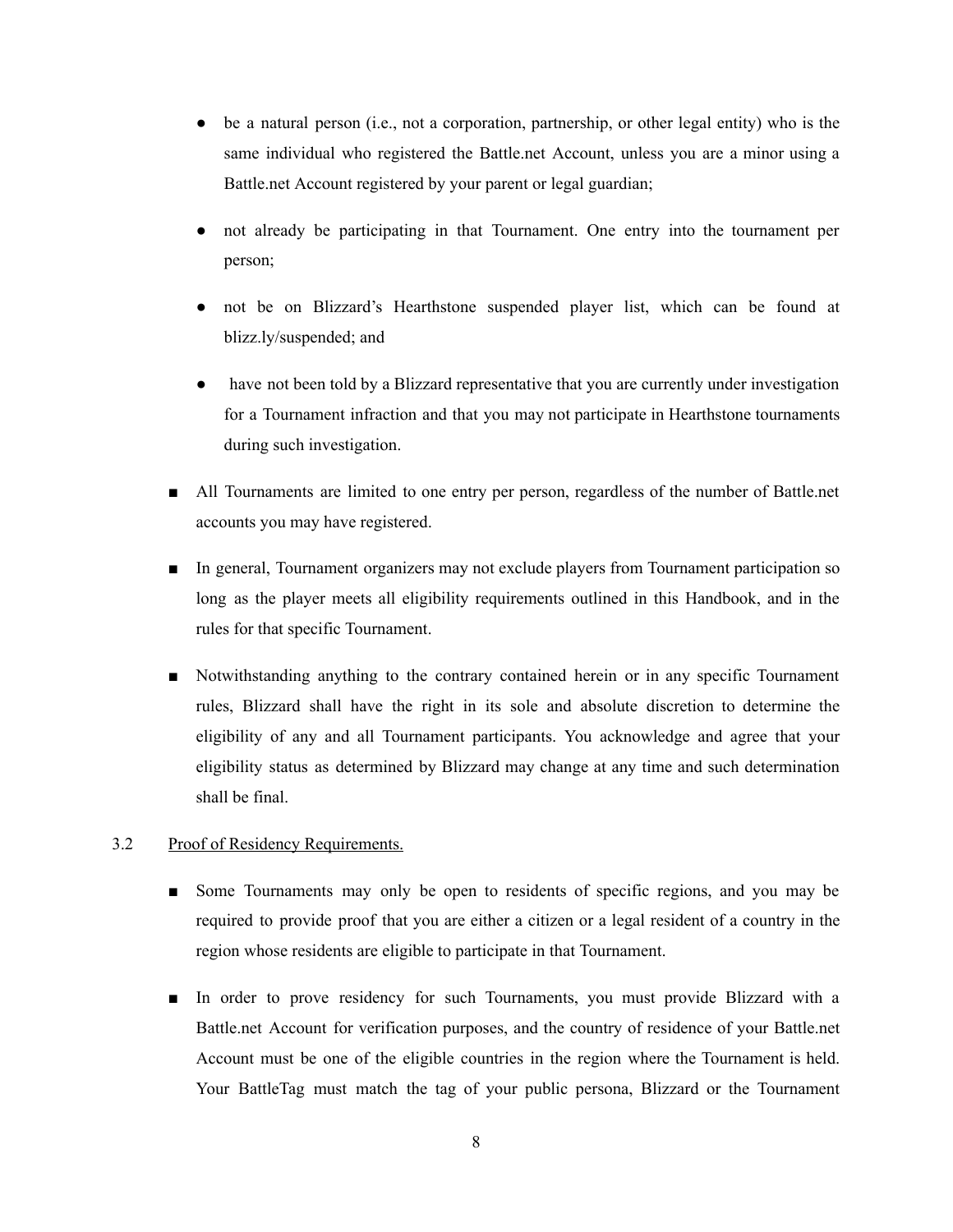organizer of the Tournament must pre-approve your BattleTag before you can enter the Tournament, and you are not eligible to change the approved BattleTag until the end of the Tournament.

- For certain Tournaments, in order to continue to participate, you will be required to provide Blizzard with a copy of a valid photo ID with a current address within your country of residence. A valid photo ID could include a government-issued driver's license, military photo identification card or passport. If you have any questions about the residency requirements, email hsadmin@eslgaming.com, and Blizzard can begin the verification process.
- Players may periodically adjust their residency with Blizzard by contacting Blizzard customer service and adjusting their Battle.net information. Following that change, the player must notify hsadmin@eslgaming.com if their new residency places them into a different region (for example from Europe to Americas).
- Notwithstanding anything to the contrary contained herein or in any specific Tournament rules, participation is prohibited if such participation in your jurisdiction is in violation of applicable local laws and/or the federal, state and local laws of the United States, including any such laws applicable to jurisdictions outside the United States.

#### <span id="page-9-0"></span>3.3 Minimum Age Requirements.

- You may participate in a Tournament if you have reached the age of majority in your country of residence at the start of the Tournament. Tournament start dates are outlined in the rules for a specific Tournament. Some Tournaments may have additional age requirements.
- If you are under the legal age of majority in your country of residence, but over the age of 13 as of the Tournament start date, you may still enter the Tournament and participate as a player if you otherwise meet all of the eligibility criteria set forth in this Handbook and the Tournament's specific rules, otherwise comply with all country and local regulation for Tournament participation, and one of your parents or legal guardians reads and acknowledges your acceptance the terms contained in this Handbook and the Tournament's specific rules on your behalf.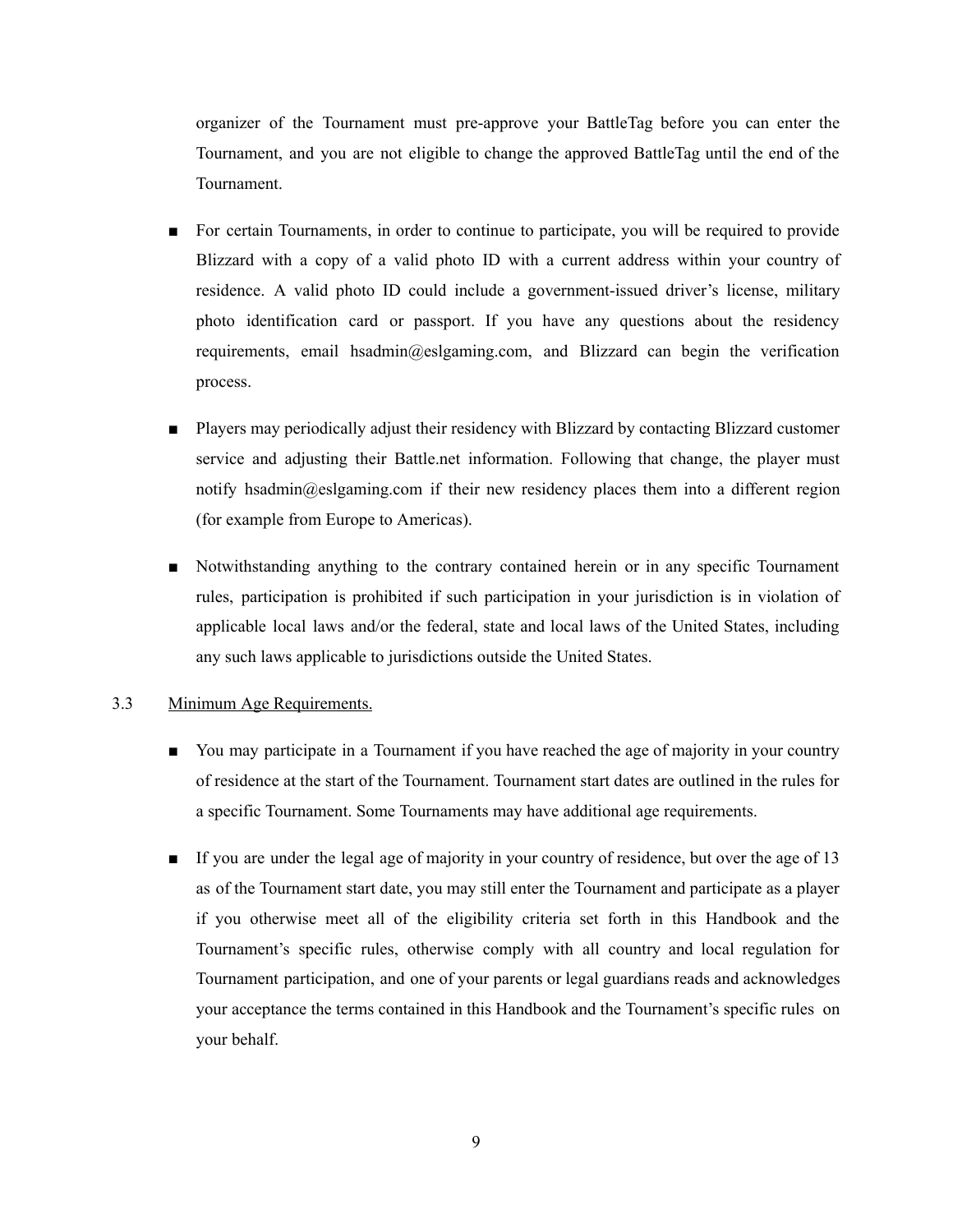■ In addition to your parents or legal guardians reading and acknowledging your acceptance of the terms contained in this Handbook and the Tournament's specific rules, it is important to keep your parents or legal guardians informed of your participation in such Tournament. Should you qualify for Tournament live events, your parents or legal guardians must be involved in assisting with travel, signing waivers, and communication.

#### <span id="page-10-0"></span>3.4 Ineligible Players.

- The directors, officers and employees of Blizzard, its parent, and any of their respective affiliate companies, subsidiaries, agents, professional advisors, advertising and promotional agencies, and immediate family and household members of each are not eligible to participate in any Tournaments, win any prizes, or to have any share or interest of any tournament player's prize.
- In addition, for a Tournament administered by a third party; directors, officers and employees of the entity operating the Tournament, its parent, and any of their respective affiliate companies, subsidiaries, agents, professional advisors, advertising and promotional agencies, and immediate family and household members of each are not eligible to participate in any Tournaments, win any prizes, or to have any share or interest of any tournament player's prize.

# **4. TOURNAMENT STRUCTURES**

- <span id="page-10-1"></span>4.1 General.
	- This section covers the specifics of how Tournament rounds are played, in which medium, what the Tournament formats are, and how players are awarded prizes.

#### <span id="page-10-2"></span>4.2 Online and Live Tournaments.

- Some Tournaments are played entirely online or have an online component. Unless otherwise defined in the format, participants may not have others provide advice to them during Tournament play, or play for them.
- Some Tournaments are played at a live venue. The specifics of each Tournament's live event(s) will be covered within each Tournament's specific ruleset. Unless otherwise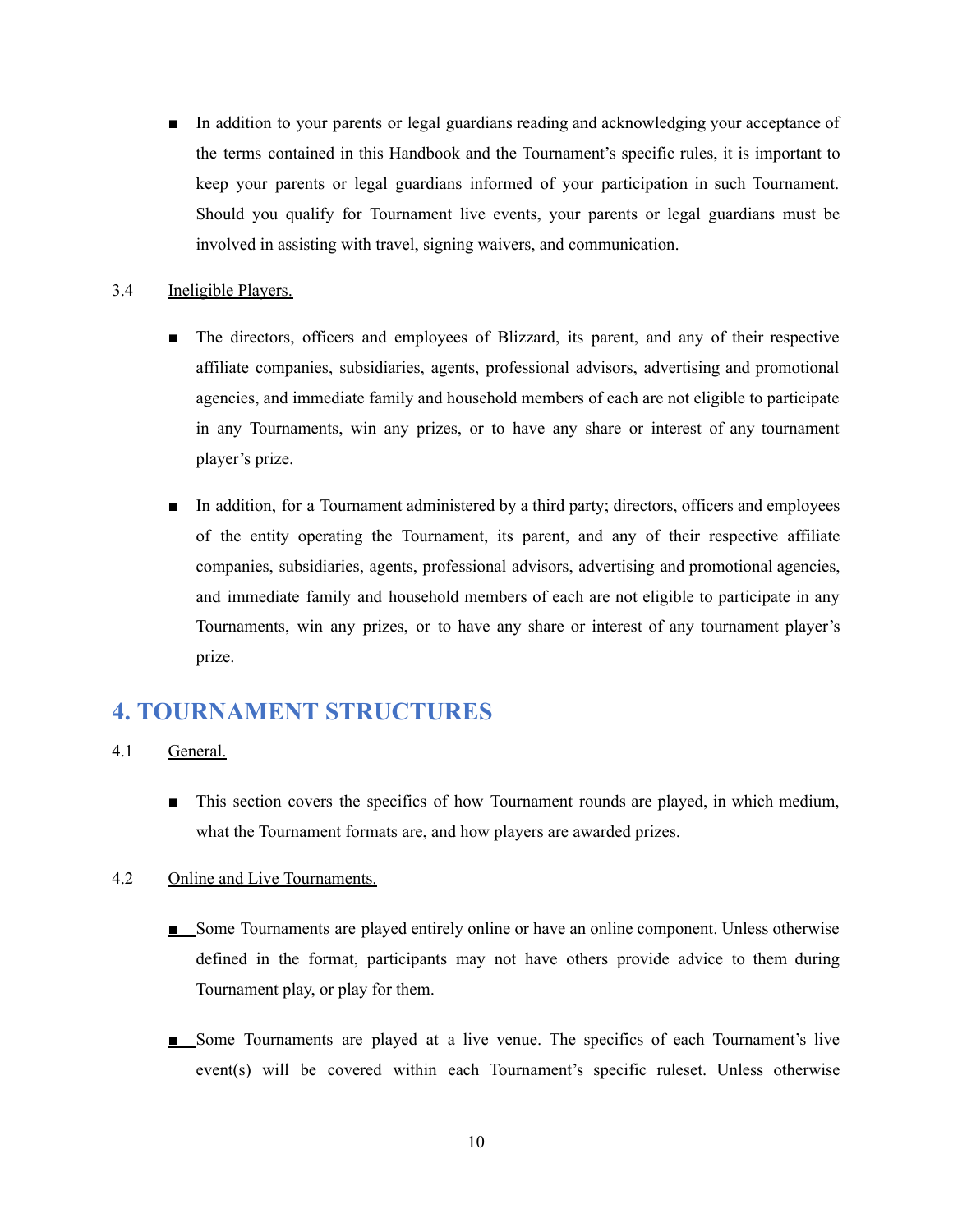explained in a Tournament's specific rules, players are responsible for all costs associated with their own transportation to and from a Tournament venue.

### <span id="page-11-0"></span>4.3 Tournament Formats.

- Most Tournaments have Tournament formats that accommodate the need for that specific Tournament. The specifics for Tournament formats is outlined in the Tournament specific rules. In general, Tournaments may have different Tournament formats for different stages of the Tournament.
- Tournament organizers must post Tournament formats and any other Tournament mechanics in the Tournament specific rules as part of the Tournament announcement.

#### <span id="page-11-1"></span>4.4 Swiss Pairings Tournament

- Swiss format pairs players based on their running record and no player can face the same opponent twice during the single stage of Swiss rounds of the Tournament. During round one of Swiss, organizers must randomly determine round one pairings and may not seed players into the pairings.
- When using Swiss, it is necessary to display tiebreakers in order to accurately rank players. Tournament organizers are required to display all three tiebreakers in their tournament standings.
- Organizers must use the following Swiss tiebreakers (typically referred to as "HCT tiebreakers"):
	- Tiebreaker 1: ("W/L Sum") represents the performance of players over the course of the tournament. Players who played against stronger opponents will be ranked higher within the standings of the tournament. To calculate W/L Sum, total the number of points each opponent contributes. Opponents contribute  $+1$  for each win they accumulate throughout the tournament and -1 for each loss they accumulate throughout the tournament. Each single opponent may never contribute less than -3 points to a player's first tiebreaker. Byes contribute 0 points to the player's W/L Sum tiebreaker.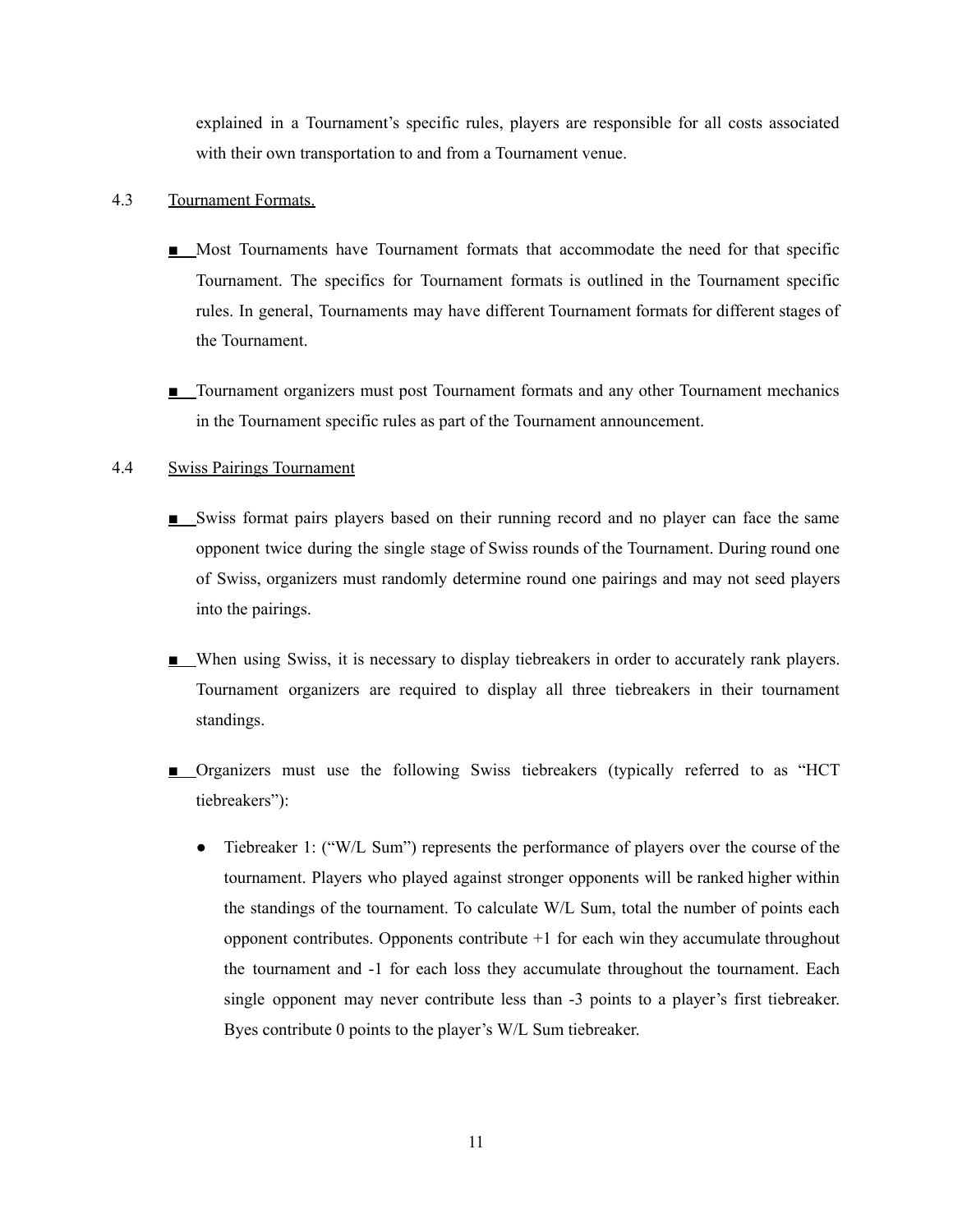- Tiebreaker 2: ("First Tiebreaker Sum") represents the performance of the opponents that all of a player's opponents played. Players who played against opponents who consistently played against stronger opponents throughout the tournament will be ranked higher within the standings of the tournament. To calculate the First Tiebreaker Sum, total the sum of W/L Sum for all opponents that the player played. Byes contribute 0 points to the player's First Tiebreaker Sum tiebreaker.
- Tiebreaker 3: ("Timing") represents the importance of the round(s) in which the player lost. Players losing in later rounds will be ranked higher within the standings of the tournament. To calculate Timing, total the sum of the squares of the rounds in which the player lost.
- When using the Swiss pairings Tournament format, organizers must employ an additional Tournament format for that Tournament, such as Single Elimination bracket. Swiss Tournaments must run the following number of rounds and must adhere to the following top cut for a bracket. For Tournaments with 513 or more players, Tournament organizers must add additional rounds using the same structure.

| Players   | Swiss Rounds | Top Playoff |
|-----------|--------------|-------------|
| $9 - 16$  | 4            | top 8       |
| 17-32     | 5            | top 8       |
| $33 - 64$ | 6            | top 8       |
| 65-128    | 7            | top 8       |
| 129-224   | 8            | top 8       |
| 225-512   | 8 OR 9       | top 16      |

#### <span id="page-12-0"></span>4.5 Single Elimination Tournament.

■ In single elimination Tournaments, competitors are eliminated outright upon losing, while winners advance to play against other winners until a single player wins.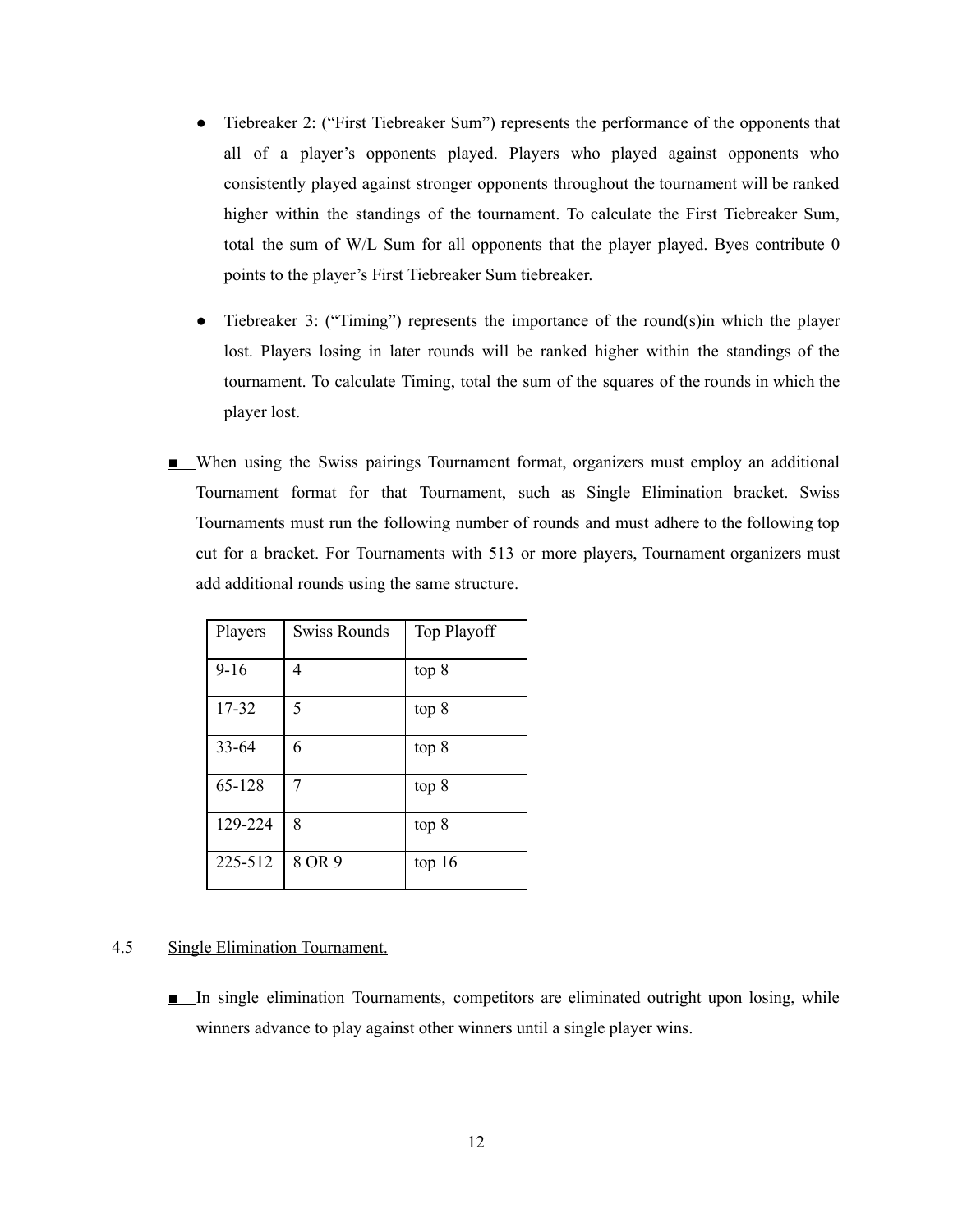■ For top playoff, organizers must use performance from the previous rounds in order to construct the bracket, commonly known as a seeded bracket.

#### <span id="page-13-0"></span>4.6 Double Elimination Tournament.

■ Double elimination Tournaments have two elimination brackets with all competitors beginning in the upper bracket. After their first defeat, the losing player is sent to the lower bracket. Losing in the lower bracket results in elimination from the Tournament.

#### <span id="page-13-1"></span>4.7 Dual Tournament.

- The Dual Tournament format is used for 4-person groups and uses the following structure. The highest-seeded player in each group will initially play the lowest seeded player in the group (Match A) and the two middle-seeded players will initially play each other (Match B). These two matches are called Initial Matches. The players who do not win their Initial Match are placed into the Elimination Match. The players who win their Initial Match advance to the Winner's Match.
- The winning players of each of the Initial Matches will play each other (Match C). This is called the Winner's Match. The player who does not win the Winner's Match is placed into the Decider Match. The player who wins the Winner's Match advances out of the group stage to the next stage.
- The players who did not win the Initial Matches (Match A and Match B) face each other in the Elimination Match (Match D). The player who does not win the Elimination Match is eliminated. The player who wins the Elimination Match advances to the Decider Match.
- The player who did not win the Winner's Match (Match C) and the player who won the Elimination Match (Match D) face each other. This is called the Decider Match (Match E). The player who does not win the Decider Match is eliminated. The player who wins the Decider Match advances from that group to the next stage.

#### <span id="page-13-2"></span>4.8 Prize Awards.

■ The awarding of prizes is void where prohibited or restricted.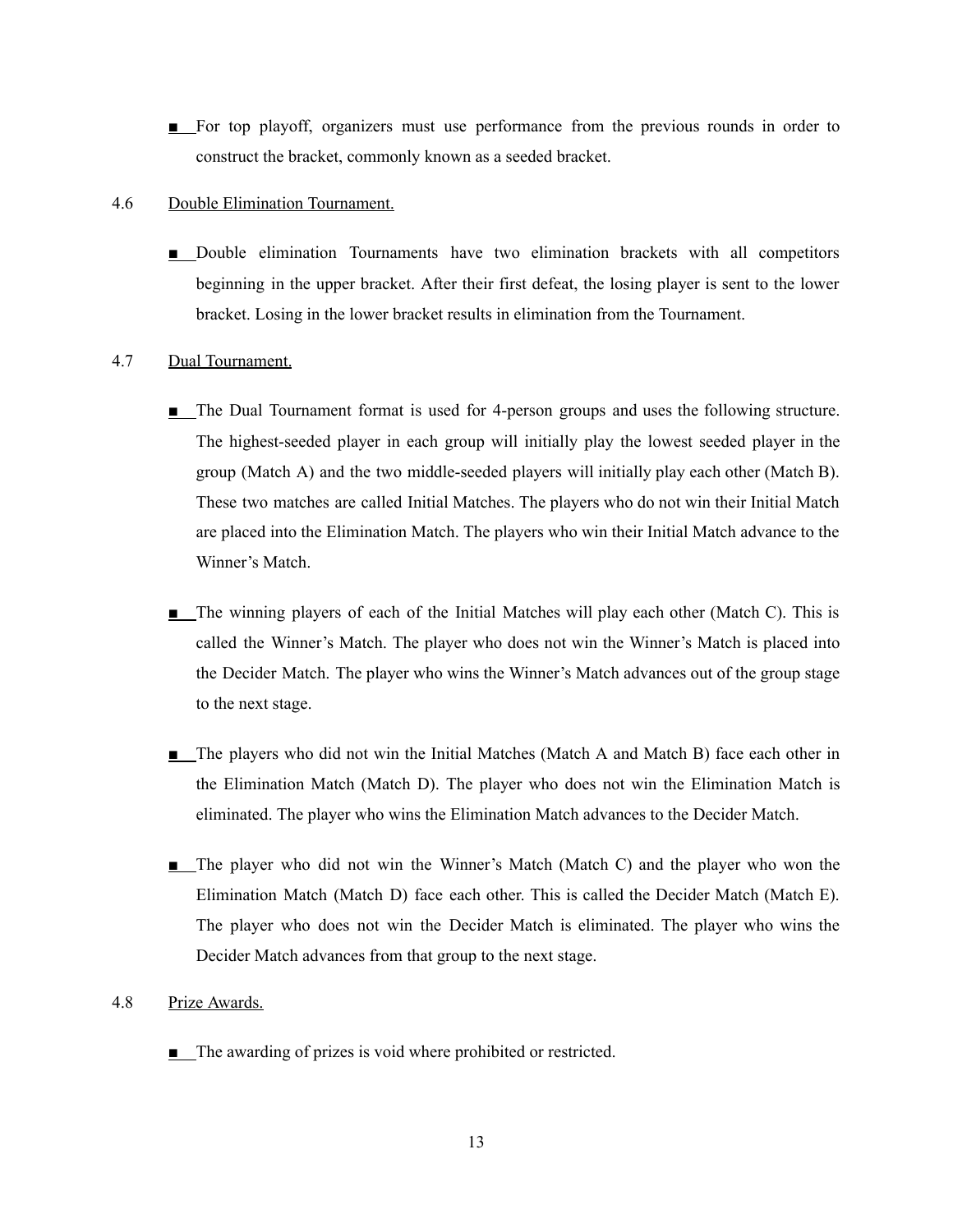- State and local taxes, including VAT taxes which are associated with the receipt or use of any prizes, are the sole responsibility of the prize winner. All cash prizes will be paid in US dollars. Winners may be required to complete and submit tax and payment documentation as a condition of receiving a prize.
- As a condition of being awarded any prize, winners will also be required to execute and deliver to Blizzard a signed affidavit of eligibility, a written acceptance of this Handbook and any other applicable competition rules, a release of liability, and any other documentation which may be requested by Blizzard or a Tournament organizer. In the event that a winner is under the age of majority, the winner's parent or legal guardian will be required to execute and deliver such documents. Failure to return a signed affidavit within seven (7) days may result in forfeiture of prize. Potential winners are responsible for ensuring return of all required materials; proof of sending will not be considered proof of receipt by Blizzard.
- Prizes are not transferable. Notwithstanding the forgoing, a player may request that Blizzard pay a prize award to that player's contracted team organization, or another person, provided that Blizzard receives a signed prize payment transfer document from the player (Blizzard will provide such document upon request). Blizzard reserves the right to refuse prize payments to any team organization in its sole discretion.
- No substitutions or exchanges (including for cash) of any non-cash prizes will be permitted, except that Blizzard reserves the right to substitute a prize of equal or greater value for any non-cash prize.

#### <span id="page-14-0"></span>4.9 Travel and Expenses.

- The organizers of certain Tournaments may provide transportation and lodging accommodations to players at certain stages of the Tournament. The specifics of any transportation and lodging will be outlined in the rules for each specific Tournament. In general, any transportation and lodging provided by Blizzard are governed by the following rules.
- Blizzard will, at its cost, make travel arrangements for players who qualify for sponsored travel under a Tournament's specific rules and pay the expenses to the vendor directly. The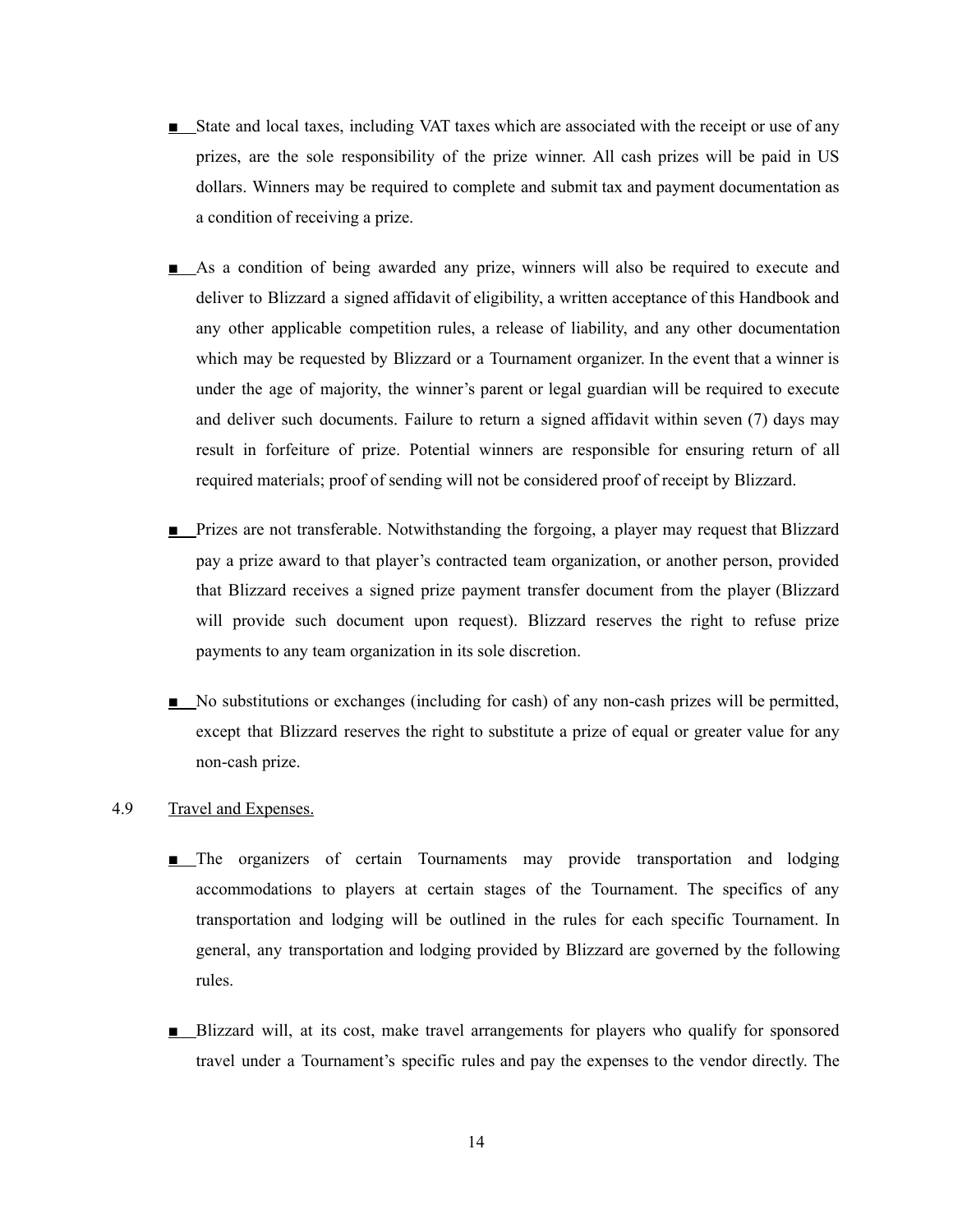travel expenses of players will not be reimbursed. All Blizzard-provided travel must take place on the dates and times that Blizzard specifies.

- Players, at their own cost, must secure all necessary visas, passports, and other travel documentation required to travel to and compete in the country where a live Tournament is taking place. Failure to secure the necessary visas, passports, and other travel documentation or denial of entry to a country where a live Tournament is taking place will result in disqualification from that specific live Tournament.
- All players are responsible for all costs and/or expenses associated with their participation in the Tournament, and receipt of any prize that are not specifically designated as the responsibility of Blizzard in the Tournament specific rules.
- Should a player who qualifies for any in-person Tournament game or match be a minor under applicable law, the player's parent or legal guardian must travel on the same itinerary with the minor player. Any required player's parent or guardian shall be responsible for their own travel, including transportation and lodging, and/or any additional costs expenses associated with obtaining the necessary visas, passports, or other travel documentation.

#### <span id="page-15-0"></span>4.10 Feature Matches.

- Some tournaments require players to play matches before an audience via broadcast or otherwise ("Feature Matches"). These matches are selected at the discretion of the tournament organizer. Except for in extenuating circumstances, and at tournament organizer's sole discretion, players may not opt out of a Feature Match.
- Certain Tournaments may require players to play matches while not being on stage during the broadcast. These matches are called off-stage matches. The schedule of off-stage and on-stage matches is at the sole discretion of Blizzard. Players may not request on-stage or off-stage matches. Off-stage matches may still be recorded and may be aired either in the future or during the broadcast at Blizzard's or a third party Tournament organizer's sole discretion.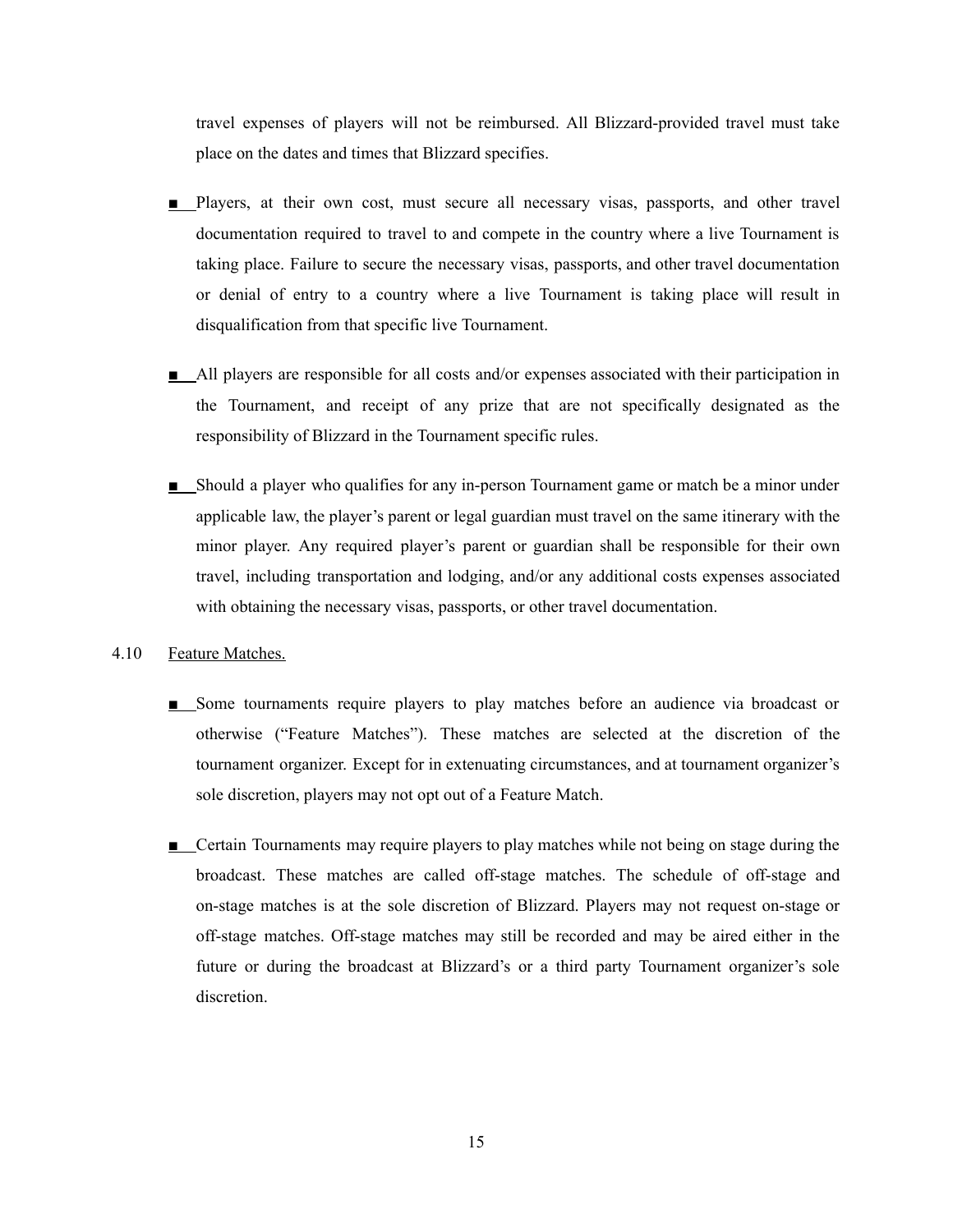# <span id="page-16-0"></span>**5. TOURNAMENT MECHANICS**

## <span id="page-16-1"></span>5.1 General.

■ This section covers general Tournament mechanics that are applicable to all Hearthstone Tournaments. If individual Tournament mechanics differ from the specific mechanics outlined in this document, they will be outlined in the Tournament specific rules and will take precedence over these rules.

#### <span id="page-16-2"></span>5.2 Card Collections.

- Each player must use Hearthstone card decks that the player has created (using cards that the player has collected) on the designated regional Battle.net game server where a Tournament is to be played. Card decks created on Battle.net game servers outside of a Tournament's designated regional Battle.net server are not eligible for play in such Tournament.
- In certain Tournaments, Blizzard may provide competitors with special accounts with unlocked card collections for the purposes of Tournament play ("Super Accounts"). All Super Accounts will be provided in Blizzard's sole discretion. Players are required to use Super Accounts for Tournament competition if provided by Blizzard. In such cases, Blizzard will attempt, but is under no obligation, to communicate to players when Super Accounts will be mandatory prior to the applicable Tournament.

#### <span id="page-16-3"></span>5.3 Formats.

■ Blizzard supports multiple Tournament formats for competitive matches, with Conquest being the most common format. Other Tournament formats will be described in the program specific Tournament rules.

#### <span id="page-16-4"></span>5.4 Best of X game matches.

■ Most competitive Hearthstone matches use a best of "X" number of games. The most typical format is a best of 3 games. A player wins a best of X match when they accumulate more than half of all possible game wins in that match. Individual program rules will describe the match formats for individual Tournaments.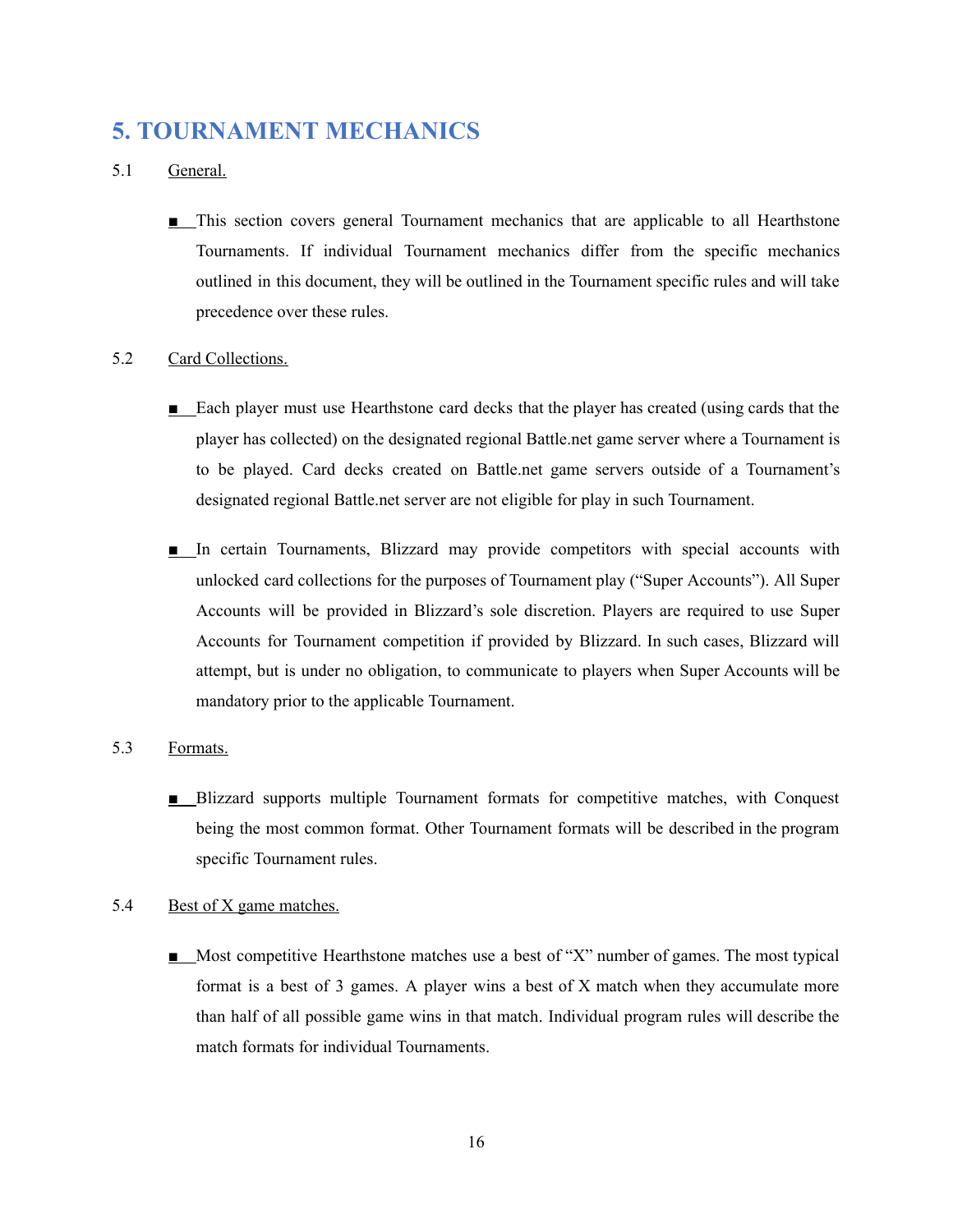#### <span id="page-17-0"></span>5.5 Conquest.

- Conquest format follows these rules:
	- Each player must submit deck lists from unique classes prior to the Tournament. The number of decks a player must submit is governed by the individual tournament rules. The number of classes required must always be more than the number of games required to win a match at any point during a tournament. For example, for a best of 3 Tournament format with a ban, players must submit 3 decks minimum.
	- When a player wins a game, the deck used by the winning player is now locked and cannot be used for the remainder of the match.
	- When a player loses, the deck used by the losing player does not lock and can be re-used immediately, or they may switch to a different deck of their choice from their remaining submitted lists.
	- Players will be told what classes their opponent has available, but class selection for a game is not revealed until both players have chosen.

## <span id="page-17-1"></span>5.6 Last Hero Standing.

- Last Hero Standing format follows these rules:
	- Each player must submit deck lists from unique classes prior to the Tournament. The number of decks a player must submit is governed by the individual tournament rules. The number of classes required must always be more than the number of games required to win a match at any point during a tournament. For example, for a best of 3 Tournament format with a ban, players must submit 3 decks minimum.
	- Players must defeat each of their opponent's unbanned decks to win the match.
	- When a player wins a game, the deck used by the losing player is now locked and cannot be used for the remainder of the match.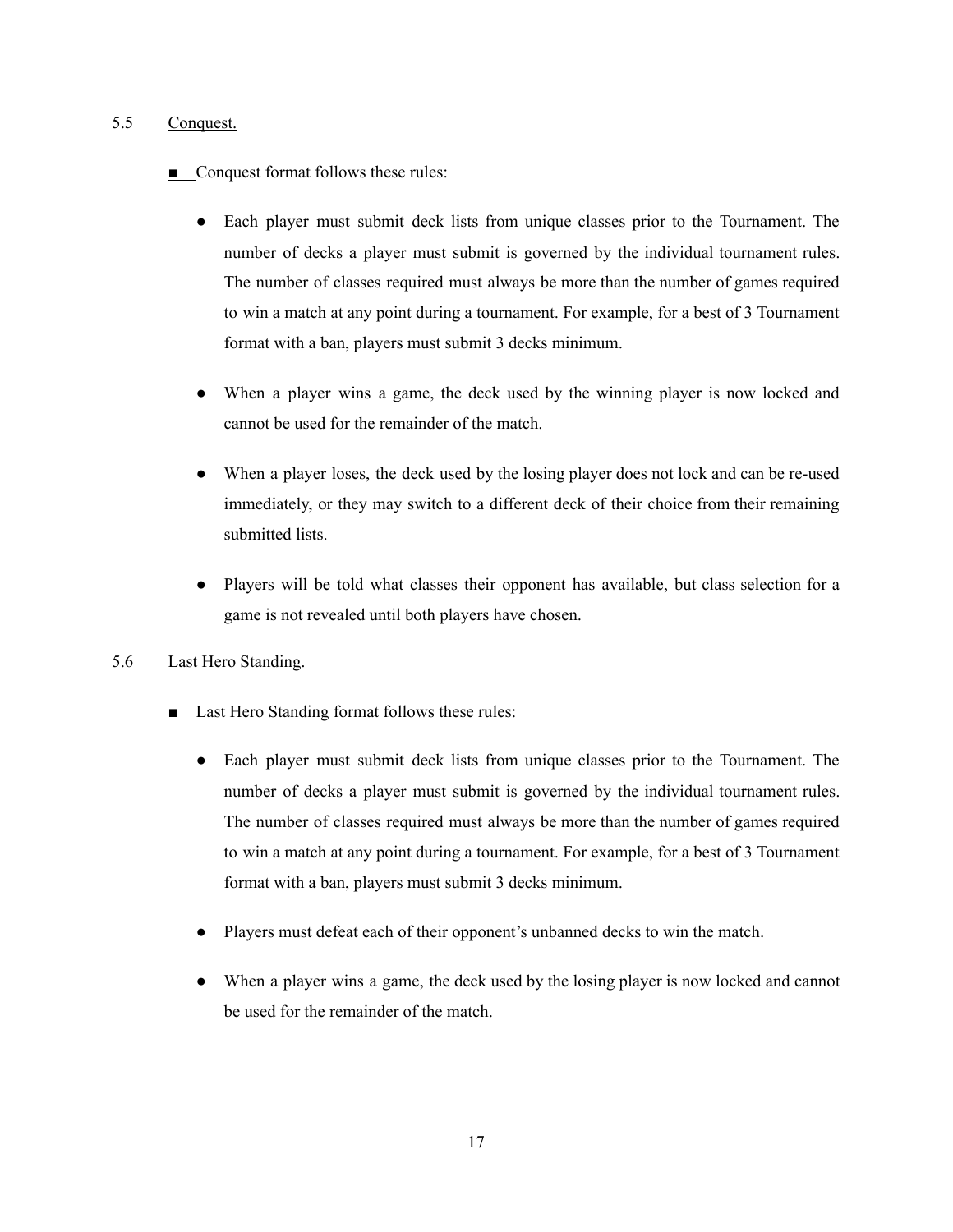- The winning player must continue playing with the winning deck. The losing player must switch to a different deck of their choice.
- Players will be told what classes their opponent has available, but class selection for a game is not revealed until both players have chosen.

# 5.7 Trio

- Trio format follows these rules:
	- Prior to the start of a Trio tournament, Blizzard or the Tournament organizer will provide players with groups of three different classes. Blizzard or the Tournament organizer reserves the right to determine how many different groups are offered as well as the method by which the groups of three classes are selected. Multiple groups may share one or two classes, but no two groups can be identical.
	- All players choose from one of the groups of three classes "blindly" without knowledge of other players' selections. Once a player has made a selection, they must submit a three-deck lineup to the Tournament that features their selected group of three classes.
	- Within a match, the Trio format is identical to a best-of-five match of conquest without a ban phase. When a player wins a game, the deck used by the winning player is now locked and cannot be used for the remainder of the match. The first player to accumulate three game wins is the match winner.
	- For more information on the conquest format, see 5.5 "Conquest."

## <span id="page-18-0"></span>5.8 Bans, Shields, and Picks.

- For Tournament formats that require players to ban opponents' decks, shield a deck from being banned, or to pick their deck prior to the start of a match, the following rules will be used:
	- If a tournament dictates, prior to banning an opponent's class, both players may need to select one of their own classes that can no longer be banned during the "shield phase". Both players will know their opponents' chosen classes before banning. Both players will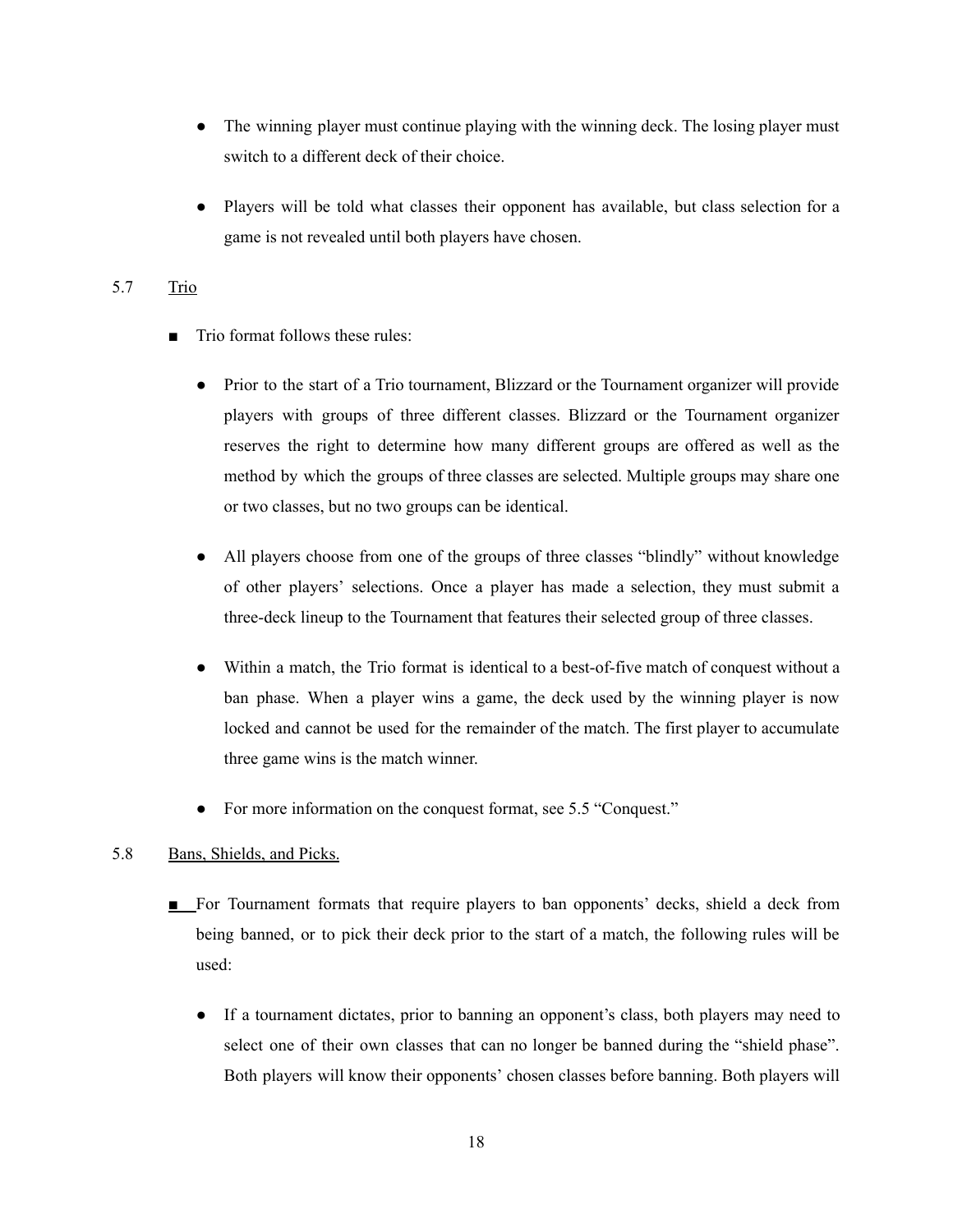individually and in secret communicate their shielded class to the Tournament administrator in charge of their match at the same time "blind" (i.e., without knowing which class the other player banned). The player who is communicating their shielded class first must take care to ensure that their opponent does not hear, see, or otherwise gain knowledge of their shield selection. Each player has up to 2 minutes to select a class to shield.

- After a shield phase, players will continue with bans as normal with the exception that the opponent's shielded class cannot be a ban option. A tournament may not have a shield phase without a ban.
- If a tournament dictates that there is a ban phase, both players will ban one class (i.e., identify a class that their opponent will not be permitted to play that match). Both players will know their opponents' chosen classes before banning. Both players will individually and in secret communicate their bans to the Tournament administrator in charge of their match at the same time "blind" (i.e., without knowing which class the other player banned). The player who is communicating their ban first must take care to ensure that their opponent does not hear, see, or otherwise gain knowledge of their ban selection. Each player has up to 2 minutes to select their ban.
- Once both players have communicated their ban selections to the Tournament official responsible for the bans and picks the Tournament official will then inform both players of the ban selections for the match.
- Once both players know the bans for the match, each player has up to 2 minutes to select their first deck. Both players must individually and in secret communicate to the Tournament administrator their picks. The player who is communicating their pick first must take care to ensure that their opponent does not hear, see, or otherwise gain knowledge of their pick.
- In Tournaments using an online Tournament platform that supports the deck ban and pick process, players must input their deck bans and picks directly into the platform and may not be required to communicate ban and pick selections to Tournament officials.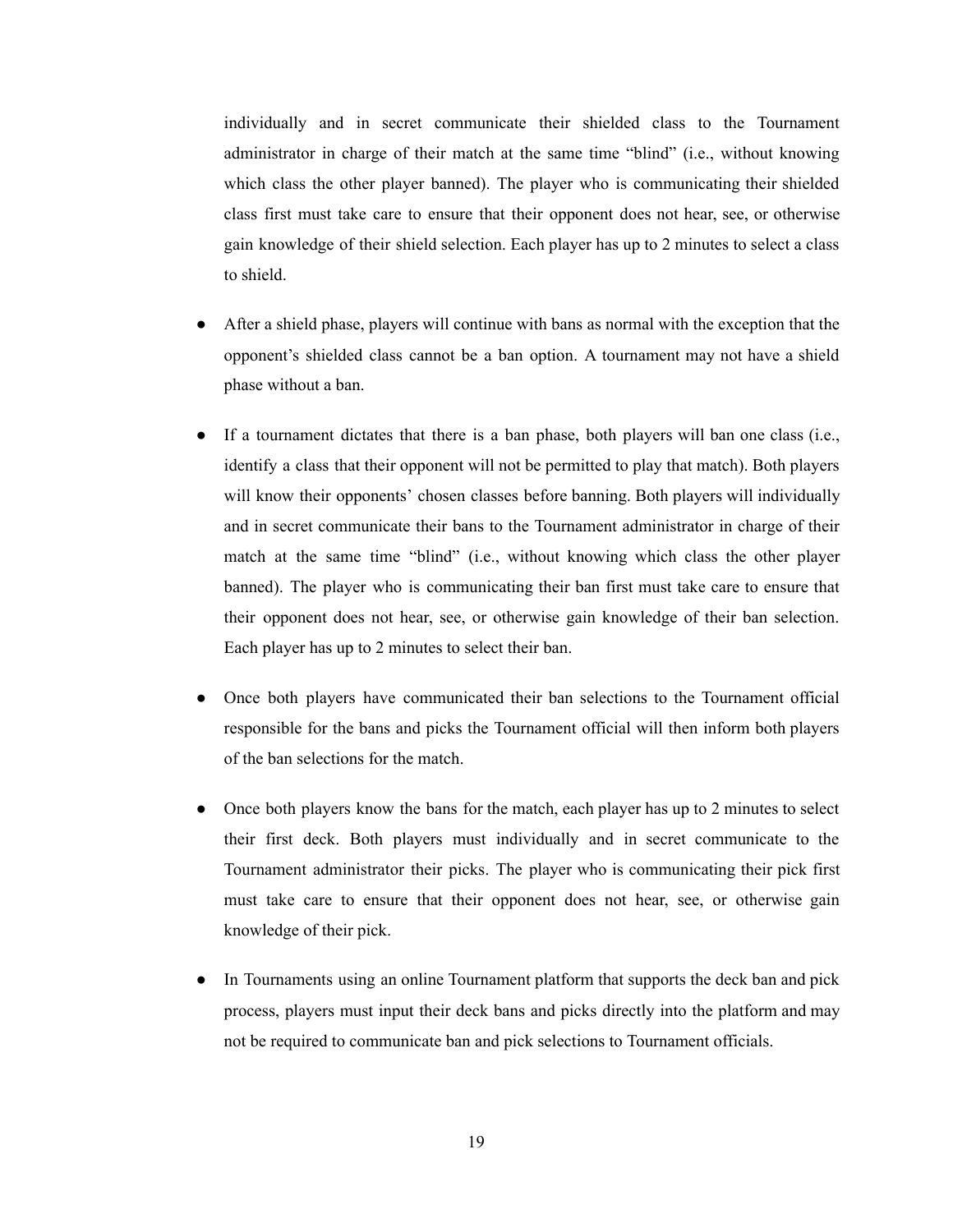• Following game one, players may make their next deck selection within the game client, and if required, should communicate the selection to the Tournament officials.

#### <span id="page-20-0"></span>5.9 Deck Lists.

- Players must submit deck lists to Tournament officials within the timeframe outlined in the Tournament specific rules. When submitting deck lists, players must provide the Tournament officials with deck list codes through the method outlined in the Tournament specific rules. A screenshot of a deck is not a valid method to submit a deck list.
- In the event of a dispute, the deck list code is the official record of the player's deck.
- Some Tournaments will provide deck lists to registered players ahead of the start of the Tournament. In such cases, all players must have access to the deck lists at the same time.

#### <span id="page-20-1"></span>5.10 Written Notes and Deck Tracking Software.

- Players may make handwritten notes on a blank piece of paper while competing in live and online Tournament matches. Players may not bring outside notes to the match. Tournament organizers reserve the right to impose additional requirements on note taking at their sole discretion. Additional restrictions may include, but are not limited to, requiring that all player notes be taken using materials provided by the Tournament organizer. All players must allow any Tournament official to inspect their note-taking materials and written notes upon request.
- Players may, at their sole risk and responsibility, use deck tracking software applications during online Tournament matches subject to the requirements described in this Handbook ("Deck Tracker(s)"). A Deck Tracker may be used by a player during an online Tournament match so long as all of the following requirements are met:
	- The Tournament's specific rules do not prohibit Deck Trackers.
	- Use of the Deck Tracker complies with all of the terms of this Handbook.
	- Use of the Deck Tracker complies with all of Blizzard's Website Terms, which include but are not limited to the Blizzard End User License Agreement.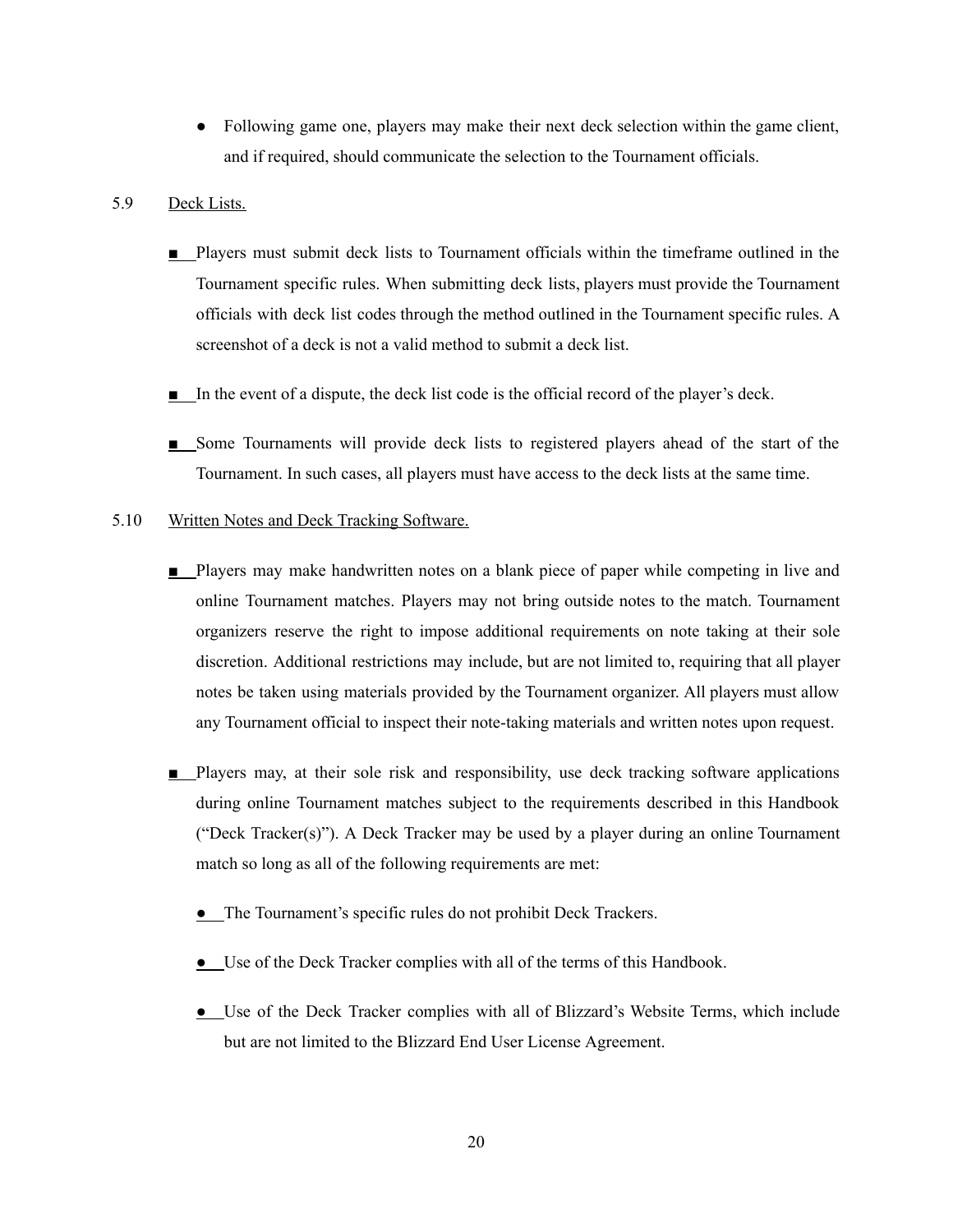- The Deck Tracker only provides information to the player that could otherwise be obtained from the player's perspective via observation of the unaugmented Hearthstone game interface.
- Failure to adhere to all of the Deck Tracking requirements outlined in Section 5.10(b)may result in disciplinary action.

#### <span id="page-21-0"></span>5.11 Spectators.

■ Players may not allow others to spectate their match using the Hearthstone game client during Tournament play, and must actively kick all unauthorized spectators from the game. Official Tournament organizer accounts, typically used for broadcasting tournament matches or to observe a certain category of games are exceptions to this rule. Organizers will provide a list of official spectator accounts to players at the start of a Tournament.

#### <span id="page-21-1"></span>5.12 Game Ties.

- When the game ends with both heroes exploding, the game is considered both a win and a loss for both players. This can happen as a normal game play process (e.g., a player plays a spell that causes lethal damage to both players) or when the internal game-turns timer hits the limit for the maximum number of turns in a game. Both players' game records increase by 1 game win and loss, and may result in a match win for one of the players. In a case where the game score is tied and applying a win to both players produces no accurate match winner (e.g., during a best of 3 match, game 3 ends in this way), then there are two possible outcomes:
	- If both players were at a positive hero health at the end of the game, the player with the higher combined total of hero health and armor is the winner of that game.
	- Otherwise, if both players are at a negative hero health at the end of the game, the game must be replayed.

#### <span id="page-21-2"></span>5.13 Hardware and Software Failures.

■ During a Bring-Your-Own-Device Tournament (a "BYOD Tournament"), players are responsible for maintaining the hardware and software associated with the device that they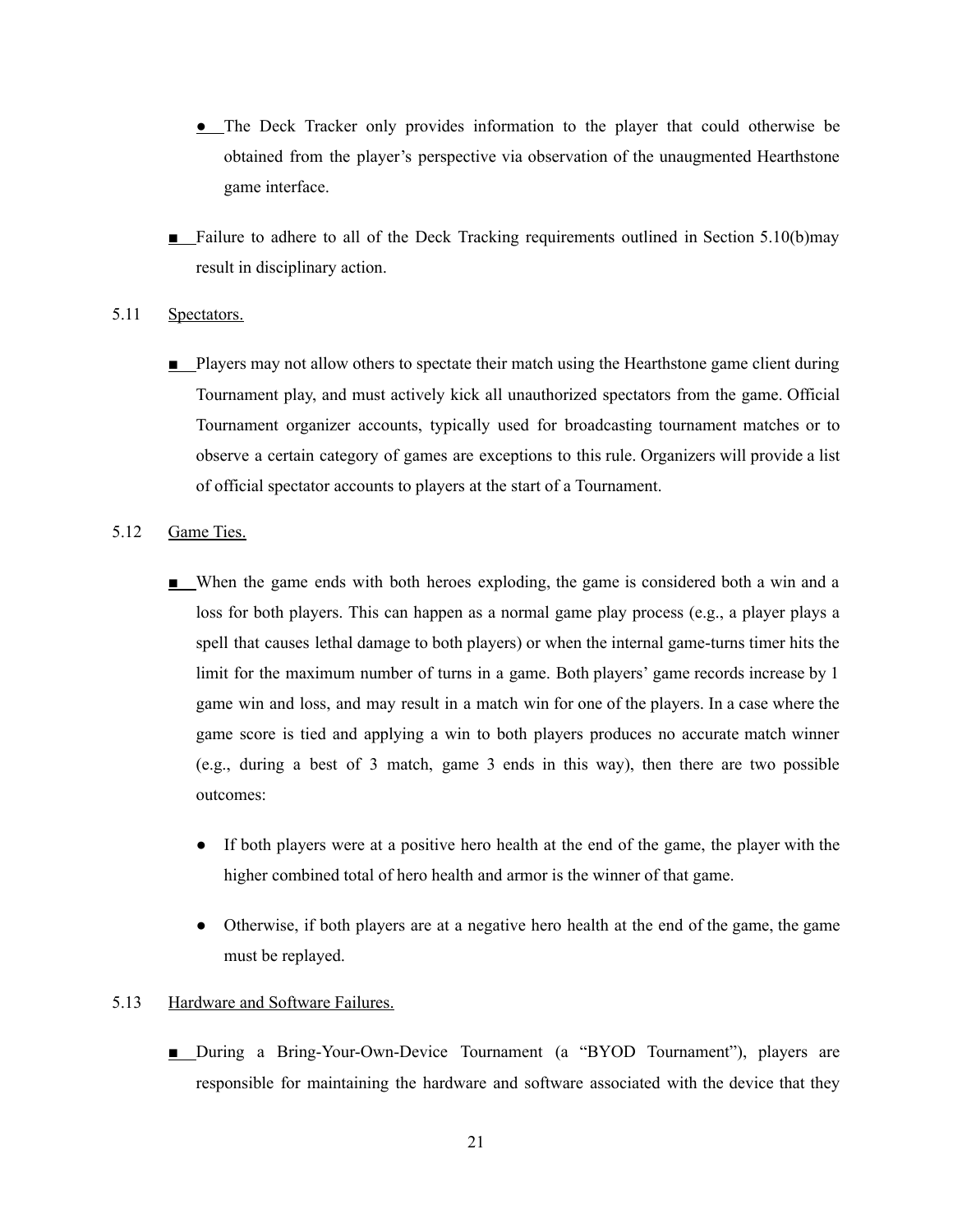use to compete. During the course of the match, if a player experiences a hardware failure that causes them to disconnect from the game, experience a game crash or a freeze, experience a game stopping bug in the Hearthstone game client, or otherwise renders the player unable to continue playing the game, they will be subject to the game or match disconnection rules as outlined in Section 7.7 below.

■ Players who experience any client-side graphical freeze which renders the player unable to continue playing the game may attempt to reconnect to the game. No consideration will be provided for any time or game turns skipped within such game. Games experiencing client-side graphical freezes are not subject to a restart, or considerations of the board state to determine a winner.

## <span id="page-22-0"></span>5.14 Banned Cards List.

■ Certain cards in Hearthstone are banned from Tournaments and may not be registered for or played during a Tournament. Certain cards may be on the list of banned cards but may still be played if obtained through in-game generation. Players can find the most current list of banned cards here: blizz.ly/HSrules.

# <span id="page-22-1"></span>5.15 Software Bugs and Exploits.

- Any intentional use, or attempted use, by a player of any bugs or exploits in the game may result in a forfeit of the match and disqualification from the Tournament. Blizzard, at its sole discretion, will determine bugs and exploits.
- Players who are found to have manipulated in-game MMR mechanics for the purpose of improving their chances of securing invites to Tournaments (as determinable in Blizzard's sole discretion) are considered to be cheating and may not be invited to Tournaments or may be disqualified from Tournaments they have already been invited to.
- Blizzard, at its sole discretion, may communicate to players a list of known bugs and the administrative outcomes of encountering such bugs in the game. These administrative outcomes may be an exception to the general bug or exploits policy.

#### <span id="page-22-2"></span>5.16 Hardware.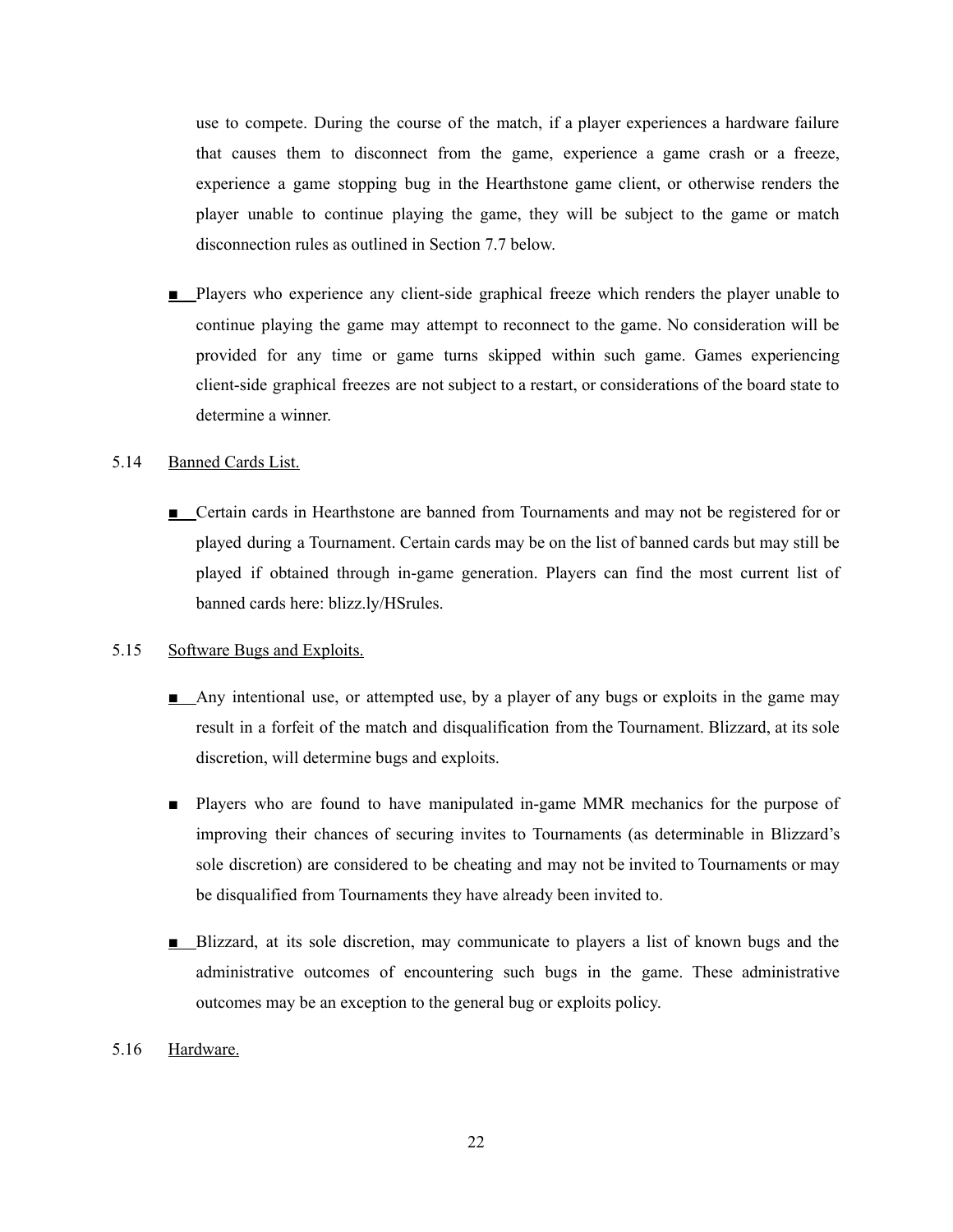- For BYOD Tournaments, players must follow rules outlined by the Tournament organizer regarding the specific equipment type that is allowed for the Tournament.
- Tournaments that provide equipment to competitors follow these general rules. Unless explicitly authorized by a Tournament official, players are prohibited from adjusting any computer settings outside the settings of the game client. Players may not bring their own electronic storage devices or peripherals to such Tournaments, and are prohibited from attaching any electronic storage devices or peripherals to devices provided by the Tournament organizer, including but are not limited to keyboards, mice, and headphones.
- At the request of Tournament officials for certain Tournaments, players must surrender to a Tournament administrator personal equipment including devices that may offer two way communication capabilities such as cell phones, tablet devices, or smart watches while a game or a match is played. All personal equipment must be in an enclosed bag.

# **6. PLAYER INFRACTIONS AND PENALTIES**

- 6.1 Penalty List and Disciplinary Action.
	- In order to preserve the integrity of the Tournament and Blizzard's reputation for open and fair competition, Blizzard reserves the right to monitor compliance with the terms of this Handbook and impose sanctions for violations. This section covers some of the penalties that Tournament officials have at their disposal for rule infractions.
	- When Tournament organizers observe infractions in Tournaments, they will address the infraction with the player, advise them on the penalty for the infraction, and advise the player on the consequences of continuing with similar infractions.
		- Warning. A warning is an official recorded notice to a player for a minor Tournament infraction.
		- Game Loss. A game loss is a forced automatic loss for a single game of Hearthstone. A game loss penalty should be applied towards the current game in progress. If there is no currently in-progress game, then the penalty is applied towards the next game. Players receiving the game loss penalty may continue their match, unless the game loss penalty resulted in the number of necessary wins for the opponent and ended the match. In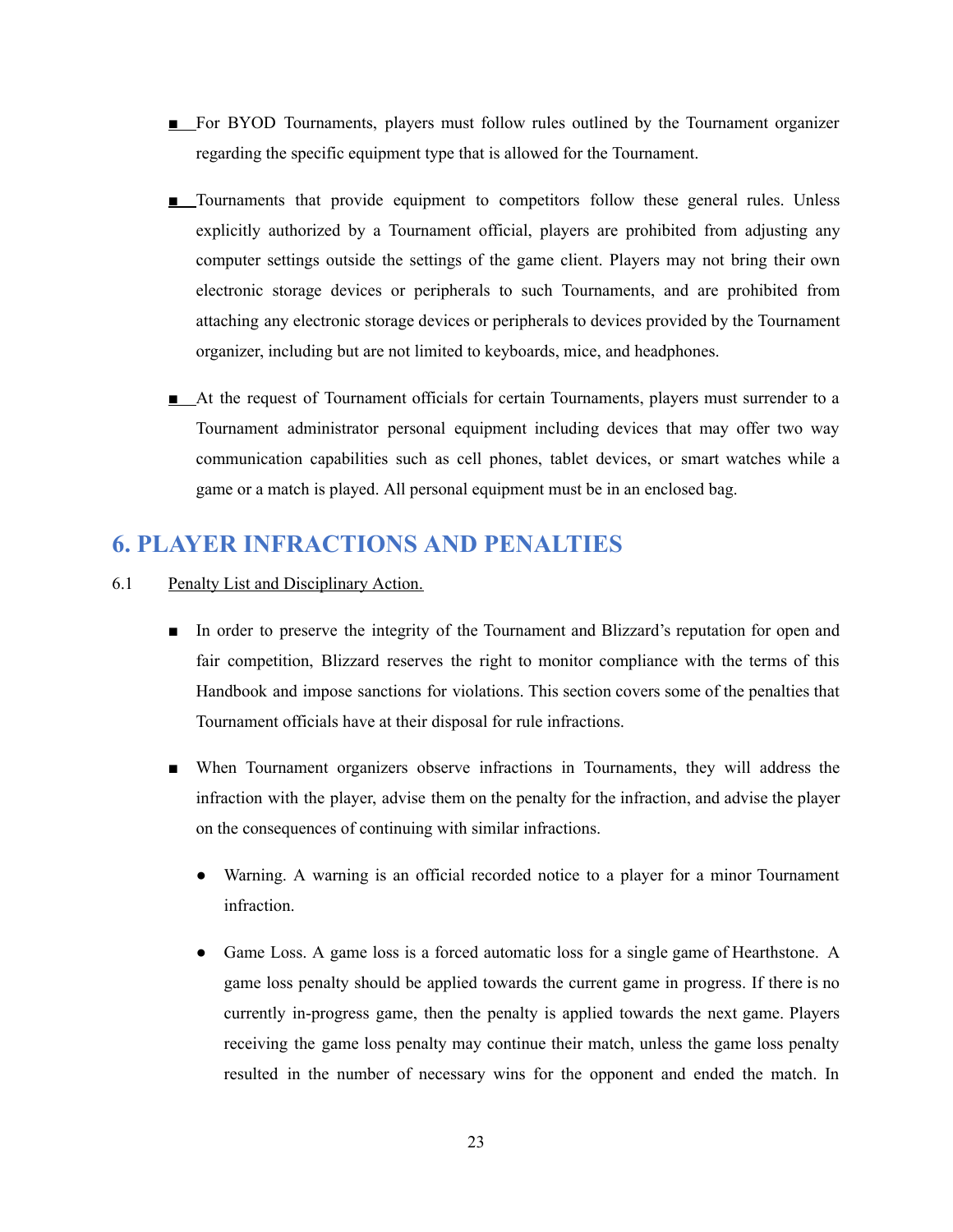formats where players are required to make decisions on subsequent deck selections a game loss penalty has additional rules and considerations.

- For Conquest Tournament formats, if one or both players received a game loss prior to start of game one or between games, the player who received the loss chooses what class is now locked from the other player's lineup and cannot be used for the remainder of the match.
- For Last Hero Standing Tournament formats, if one or both players received a game loss prior to start of game one or between games, the player who received the game loss will choose what class is locked from their lineup and cannot be used for the remainder of the match.
- Match Loss. A match loss infraction is a forced automatic loss for the entire Tournament match. The match loss penalty should be applied towards the current match in progress. If there is no currently in-progress match, then the penalty is applied towards the next match.
- Disqualification. A disqualification from the Tournament is a result of the most egregious infractions for players in the Tournament. A player disqualified from the Tournament forfeits any prizes.
- Penalties in the same Tournament for the same category of infractions escalate for each successive infraction. Tournament officials will use the following escalation path: warning—game loss—match loss—disqualification for repeated infractions of the same category. Infraction escalations do not carry over from Tournament to Tournament.
- Players must bring Tournament infractions to the attention of Tournament officials and may not waive penalties on behalf of their opponents.
- The outlined penalties do not carry over from one Tournament to the next Tournament.

#### 6.2 Failure to Submit Deck List.

■ This infraction occurs when a player fails to properly submit a deck list or multiple deck lists to the Tournament organizer prior to the deck list submission cut off time. Submitting deck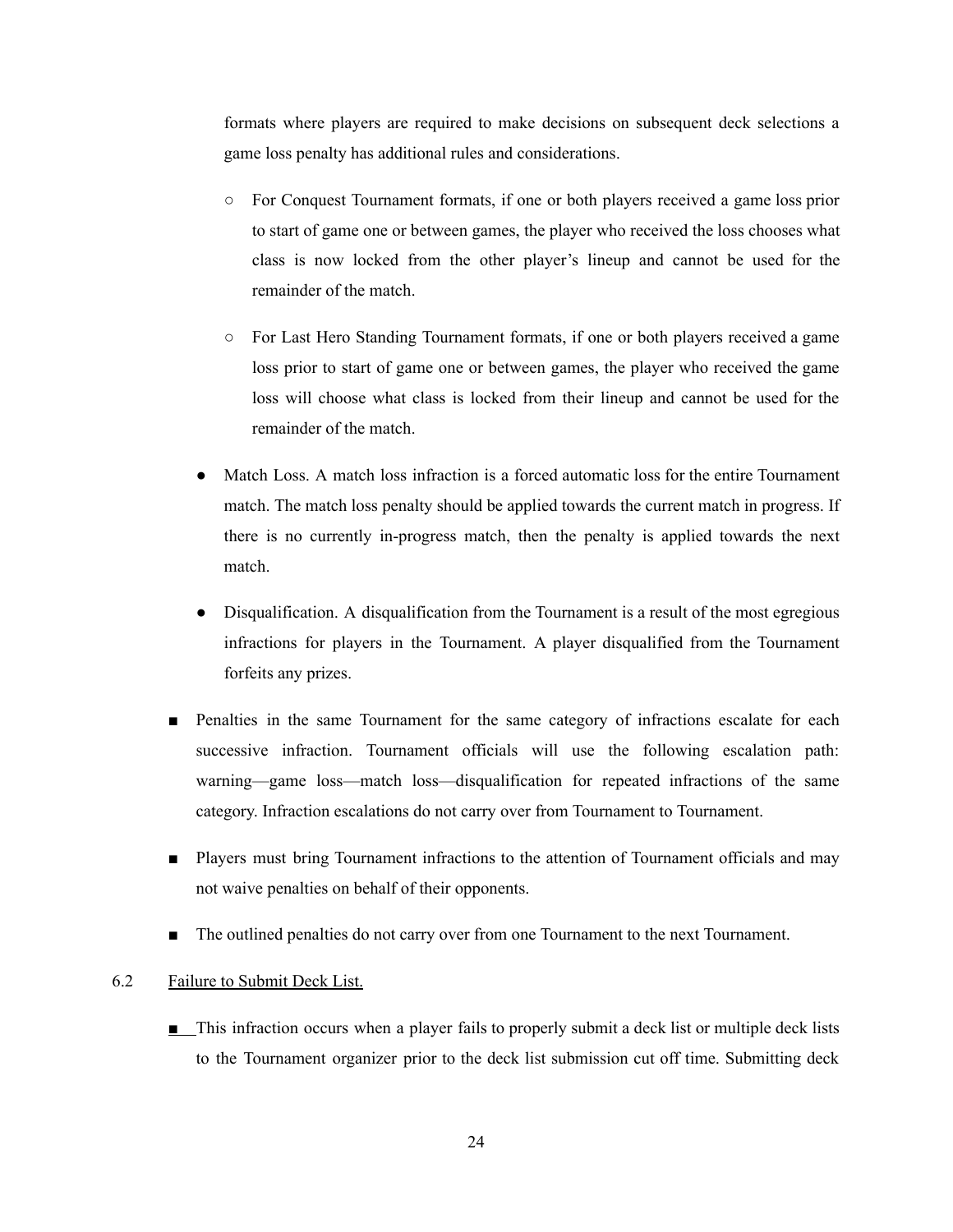lists correctly and on time aids in Tournament operations and ensures that all competitors are playing with equal information during the Tournament.

■ The initial penalty for this infraction is a game loss applied towards the first game of the Tournament.

# 6.3 Deck List Mismatch.

- This infraction occurs when a player enters a game with a deck from a class their opponent did not ban that matches a class the player submitted to the tournament organizers during decklist submission, but the deck list does not match the deck list the player submitted to the tournament organizers during decklist submission.
- The initial penalty for this infraction is a game loss.
- If either player only has a single class remaining in their available lineup, this infraction is downgraded to a warning if the player guilty of the decklist mismatch concedes prior to either player playing a card.

# 6.4 Wrong Class Selection.

- This infraction occurs when a player incorrectly selects a banned or eliminated class, selects a class they did not register a deck for in the current Tournament, or if being observed for broadcast, selects a different class than the one they locked in with the tournament official in advance.
- The initial penalty for this infraction is a warning. Multiple instances of this infraction during a Tournament will follow the penalty progression system, upgrading from a warning to a game loss to a match loss.
- This infraction does not occur when either player only has a single class remaining in their available lineup.

# 6.5 Maestra of the Masquerade

○ If a player playing a lineup with the card Maestra of the Masquerade in it commits either a Decklist Mismatch infraction or Wrong Class Selection infraction as outlined in sections 6.3 and 6.4 of the player handbook, that player is responsible for continuing to play the active game until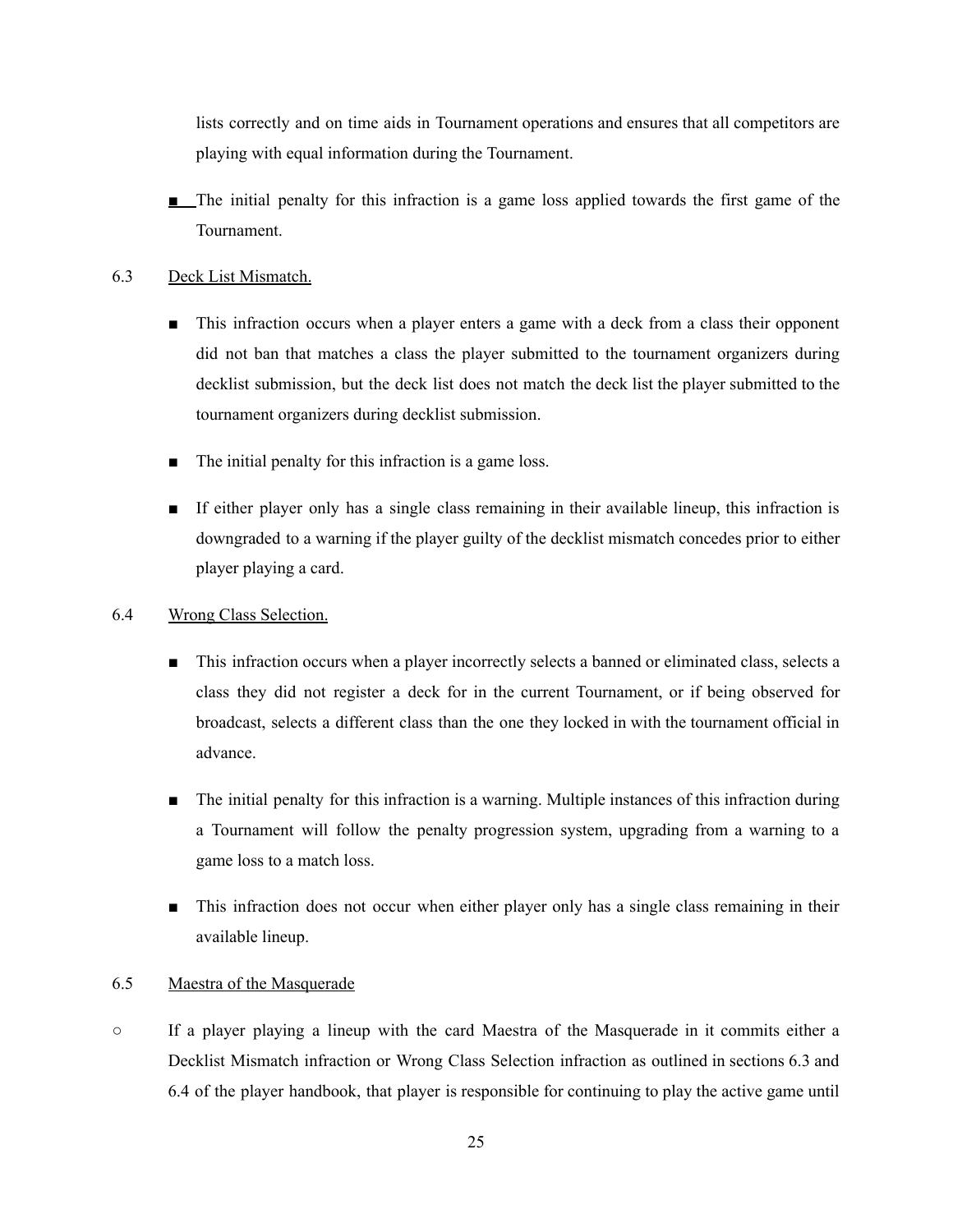they have played out class cards that demonstrate indisputably whether they are or are not currently piloting a Maestra deck.

○ If a player who commits either a Decklist Mismatch infraction or a Wrong Class Selection infraction has a Maestra in their lineup and leaves the active game prior to providing indisputable evidence that they are or are not piloting a Maestra deck, that player receives a match loss.

#### 6.6 Match Tardiness.

- Match tardiness occurs when a player fails to arrive for their match on time. For online Tournaments, this infraction may also occur when at the start of the match, a player fails to be present in all Tournament official communication channels.
- The initial penalty for this infraction is a warning, which may be upgraded to a match loss after 10 minutes after the official match start time. In addition to the penalty, Tournament officials will drop the offending player from the Tournament unless the player otherwise communicates to Tournament officials their desire to remain enrolled in the Tournament before the end of the current round.

## 6.7 Failure to Check In on Time.

- This infraction occurs when a player fails to check in on time for a Tournament that requires that players check-in ahead of Tournament start time. Players may be required to arrive for player briefing and press obligations on time. Failure to arrive on time disrupts Tournament operations. At a physical Tournament, Players must be physically present to check-in. Notifying a tournament organizer that you intend to arrive late does not remove the penalty. In an online tournament, players may be asked to complete a camera check and/or submit their picks and bans immediately upon check-in. A player who fails to complete these tasks in a timely manner as determined by a Tournament Official is considered to have failed to check in on time and is subject to a game loss for this infraction.
- For tournaments without a registration waitlist, players who fail to check-in before the cutoff time will get an initial Game Loss penalty for their first round. Prior to pairing round one, tournament officials may drop players from the tournament who failed to check in. If a player checks in any time after they have been dropped, and round one is paired, they may be added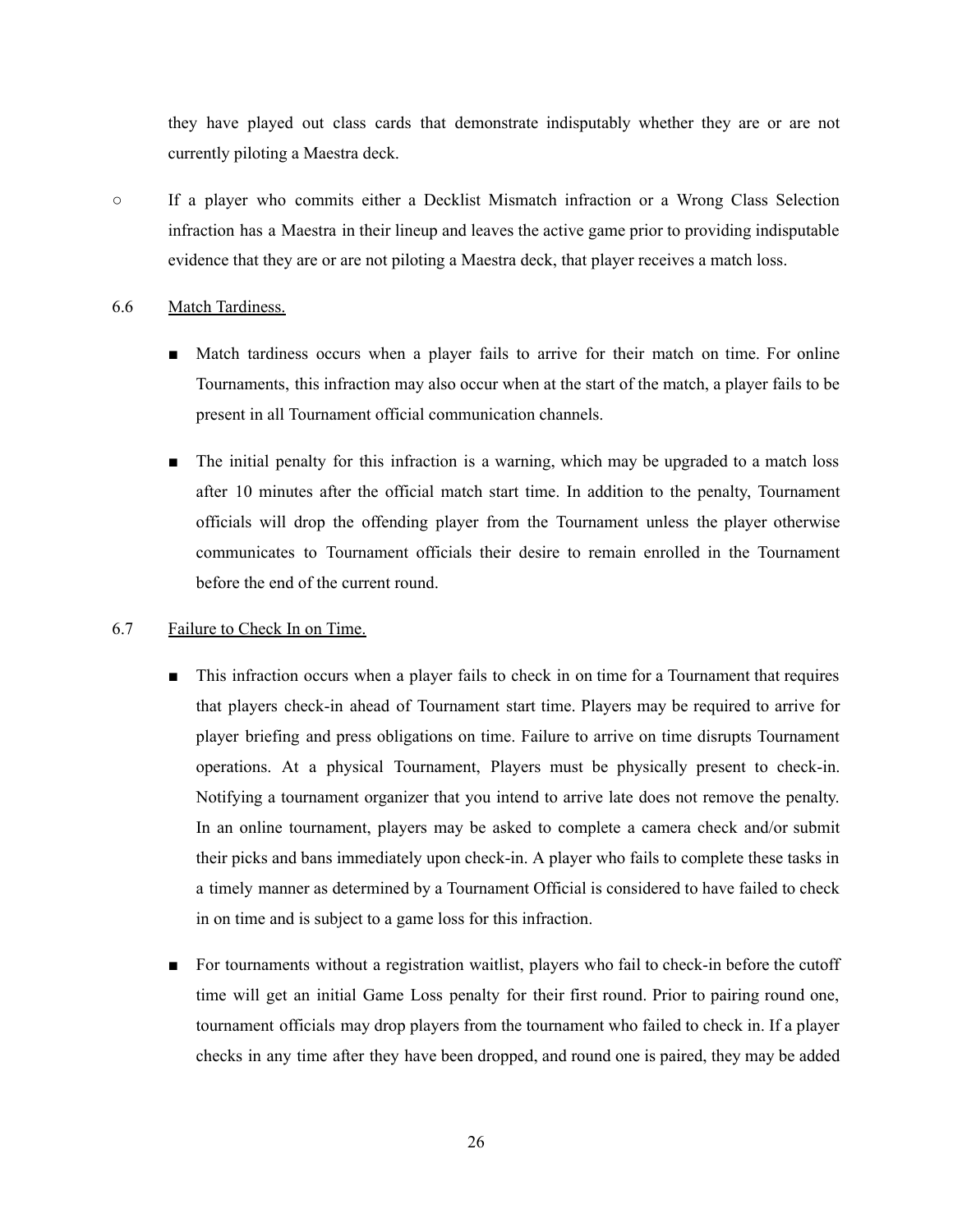back into the tournament at the tournament officials' discretion. Players re-added to the tournament in this way receive match losses for each round missed.

■ For tournaments with a registration waitlist, players who fail to check in before the cutoff time will get dropped from the tournament, and if applicable, their tournament spot is filled by a player on the waitlist.

#### 6.8 Match and Game Disconnects.

- This infraction can occur when a player disconnects from a match or a game. A match is considered to have started when both players enter the match lobby. A game is considered to have started when the starting hands are provided to players by the Hearthstone game client.
- After the match started, if a player leaves the match lobby or leaves the Hearthstone game client for any reason, or is unable to continue for any reason, they are considered to have disconnected from the match.
- For Tournaments where deck lists are public for players, or for Tournaments where deck lists are not public for players, but tournament officials are monitoring each match, the penalty for a match disconnect infraction is a warning. In addition to the infraction, it is also appropriate for the players to continue the match.
- For Tournaments where deck lists are not public for players, the penalty for a match disconnect infraction is a game loss.
- After the game has started, if a player disconnects, closes the game client, or are unable to continue for any reason, not limited to, but including game stopping bugs within the Hearthstone game client, they are considered to have disconnected from the game. Conceding the game using the normal in-game mechanics is an exception to this rule and is not an infraction.
- Game disconnect infractions do not have penalties in two cases:
	- Live Tournaments where Blizzard controls both the Tournament computers and the internet connection (for example World Championship); or
	- when an entire Tournament network goes down at the Tournament venue.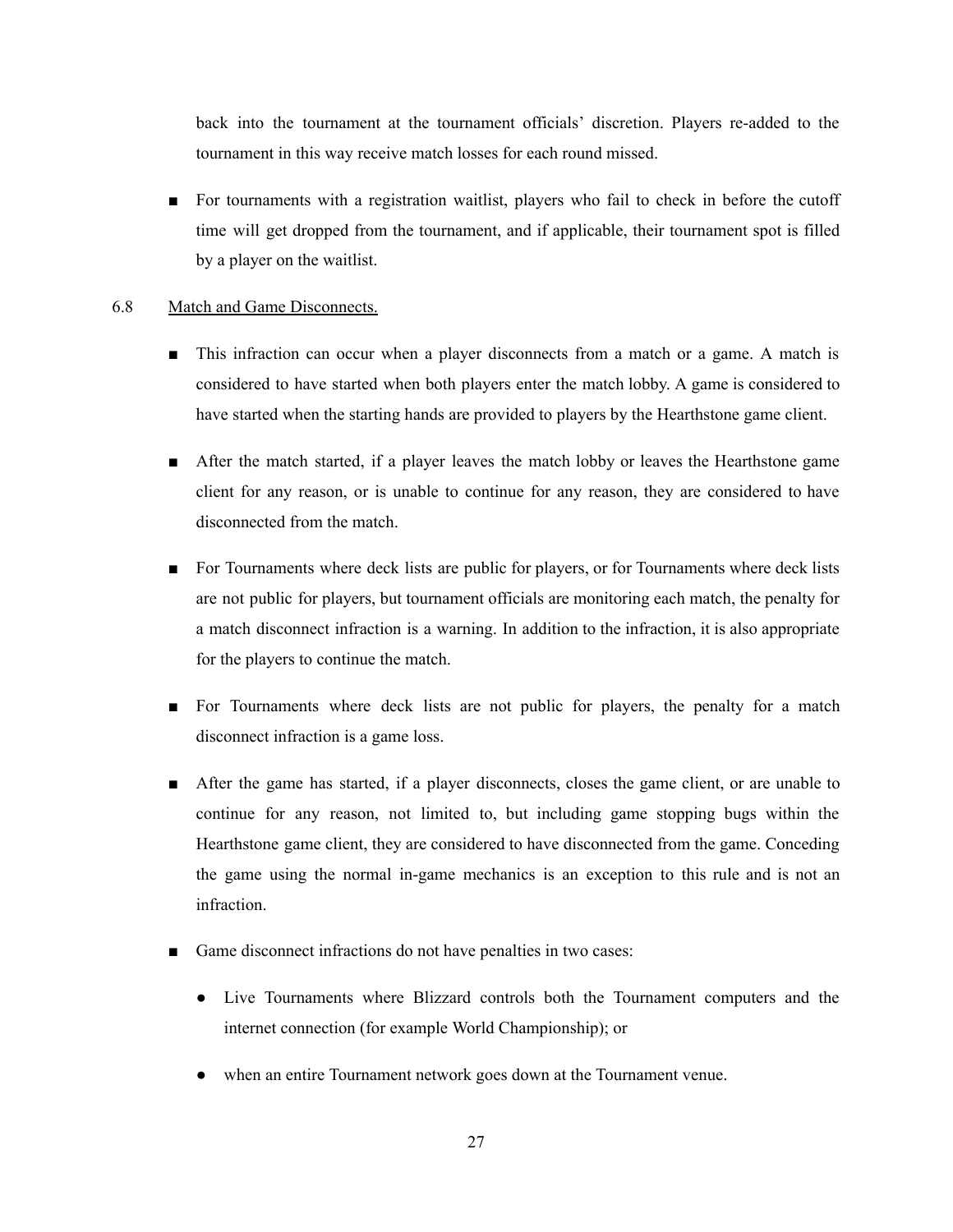- All other cases follow the following rules and penalties:
	- If a player disconnects and is able to reconnect between: 0 minutes 1 second and 4 minutes 59 seconds, players will continue the match without any penalties assessed. If an excessive number of instances of disconnects of less than five minutes occur during a match, as defined and determined by the judgment of tournament officials, then tournament officials reserve the right to upgrade the penalty for this infraction to a game loss or match loss for the purpose of progressing the Tournament or Tournament broadcast.
	- If a player disconnects and is absent between: 5 minutes 0 seconds to 9 minutes 59 seconds, the penalty received is a warning for the first instance of a disconnect of this length during a Tournament and a game loss for all future instances during that Tournament.
	- If a player disconnects and is absent for 10 minutes 0 seconds or longer, the penalty received is a match loss. In addition, the player will be dropped from the Tournament, unless they specifically contact the Tournament officials with a request to stay in the Tournament.
- Upgrading a penalty for a game disconnect infraction is different from the standard upgrade path. A penalty is never upgraded beyond a game loss penalty for subsequent infractions during the Tournament.

## 6.9 Failure to Ban or Pick.

- This infraction occurs when a player exceeds their allotted time to communicate a ban or a pick to the Tournament platform or to the Tournament official responsible for the bans and picks. Players may not overly delay the Tournament with their decisions. Players have up to 5 minutes to make their deck selection between games.
- The initial penalty for this infraction is a warning.
- 6.10 Spectators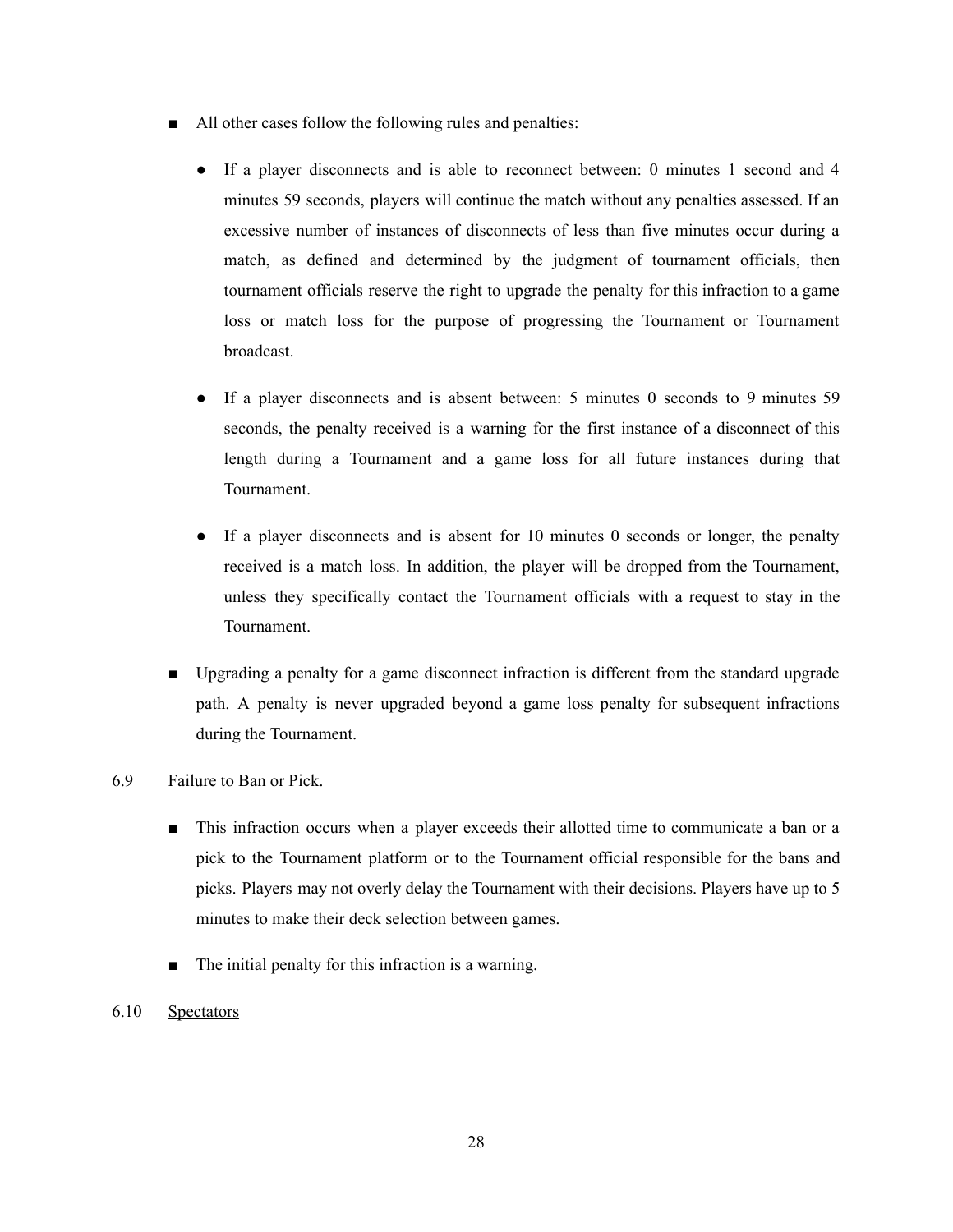- Tournament participants are responsible for ensuring that no other players are using the in-client spectator functionality to watch their games while they are participating in a tournament match
- If a Tournament participant is found to have had another player spectating them during a tournament match, they have committed an infraction. The initial penalty for this infraction is a match loss.
- 6.11 Failure to follow Tournament announcements.
	- This infraction occurs when a player fails to follow general Tournament announcements, or fails to read Tournament materials available to them prior to the start of the Tournament.
	- The initial penalty for this infraction is a warning.
- 6.12 Failure to follow Tournament official's specific instructions.
	- This infraction occurs when a player fails to follow instructions from a Tournament official aimed specifically at that player, typically as a result of a corrective or advisory action the Tournament official took against the player. Tournament officials have the expectation that players follow their instructions the first time. Repeating Tournament instruction to individual players unnecessarily delays the Tournament and distracts officials from running the Tournament.
	- The initial penalty for this infraction is a game loss.

## <span id="page-29-0"></span>6.13 Cheating.

- Players must compete to the best of their ability at all times and may not break Tournament or Player Handbook rules or omit information from tournament officials in order to try to or gain an advantage. Any form of cheating will not be tolerated. Cheating includes, but is not limited to:
	- Stream sniping or ghosting, or any general attempt by a player to spectate their own match or get information from another person spectating the match.
	- Providing or seeking match advice from another person during a match except with respect to Team tournaments that explicitly allow team communication; provided, any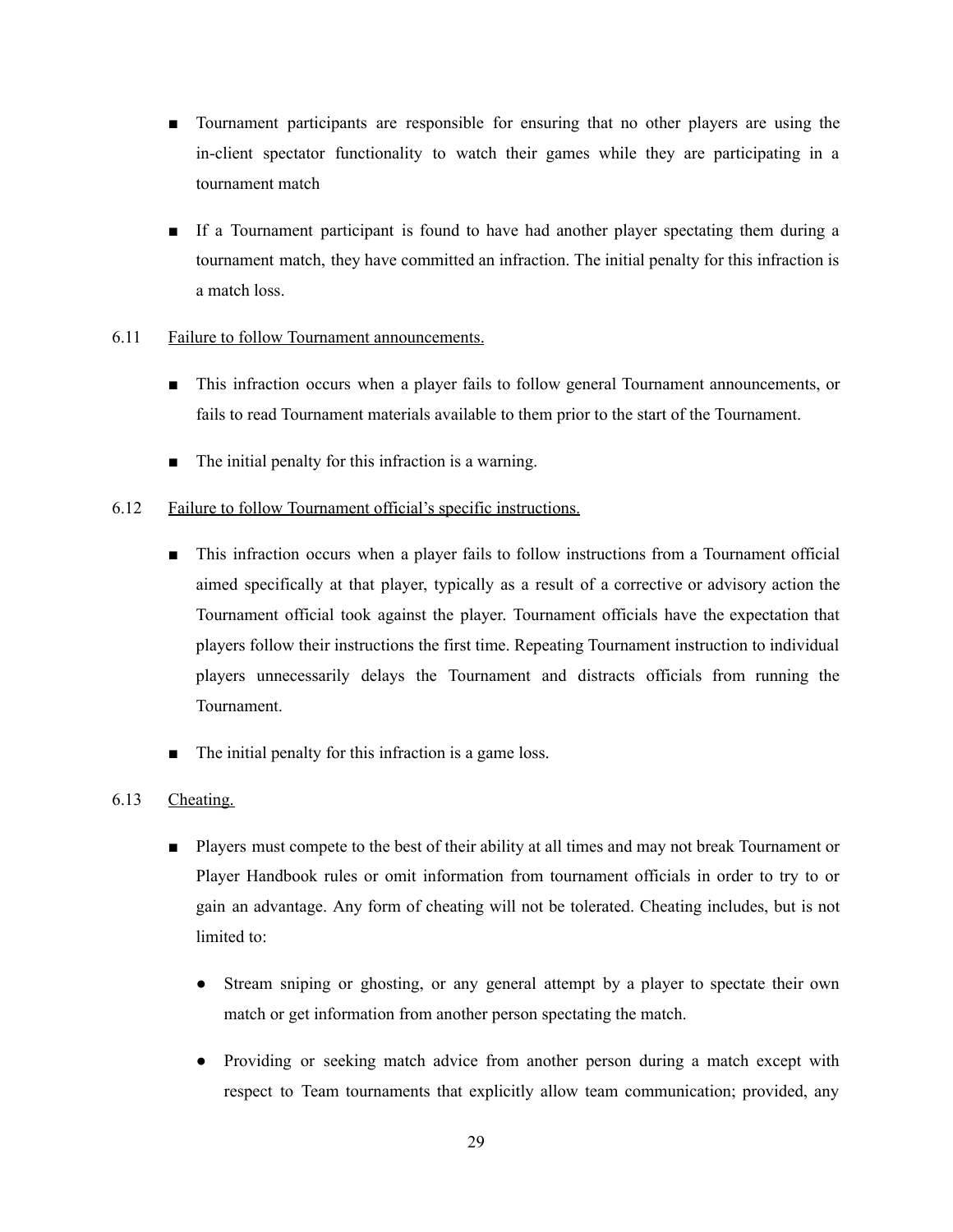attempt to obtain extra information from a teammate that would not otherwise have been available to such person via the game client or Tournament-authorized team communication tools shall be considered a violation of this Section 7.11, including any sharing of one teammate's game client screen with the other teammate; provided, further, this Section 7.11(ii) shall not apply to press obligations.

- Any attempt to modify the Hearthstone client, play on an unofficial Hearthstone client, or play with software or hardware that grants extra information not normally provided by the game client. Players may be required to install software on their computers for the duration of the Tournament which is specially designed to detect cheating. Some third party software programs are not considered cheating. They include:
	- VOIP solutions such as Discord or Skype;
	- Keyboard or other equipment drivers and software;
	- For online Tournaments only, Deck Trackers which meet all of the requirements described in Section 5.9(b); and
	- Any third party software specifically installed by the Tournament organizers to facilitate Tournament play.
- Impersonating another player in a Tournament, playing under a false name, allowing an individual who is not the registered owner of a Battle.net Account to play on that Battle.net Account in Hearthstone or any other Blizzard game.
- Attempts to damage or alter equipment to trigger a delay of the Tournament or gain any other advantage.
- Exploiting or intentionally using any in-game bug to seek an advantage.
- Influencing or manipulating a Tournament game or match so that the outcome is determined by anything other than its merits.
- Collusion, match fixing, or any other action to intentionally alter, or attempt to alter, the results of any game or match, including losing a game or match with another player in order to advance one or the other's rank or standing.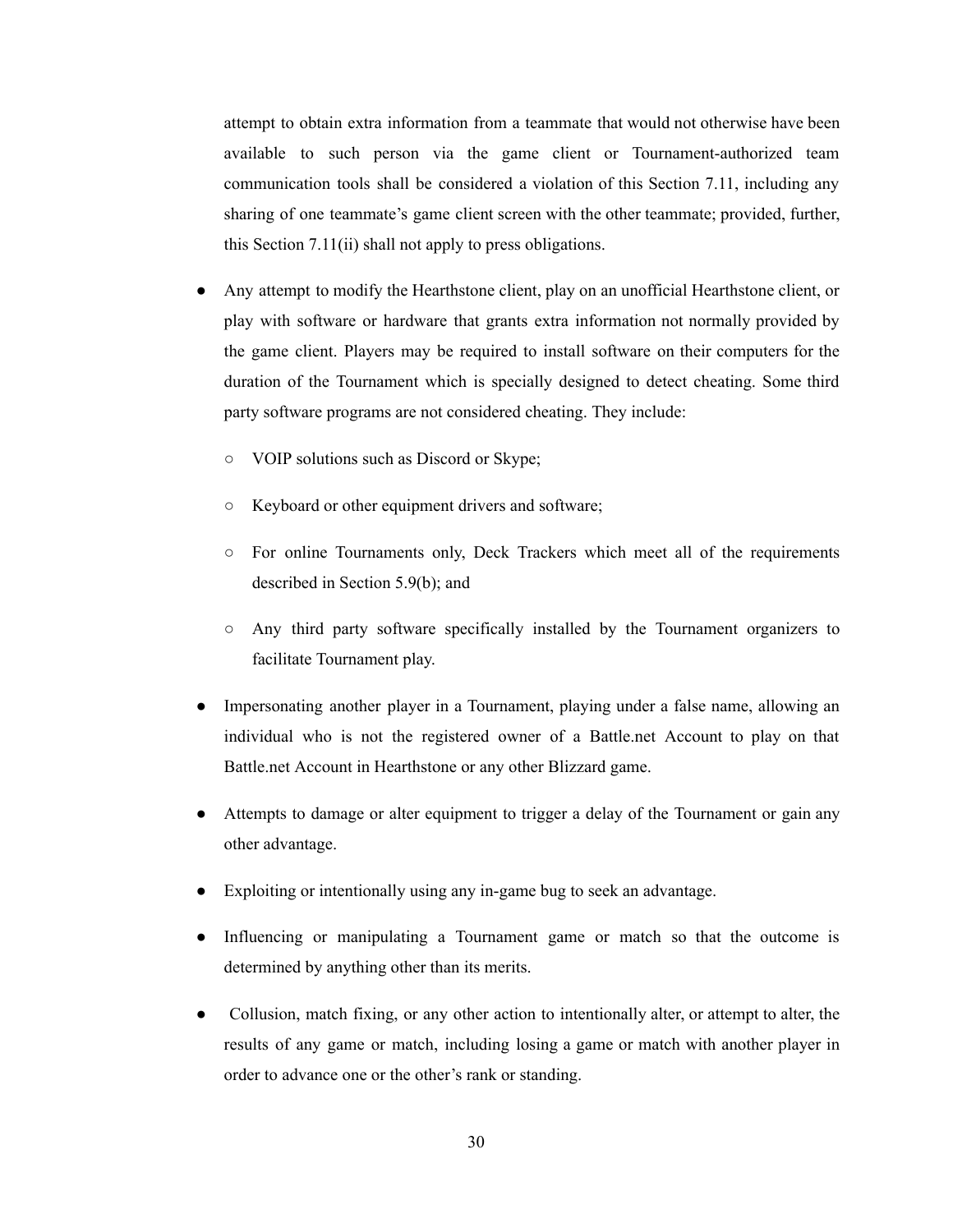- Attempts to interfere with another player's connection to the game service through Distributed Denial of Service (DDoS) or any other means.
- Lying to or omitting information from Tournament officials.
- If a player is asked to bet on, or "fix," any Tournament game or match, the player must immediately report this contact to Blizzard using the following email address: hsadmin@eslgaming.com.
- The penalty for this infraction is a disqualification from the Tournament without prizes. For Hearthstone Grandmasters, the infraction is a disqualification from the specific week in weekly tournament in which the cheating occured. In addition, the Tournament organizers will report cheating incidents to Blizzard. Blizzard at its sole discretion may conduct its own investigation and may issue additional sanctions against the player or players involved, including Blizzard account suspensions or suspensions from future Tournaments.
- For some Hearthstone Tournaments, such as Hearthstone Masters Qualifiers, players may be allowed to live stream their experience participating in the Tournament. To avoid incurring an infraction for cheating while live streaming during a Tournament, players must do one of the following:
	- Stream on a delay at least 15 minutes in length unless a different minimum length is specified in the tournament's ruleset
	- Stream on "emote-only mode" or any setting that prevents spectators from engaging in written communication through a streaming platform's chat function during the entire length of a match. The player streaming may disable this function between matches during the Tournament.

#### <span id="page-31-0"></span>6.14 Unsporting Conduct.

■ This infraction occurs when a player exhibits behavior that a Tournament organizer considers unacceptable during the normal operation of the Tournament. Unsporting conduct is disruptive to the Tournament and may negatively affect the safety, competitiveness, enjoyment, image, or integrity of a Tournament. Unsporting conduct has two sub categories outlined below: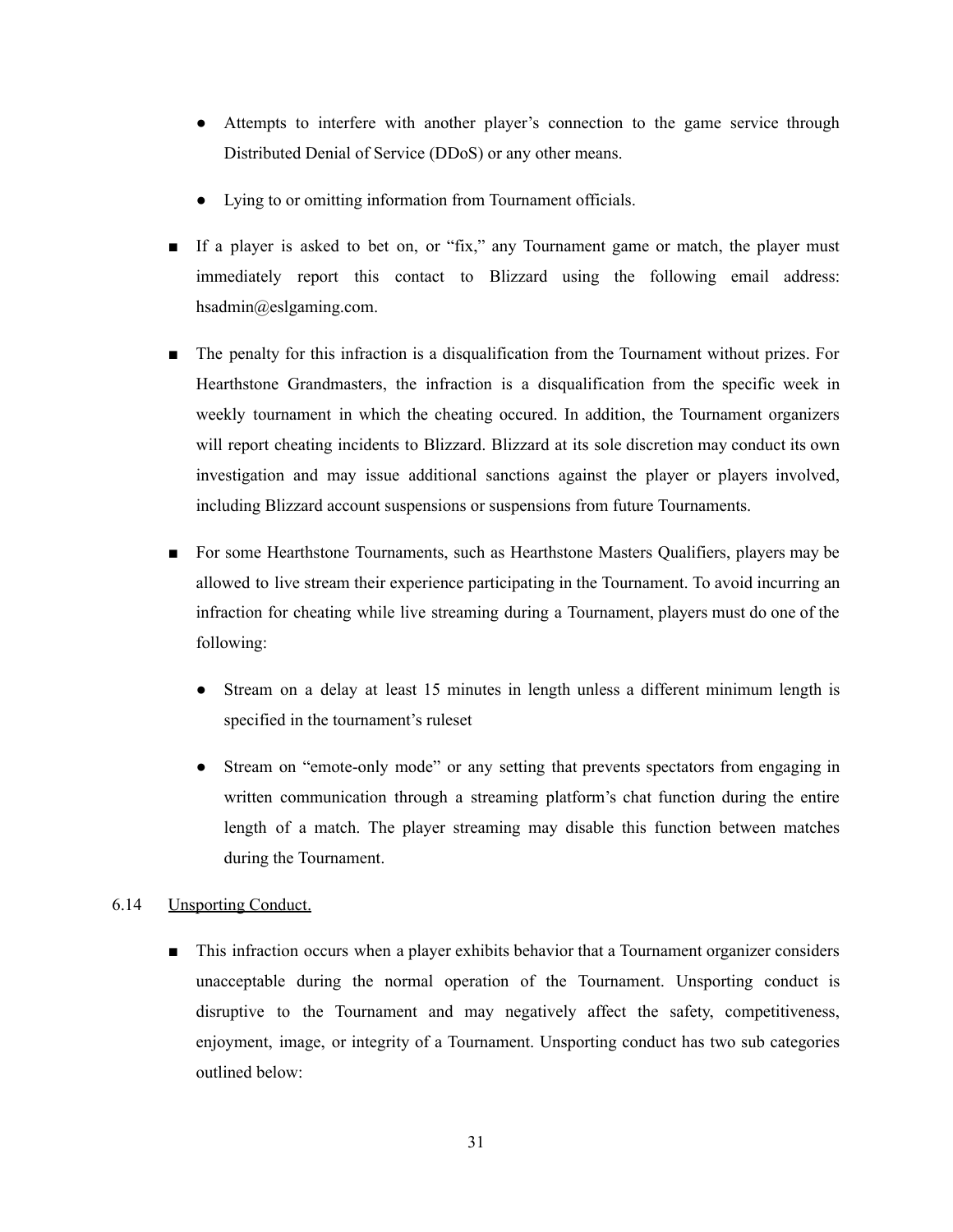- **Minor.** Players have the right to a safe and enjoyable Tournament experience. This infraction occurs when a player does something disruptive to the Tournament or its participants. Examples include, but not limited to:
	- Excessive swearing or profanity;
	- Demanding an opponent receive a penalty following a Tournament official issuing a ruling;
	- Throwing trash on the floor or otherwise littering at a venue;
	- Administering penalties without alerting a Tournament official.
- The initial penalty for this infraction is a warning.
- **Major.** This infraction covers a large category of behaviors that do not fall under the definition of minor unsporting conduct. Examples include, but are not limited to:
	- Intentionally breaking Tournament equipment issued by the organizer;
	- Defacing the Tournament venue;
	- Threatening a Tournament official or another player;
	- Violence toward any Tournament participant, official or spectator;
	- Theft.
- The penalty for this infraction is a disqualification from the Tournament without prizes. In addition, the Tournament organizers will report unsporting conduct incidents to Blizzard. Blizzard at its sole discretion may conduct its own investigation and may issue additional sanctions against the player or players involved, including Blizzard account suspensions or suspensions from future Tournaments.

#### 6.15 Win Trading on Ladder.

■ "Win trading" during ranked ladder matches within the Hearthstone game client, while not necessarily attached to a specific Tournament, is disruptive to the competitive integrity of the game and is a violation of the Blizzard End User License Agreement. Players found to have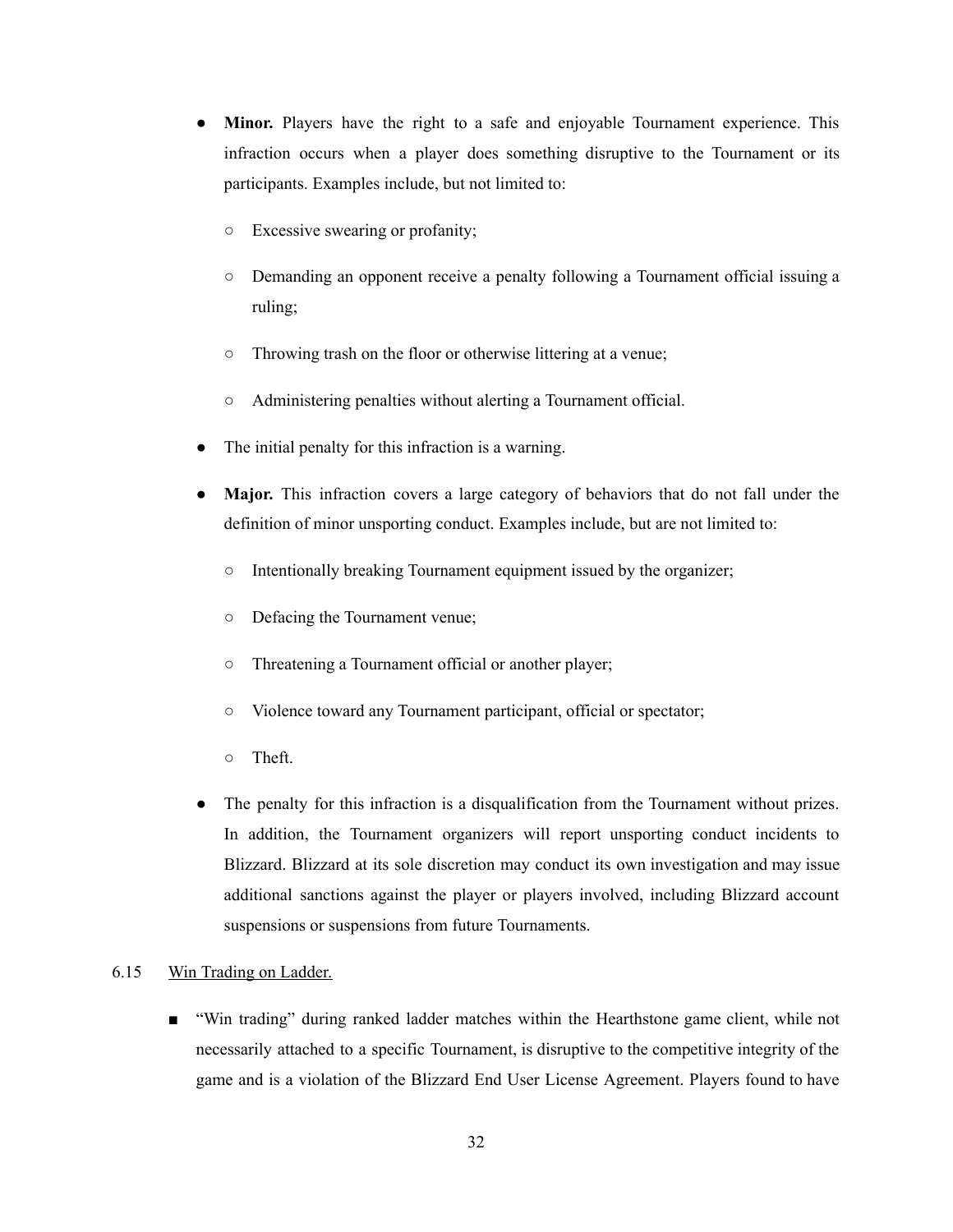engaged in "win trading" activity during ladder matches will receive penalties up to and including suspension from competitive Tournament play indefinitely, as determined in Blizzard's sole discretion. "Win trading" activity includes, but is not limited to: intentionally losing matches in the Hearthstone ranked play mode, and knowingly receiving match wins from intentionally lost matches in the Hearthstone ranked play mode.

### 6.16 Penalty Investigations Process.

- Players who observe, or learn about activities which may be in violation of the above rules that carry a disqualification penalty (for example, cheating or unsporting conduct), may bring forward this information to Blizzard after the event, by contacting hsadmin@eslgaming.com.
- Tournament organizers who disqualify a player from their Tournament are required to provide this information to Blizzard after the event, by contacting hsadmin $@e$ slgaming.com.
- Reports should include the names and BattleTags of player(s) involved (if known), contact information for the person making the report, a summary of the events in question, as well as any supporting materials that would help the investigation.
- Blizzard takes allegations of misconduct seriously and investigates disqualifications or activity that may constitute cheating or unsporting conduct. In addition to Tournament penalties outlined in this Handbook, Blizzard may, but is not obligated to, impose additional sanctions against offending players who commit misconduct in ladder matches within the Hearthstone game client, in Tournaments, prior to or after Tournaments, or in connection with Tournament-related events. Punishments may include, but are not limited to the following:
	- Suspend the player from participating in any future Hearthstone Tournaments and events by adding the player to a public list of suspended players.
	- Revoke all or any part of the points and prizes previously awarded to the player.
	- Terminate all licenses granted to the player for Blizzard titles, including Hearthstone; and/or terminate all Battle.net accounts that are held by the player.
- All of Blizzard's determinations with regards to disciplinary action shall be binding and may not be appealed in any way. If a player's disqualification status or other eligibility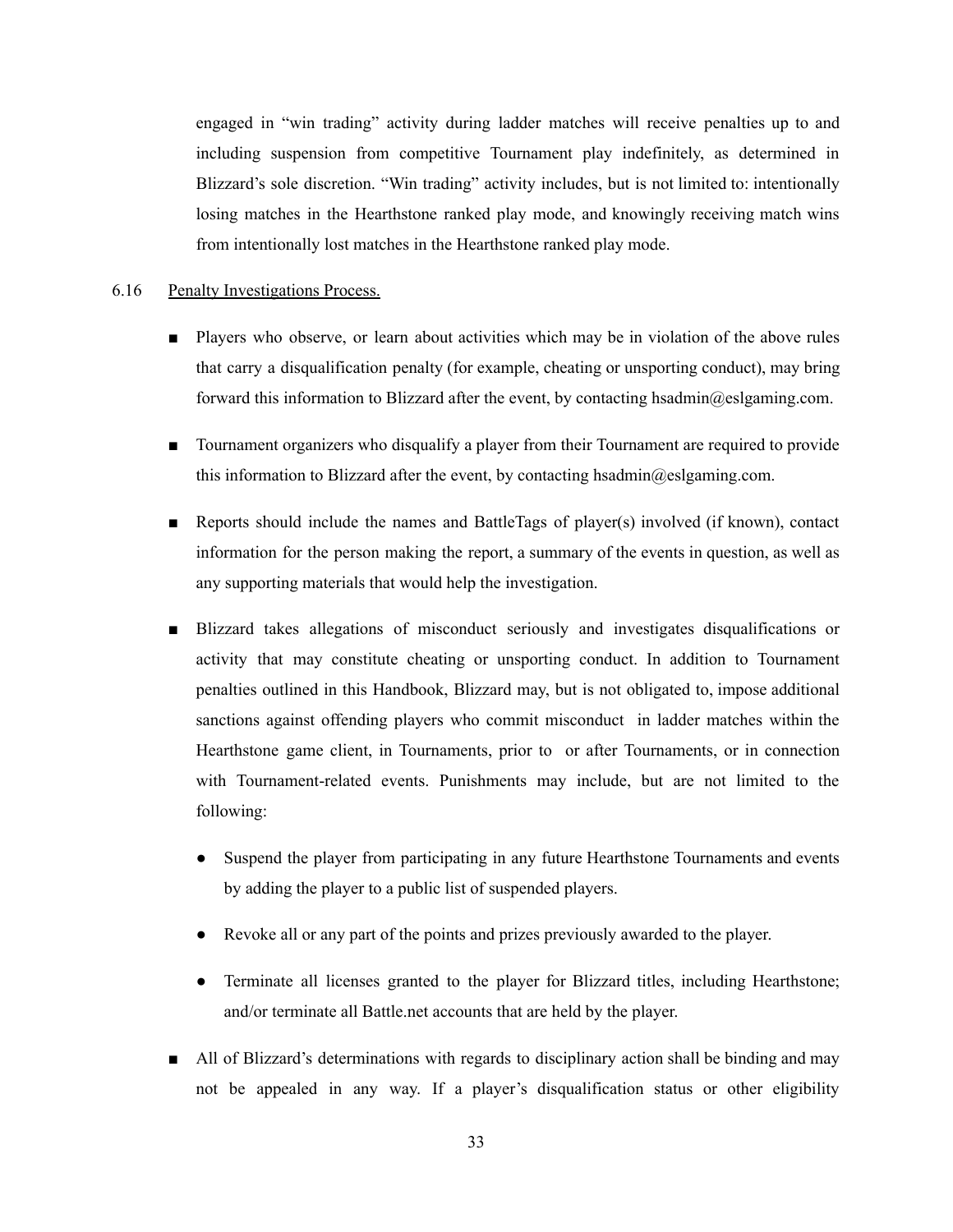requirement is in question, Blizzard reserves the right to exclude such player from participating in any Tournament.

- The failure by a player (or their parent or legal guardian) to cooperate with any internal or external investigation that Blizzard conducts relating to a violation of the terms of this Handbook or applicable law is, itself, a violation of the terms in this Handbook.
- Following the investigation, players are notified by the Blizzard Hearthstone Esports team via email of the outcome of the investigation and any penalties surrounding the incident. This email letter advises the players if they are allowed to continue to participate in Hearthstone Tournament play.
- Players suspended from Hearthstone Tournament play are listed at blizz.ly/suspended.

# <span id="page-34-0"></span>6.17 Consent to Public Discipline.

■ Blizzard shall have the right to publish public declarations (via the internet, social media, or otherwise) about player disciplinary action, which may include details such as the disciplined player's real name, BattleTag, infraction committed, and punishment received. You agree to waive any right of legal action against the Blizzard Group which arises from any public declaration about disciplinary action in connection with any Tournament or the Hearthstone game.

# <span id="page-34-1"></span>**7. Disclaimers.**

- You agree that Blizzard and the other members of the Blizzard Group are not responsible for:
	- Any late, lost, misrouted, garbled or distorted, inaccurate, incomplete or damaged transmissions or entries;
	- Telephone, electronic, hardware, software, network, internet, or other computer- or communications-related malfunctions or failures;
	- Any Tournament disruptions, injuries, losses or damages caused by events beyond the control of Blizzard (although Blizzard will take reasonable precautions to ensure reasonable safety); or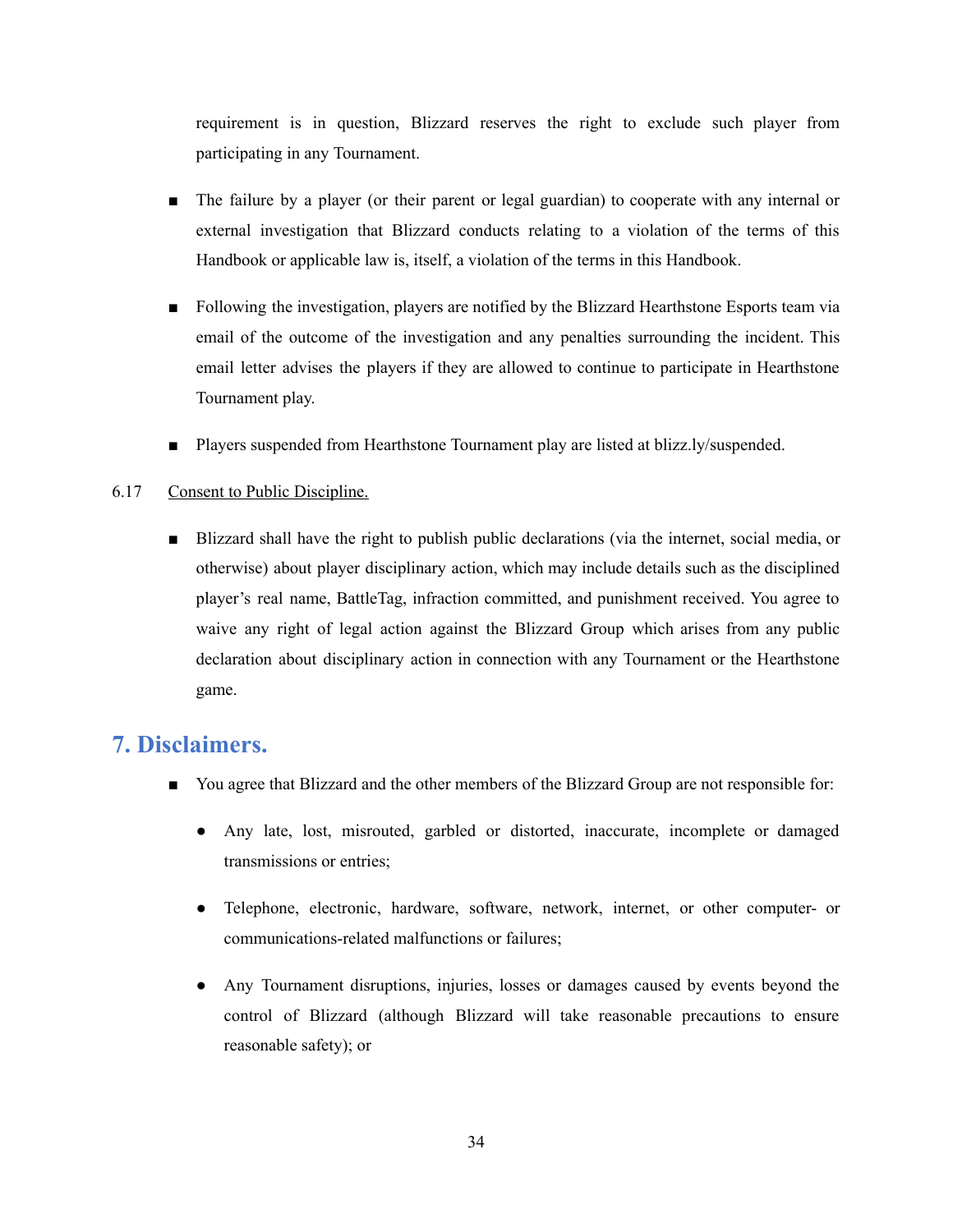- Any printing or typographical errors in any materials associated with the Tournament or Tournament events.
- All prizes are awarded "AS IS" and WITHOUT WARRANTY OF ANY KIND, EXPRESS OR IMPLIED (including any implied warranty of merchantability or fitness for a particular purpose).

# 7.1 Changes to Your Battle.net Account.

- In accordance with the Blizzard End User License Agreement and without limiting Blizzard's rights therein, Blizzard retains the right to modify or delete content, data, digital cards, accounts, statistics, user profiles, and any information created, stored, processed or uploaded to your Battle.net Account at any time and for any reason at its sole discretion.
- In the event of a conflict between the provisions of the Website Terms or the terms of this Handbook, the provision that is most protective of Blizzard will govern and control.

# **8. GENERAL TERMS AND CONDITIONS**

- 8.1 Blizzard Copyrights and Trademarks.
	- This Handbook, and all accompanying materials at Blizzard Tournaments are copyright © 2019 Blizzard Entertainment, Inc., and its respective licensors. All rights are reserved.
	- Nothing in this Handbook, or your participation in the Tournaments, grants to you, by implication, waiver, estoppel or otherwise, any right or license to use or display any name, logo, service mark or trademark of Blizzard or any other Blizzard Group member.
- 8.2 Changes to Hearthstone.
	- Blizzard reserves the right to patch, update, or improve Hearthstone at any time to fix bugs, change balance or add features or functionality as deemed appropriate by the Blizzard, in its sole discretion, without suspending or canceling Tournaments.
	- You agree that Blizzard will not be liable to you for any changes to Hearthstone or the terms of this Handbook.
- 8.3 Changes to the Terms of this Handbook.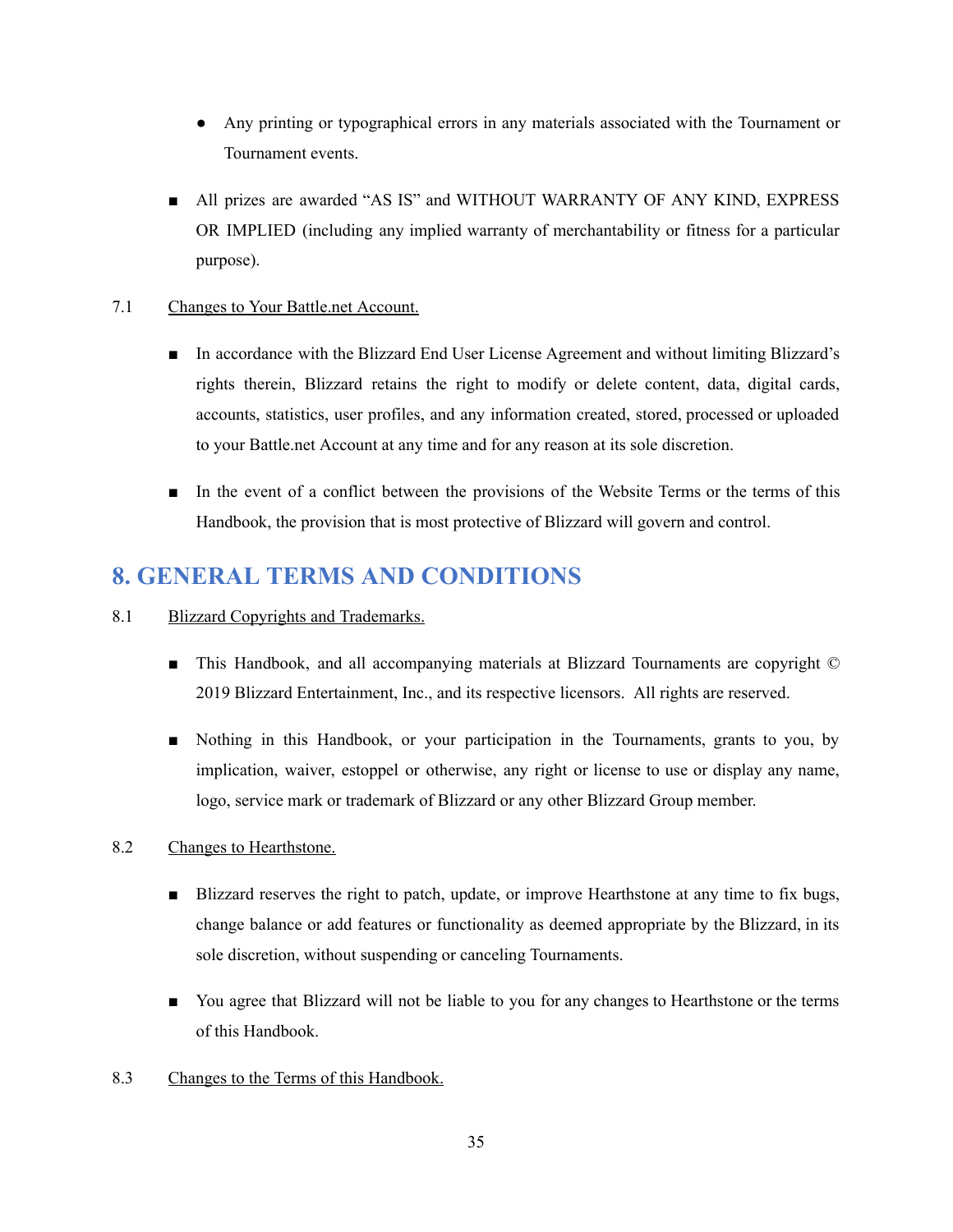- This Handbook contains the governing rules, policies, and procedures for Tournaments that are in effect at the time of their publication.
- Blizzard reserves the right to revise, modify, change, delete or add to the terms of this Handbook at any time, in its sole discretion, and to suspend, cancel or modify any Tournament or any player's participation in any Tournament should viruses, bugs, unauthorized human intervention, hacks, or other causes beyond Blizzard's control affect the administration, security, or proper play of such Tournament, or Blizzard otherwise becomes (as determined in its sole discretion) incapable of running the Tournament as planned. Due to server capacity and other technical limitations beyond the control of Blizzard, Blizzard reserves the right to limit the number of players in any Tournament.

## 8.4 Translations.

■ This English language version of the Handbook shall supersede any translation. The parties shall not rely on any translations of the Handbook in carrying out their duties and obligations hereunder.

#### 8.5 No Employment Relationship.

- You agree that you are not an employee or contractor of Blizzard or any other Blizzard Group member and are not entitled to employee or fringe benefits.
- Nothing in this Handbook shall be deemed or construed to create a partnership, joint venture or similar relationship or create fiduciary duties or responsibilities on the part of Blizzard or any other member of the Blizzard Group.

#### 8.6 Communications.

■ To the fullest extent permitted by applicable law, this Handbook, and any other notices, requests and other communications provided for herein, may be provided to you electronically, and you agree to receive all such communications from Blizzard electronic form. Electronic communications will be delivered to you at the email address listed on your Battle.net Account.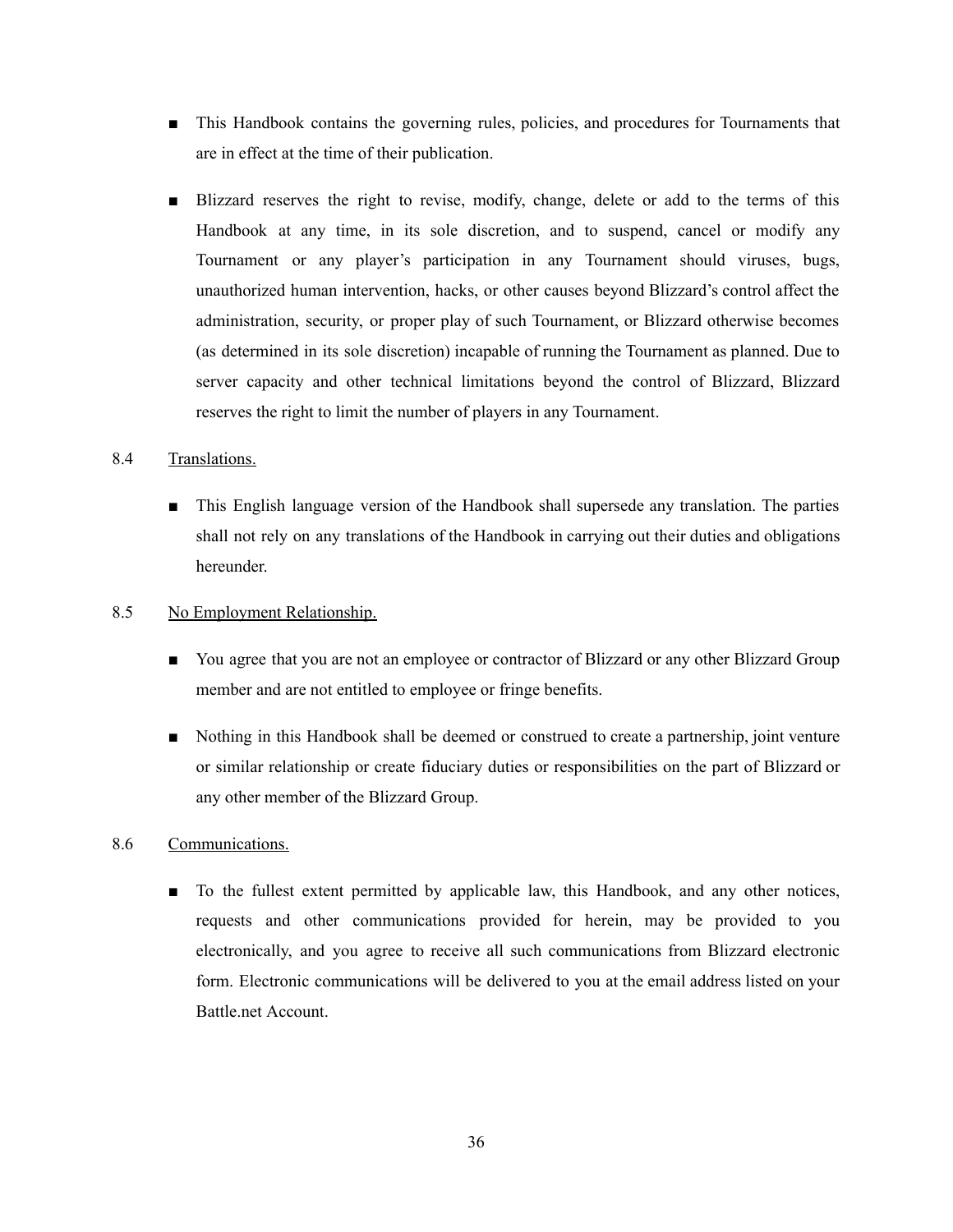■ If you have any questions or comments about this Handbook, please email them to hsadmin@eslgaming.com or send written questions to: Hearthstone Tournament Handbook c/o Blizzard Entertainment Esports, P.O. Box 18979, Irvine, CA 93623.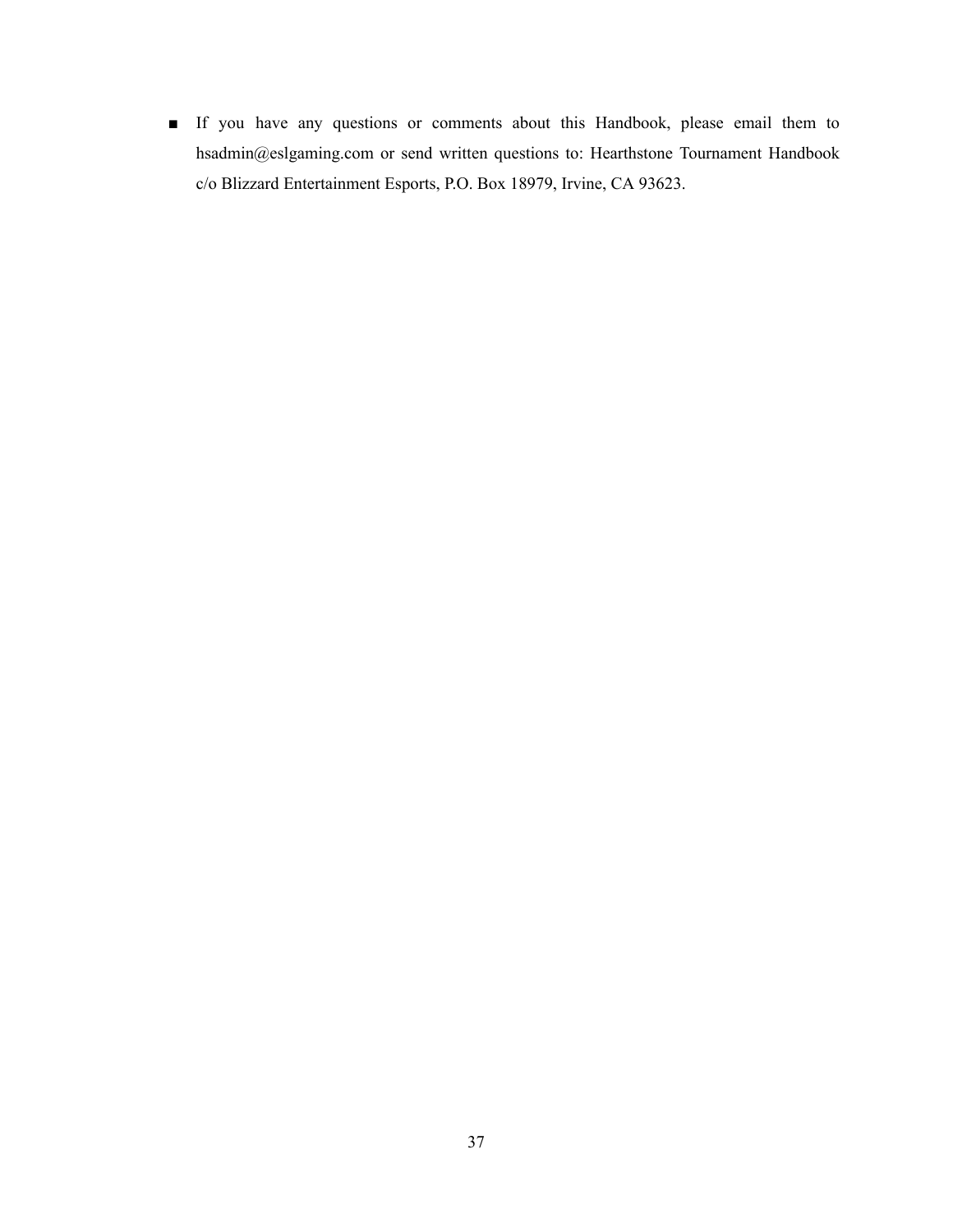# **9. GLOSSARY**

**"Americas"** means the United States, Argentina, Belize, Bolivia, Brazil, Canada, Chile, Colombia, Costa Rica, Ecuador, El Salvador, Guatemala, Honduras, Jamaica, Mexico, Nicaragua, Paraguay, Peru, Puerto Rico, Uruguay and Venezuela.

**"Asia-Pacific"** means Australia, Indonesia, Hong Kong, India, Japan, Macau, Malaysia, New Zealand, The Philippines, Singapore, South Korea, Taiwan, Thailand, and Vietnam.

**"Battle.net Account"** means a full Battle.net account registered on Blizzard's Battle.net service that is in good standing and that remains in good standing throughout Tournament competition. "Battle.net Account" does not refer to a Battle.net lite account; a lite account is not sufficient for participation in any Tournament.

**"Battle.net lite account"** means a version of Battle.net that mobile users can create without accepting the Battle.net End User License Agreement.

**"Blizzard"**, **"we"** or **"us"** means Blizzard Entertainment, Inc. and its affiliates.

**"Blizzard Group"** means Blizzard, its parent and any of their respective affiliate companies and subsidiaries.

**"Europe"** means Algeria, Austria, Bahrain, Belarus, Belgium, Bulgaria, Croatia, Czech Republic, Denmark, Egypt, Estonia, Finland, France, Germany, Greece, Hungary, Iceland, Iraq, Ireland, Israel, Italy, Jordan, Kazakhstan, Kuwait, Latvia, Lebanon, Libya, Lithuania, Luxembourg, Malta, Morocco, Netherlands, Norway, Oman, Poland, Portugal, Romania, Russia, Serbia, Slovakia, Slovenia, Kingdom of Saudi Arabia, South Africa, Spain, State of Qatar, Sweden, Switzerland, Tunisia, Turkey, Ukraine, United Arab Emirates, and the United Kingdom.

**"Website Terms"** means the Blizzard End User License Agreement applicable to your use of the Hearthstone game client and Blizzard's Battle.net service, the Blizzard Entertainment Online Privacy Policy applicable to your use of Blizzard's games, services, and websites, and the other terms and conditions governing use of Blizzard's games, services, and websites.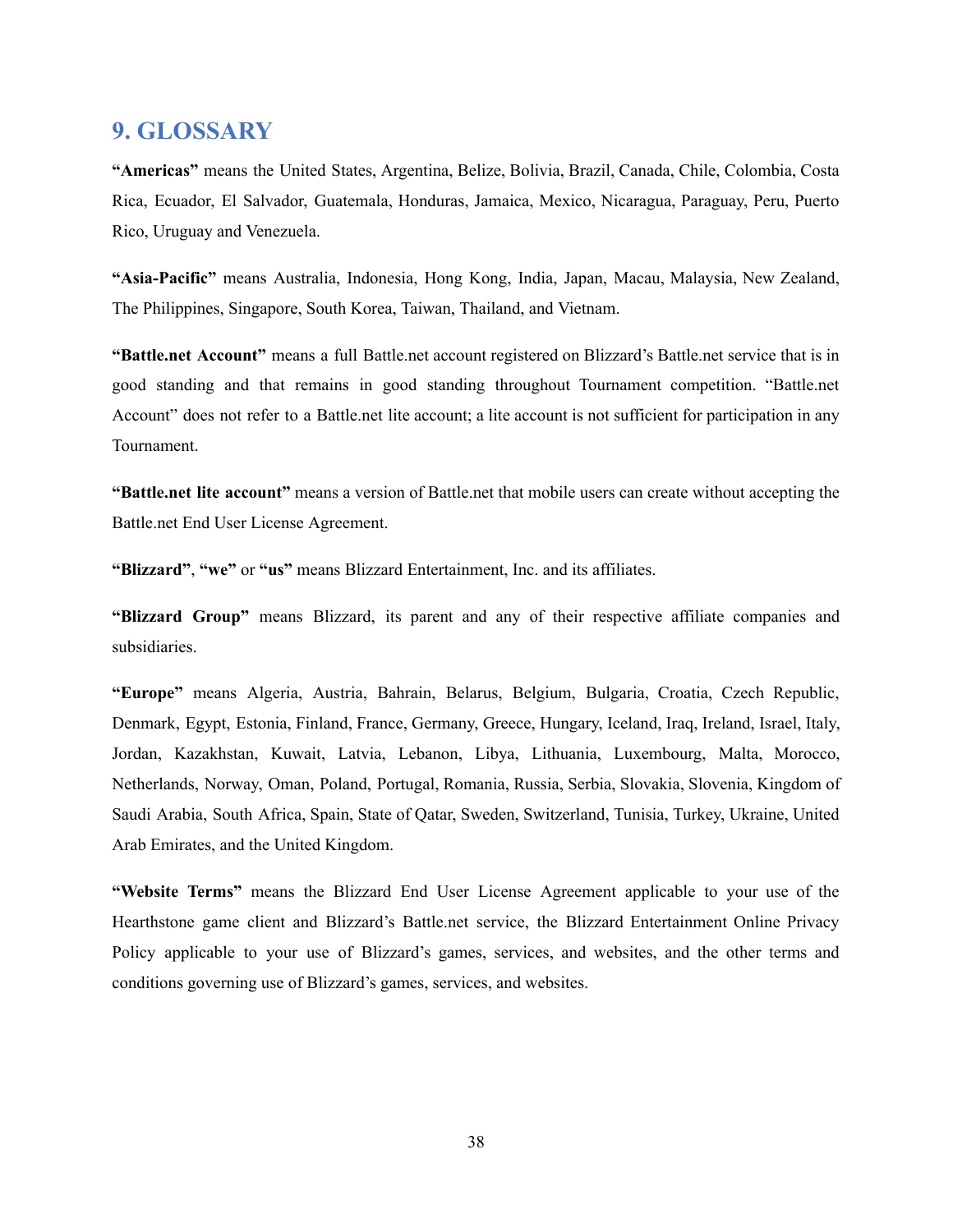# **10. STANDARD RULES**

Activision Publishing, Inc., Blizzard Entertainment, Inc. and their respective affiliates (collectively, "**Activision Blizzard**") have created several premier competition platforms across their library of games (each, a "**Competition**", collectively, the "**Competitions**"). Activision Blizzard's Competitions are designed to provide a cohesive global competitive ecosystem that showcases the best amateur players in the world. These official rules, including any updates, amendments or supplements thereto existing from time to time (these "**Standard Rules**" or "**Rules**") ensure the integrity of all Competitions, protect the image and reputation of each Competition and each Game (as defined herein), and create a consistent and high-quality experience for spectators of Competitions and related events.

These Rules set forth the rules and standards of conduct that will apply as a condition to participation in any and all Competitions, including, among others, player eligibility, prize awards, and player conduct. These Rules also contain limitations of liability, license grants, and other legally binding contractual terms that affect Participant (as defined herein) rights and obligations.

These Rules apply to all Players and Team representatives, including Team owners, managers, and staff, who actively participate in a Competition or any event related to a Competition or plan to participate in any current or future event related to a Competition (collectively, "**Participants**", and each, a "**Participant**"). Additional rules for each Competition (the "**Tournament Rules**") will be published on the [applicable Competition website] or otherwise made available to Participants before the applicable Competition. In the event of any conflict between Tournament Rules and the Standard Rules, the Standard Rules shall control except to the extent such Tournament Rules expressly provide they supersede any terms contained in the Standard Rules.

Each Participant is required to read, understand, and agree to these Rules and the applicable Tournament Rules prior to, and as a condition to, participating in a Competition. These Rules, together with the applicable Tournament Rules, form a contract between each Participant, on the one hand, and the applicable Competition administrator engaged in operating the Competition as set forth in the applicable Tournament Rules (the "**Administration**"), on the other hand.

THESE RULES AND ALL DISPUTES RELATED TO OR ARISING OUT OF YOUR PARTICIPATION IN A COMPETITION ARE GOVERNED BY A BINDING ARBITRATION CLAUSE AND A WAIVER OF CLASS ACTION RIGHTS IN SECTION 9 AS WELL AS LIMITATIONS OF LIABILITY AND RELEASE PROVISIONS IN SECTION 7. THESE CLAUSES AFFECT YOUR LEGAL RIGHTS AND REMEDIES, AND YOU SHOULD REVIEW THEM CAREFULLY BEFORE ACCEPTING THESE RULES. If any provision of these Rules is or becomes illegal, invalid, or unenforceable in any jurisdiction, that shall not affect the validity or enforceability in that jurisdiction of any other provision of these Rules or the validity or enforceability in other jurisdictions of any other provision of these Rules.

Violation of these Standard Rules or any applicable Tournament Rules may subject a Participant to discipline, including, but not limited to game/match forfeitures, prize forfeitures, and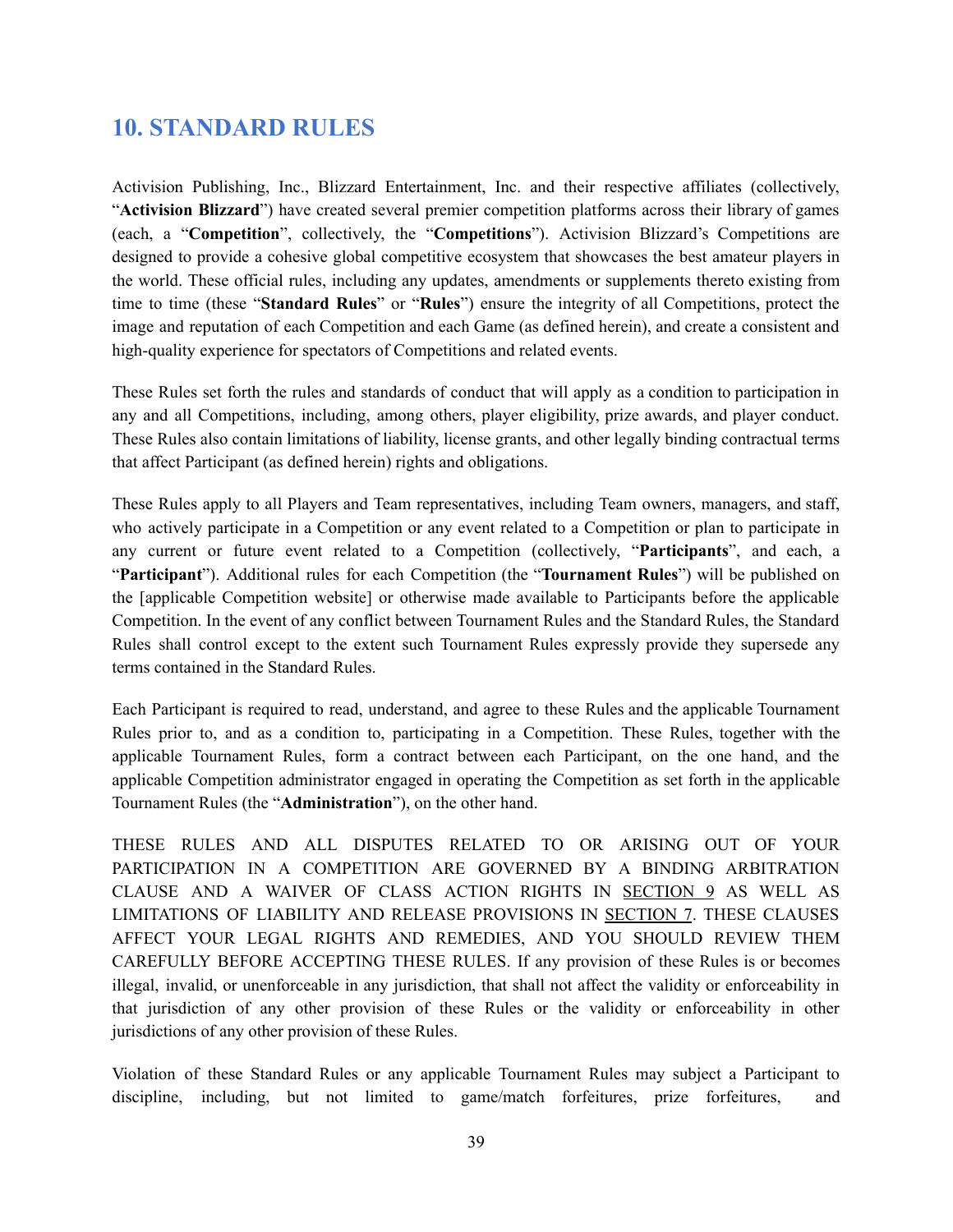disqualification/removal from current and future Competitions, at the Administration's sole discretion, as further described herein.

# **1. ACCEPTANCE OF STANDARD RULES**

1.1 Acceptance. Participant must agree to these Rules to participate in any Competition. Participant may accept these Rules by any one of the following methods:

- by signing a Competition Participation Form applicable to the Competition, if any, either in print or digitally;
- by registration or other participant sign-up method, including in connection with the applicable Competition platform, e.g., GameBattles;
- participating in any match that is part of a Competition;
- by creating a Team on the applicable Competition platform (if applicable);
- accepting a match or Team invitation on the applicable Competition platform (if applicable);
- by posting a match on the applicable Competition platform (if applicable); or
- such other method as may be prescribed by applicable Tournament Rules.

1.2 Changes to and Enforcement of these Rules. The field of esports competitions is still relatively new and changing rapidly, and these Rules will evolve in real-time to keep pace with those changes. Accordingly, in its sole discretion, Activision Blizzard and Administration (a) may update, amend or supplement these Rules from time to time; and (b) may interpret or apply these Rules by releasing bulletins, notices, explanatory videos, online postings, e-mail and/or other electronic communications that provide instructions and guidance to Participants. Activision Blizzard and Administration reserve the right to make any decisions on cases not specifically covered by these Rules to preserve the spirit of fair competition and sportsmanship. Each of Activision Blizzard's and Administration's authority, responsibility, obligations and consent rights as expressed herein will be exercised in Activision Blizzard's and Administration's sole discretion. Any material changes to these Rules will be provided to the Participants prior to the next Competition in which the changed Rules will apply. Participation in a Competition will constitute acceptance of the changed rules. Changes to  $Section 9$  will be governed by the provisions in that Section.

1.3 Applicability of these Rules. Each Competition will be subject to these Rules and applicable Tournament Rules. Tournament Rules will be communicated to or otherwise made available to a Participant before the applicable Competition, which Tournament Rules must be accepted by Participant before participating in the Competition. The Administration reserves the right to make any decision on cases not specifically covered by these Rules to preserve the spirit of fair competition and sportsmanship. These Rules and the Tournament Rules are in addition to the Terms of Service, Privacy Policy, the applicable End User License Agreement (as defined below) and all rules governing the use of player accounts for each respective Game (as defined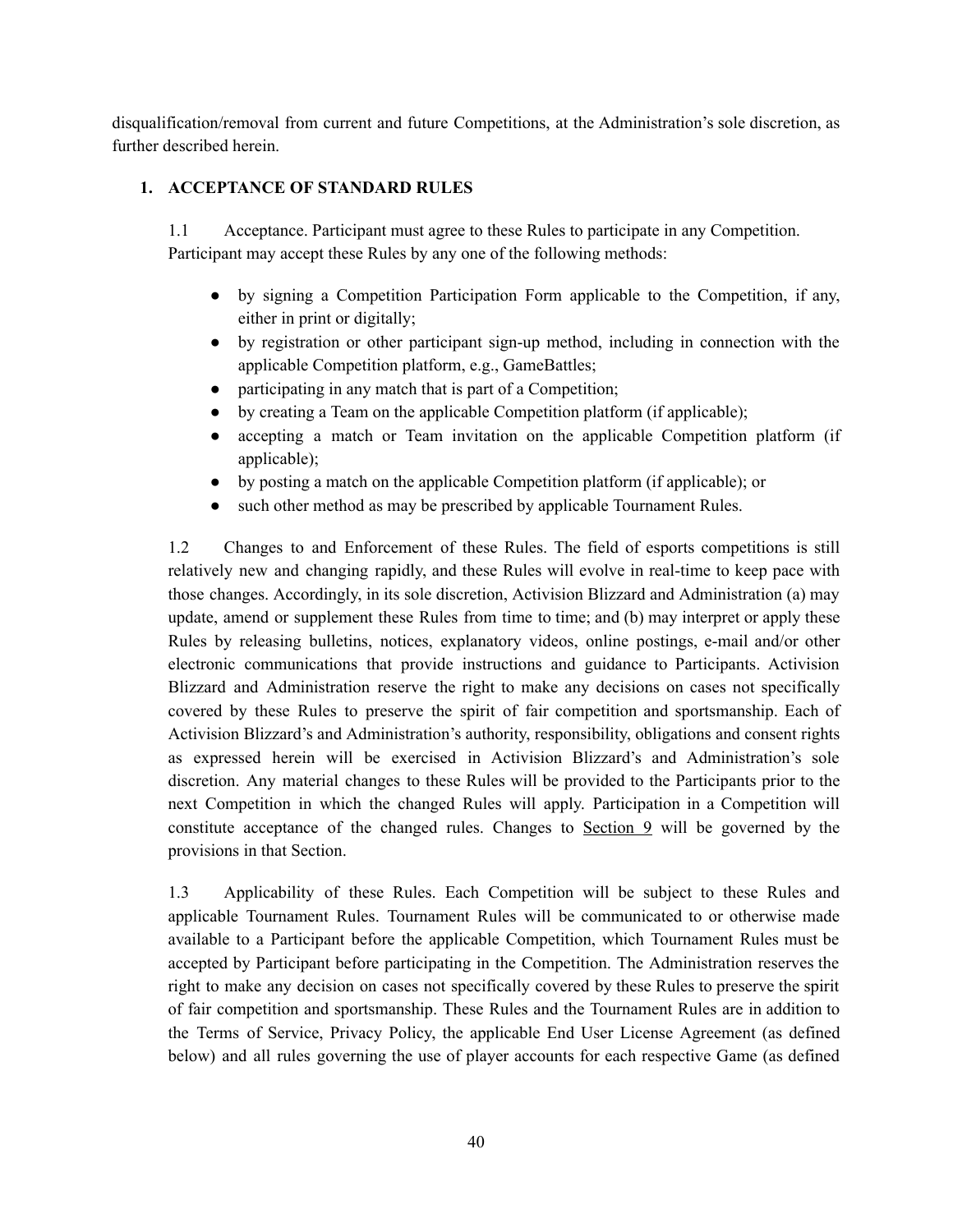below) and Competition platform, as applicable. The current versions of the Terms of Service are available at:

Terms of Service:

- Activision Publishing, Inc.: <https://www.activision.com/legal/privacy-policy>
- Blizzard Entertainment, Inc.: <https://www.blizzard.com/en-us/legal/> • Major League Gaming Corp:
- [https://accounts.majorleaguegaming.com/terms\\_of\\_service](https://accounts.majorleaguegaming.com/terms_of_service)
- The Overwatch League, LLC: <https://overwatchleague.com/en-us/legal/terms-of-use>
- The Call of Duty League, LLC: <https://callofdutyleague.com/en-us/terms-of-use>

The Privacy Policy applicable to each Competition shall be as set forth in the Competition's Tournament Rules.

1.4 Additional Authority. The Administration reserves the right to exercise necessary authority, without limitation, to protect the interests of each of its video game franchises (each a "**Franchise**") and their respective video game titles (each, a "**Game**"), including the following:

- Call of Duty<sup>®</sup>
- Overwatch®
- Hearthstone®
- World of Warcraft®
- Warcraft®
- StarCraft®
- Heroes of the Storm<sup>®</sup>

and such other video game franchises and video game titles published from time to time by Activision Blizzard or its duly authorized licensees.

The Administration reserves the right to exercise necessary authority, without limitation, to protect the interests any person or entity who is associated with a Franchise or the Administration to provide products or services for Competition, any authorized person or entity to create and/or publish media for any reason at any time during a Competition, and any person who is present at an event related to a Competition. All such decisions made by Administration are final.

# **2. PLAYERS**

2.1 Eligibility. To be able to compete as a "**Player**" in the Competition, Participant must:

2.1.1 be in good standing with respect to any Activision Blizzard player accounts (including without limitation, any Activision, Battle.net, GameBattles platform or individual game account) (collectively, "**Player Accounts**"), with no undisclosed violations of a Franchise's or Game's Software License and Service Agreement and any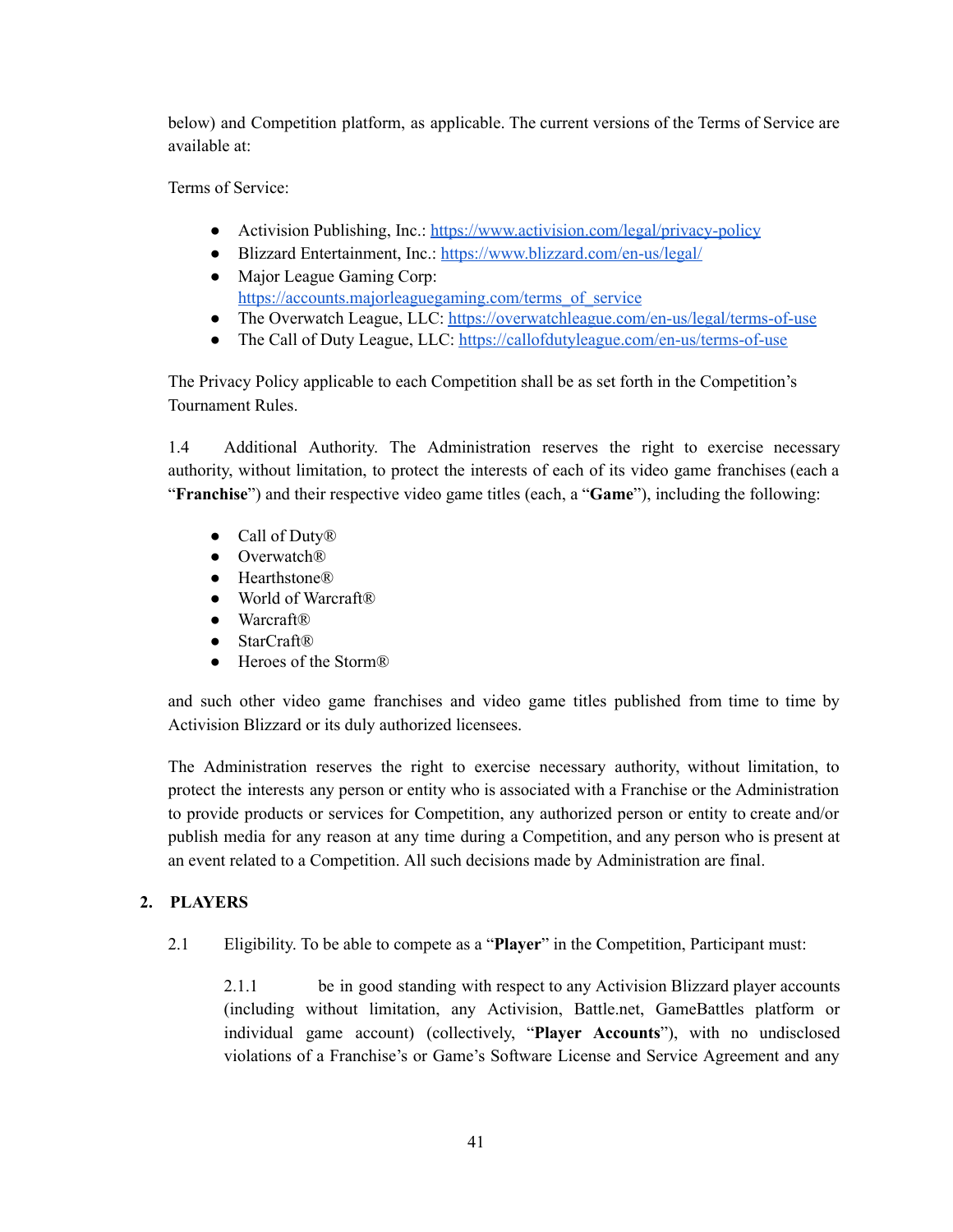other applicable end user license agreement (collectively, the "**End User License Agreement**");

2.1.2 meet the age requirements set forth in the applicable Tournament Rules prior to competing in a Competition or joining a Competition Roster;

2.1.3 reside and compete in an eligible region set forth in the applicable Tournament Rules;

2.1.4 not be a director, officer, or employee of Activision Blizzard, relative of an Activision Blizzard employee, or any entity which controls, is controlled by, or is under common control with Activision Blizzard unless Activision Blizzard has been notified thereof and has expressly waived this Section 2.1.4 in writing;

2.1.5 meet all roster requirements as set forth in each applicable Tournament Rules, as applicable;

2.1.6 agree to be bound by these Rules, each Franchise's and/or each Game's End User License Agreement, and the decisions of Activision Blizzard and the Administration;

2.1.7 hold a valid passport and any necessary visa, or other governmental authorization and registration as may be required for Participant's travel and participation in the Competition;

2.1.8 ensure that Participant's participation in a Competition complies with all laws of the jurisdiction in which Participant is a resident, as well as the region Participant is competing, and represent and warrant that Participant will take all steps necessary to ensure such compliance, including as required pursuant to Section 2.2. Participant must also obtain any necessary visa or other governmental authorization and registration required for Participant's participation in a Competition, whether online or in-person (including any travel required to or from any venue for the Competition). The Administration does not take responsibility for Participant's compliance with local laws and visa requirements.

2.1.9 if applicable, be formally invited by the Administration; and

2.1.10 if applicable, meet certain additional eligibility and/or qualification requirements set forth in the Tournament Rules, including leaderboard rankings or other requirements.

2.1.11 Notwithstanding anything to the contrary contained herein or any specific Tournament Rules, Administration shall have the right in its sole and absolute discretion to determine the eligibility of any and all Participants. Players acknowledge and agree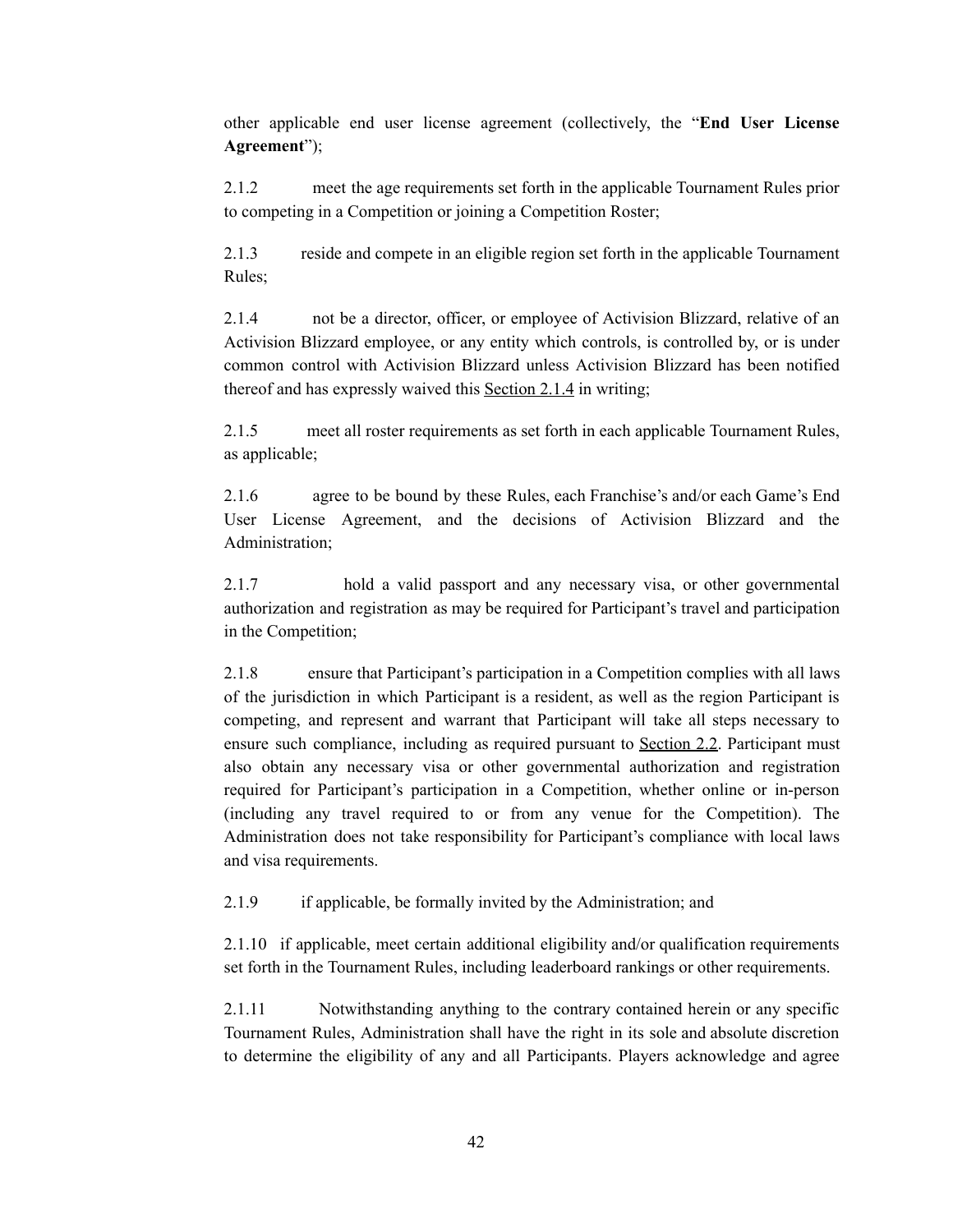that Player eligibility status as determined by Administration may change at any time and such determination shall be final.

2.2 Compliance with Applicable Laws. Players shall only participate in a Competition so long as their participation does not violate applicable local laws and/or the federal, state and local laws of the United States and/or the laws applicable to jurisdictions outside the United States. Players are responsible for ensuring that their participation in the Competition complies with all laws of the jurisdiction(s) in which they are a resident and any region in which such Players are competing, and Players shall take all steps necessary to ensure such compliance, including obtaining any necessary visa or other governmental authorization required for your participation in the Competition, whether online or in-person (including any travel required to or from any venue for the tournaments, which shall be the sole responsibility of the Player).

2.3 Player Names. In all Competitions, Players must use an acceptable name that complies with this Section. Players may, but are not required to, use their legal name. Administration reserves the right to restrict or change a Player's tag, clan tag, handle, or other name if, in Administration's sole discretion, it deems any tag, clan tag, handle or name to be offensive, toxic or inappropriate. Administration reserves the right to revoke the eligibility of any Player whose Activision ID, Battle.net ID, PlayStation/Xbox/Nintendo Network ID (or other equivalent IDs) is offensive, toxic, incorporates any Activision Blizzard or third party intellectual property, or is deemed to be inappropriate or unacceptable by Administration, to be determined in the sole discretion of the Administration.

- 2.3.1 Player names shall not include a sponsor name.
- 2.3.2 Player names shall not include a product name or description.
- 2.3.3 Player names shall not include any words that are purely commercial.

2.3.4 Player names shall not include celebrity names or monikers (except when used by celebrity Players themselves ).

2.3.5 Players shall not use names of any Call of Duty League or Overwatch League players or teams (except when used by the respective Call of Duty League or Overwatch League Players themselves).

2.4 Teams. "**Team**" shall have the meaning set forth in the applicable Tournament Rules.

# **3. SPONSORSHIP RESTRICTIONS**

3.1 Subject to this Section 3 and the Tournament Rules, Participants may acquire individual sponsorships in connection with their participation in a Competition. Participants shall not engage in joint negotiations or otherwise cooperate or coordinate with one another in the marketing or negotiation of sponsorships. Administration reserves the right to restrict sponsor involvement in Competition activities, including requiring participants on-site at in-person (LAN) Competition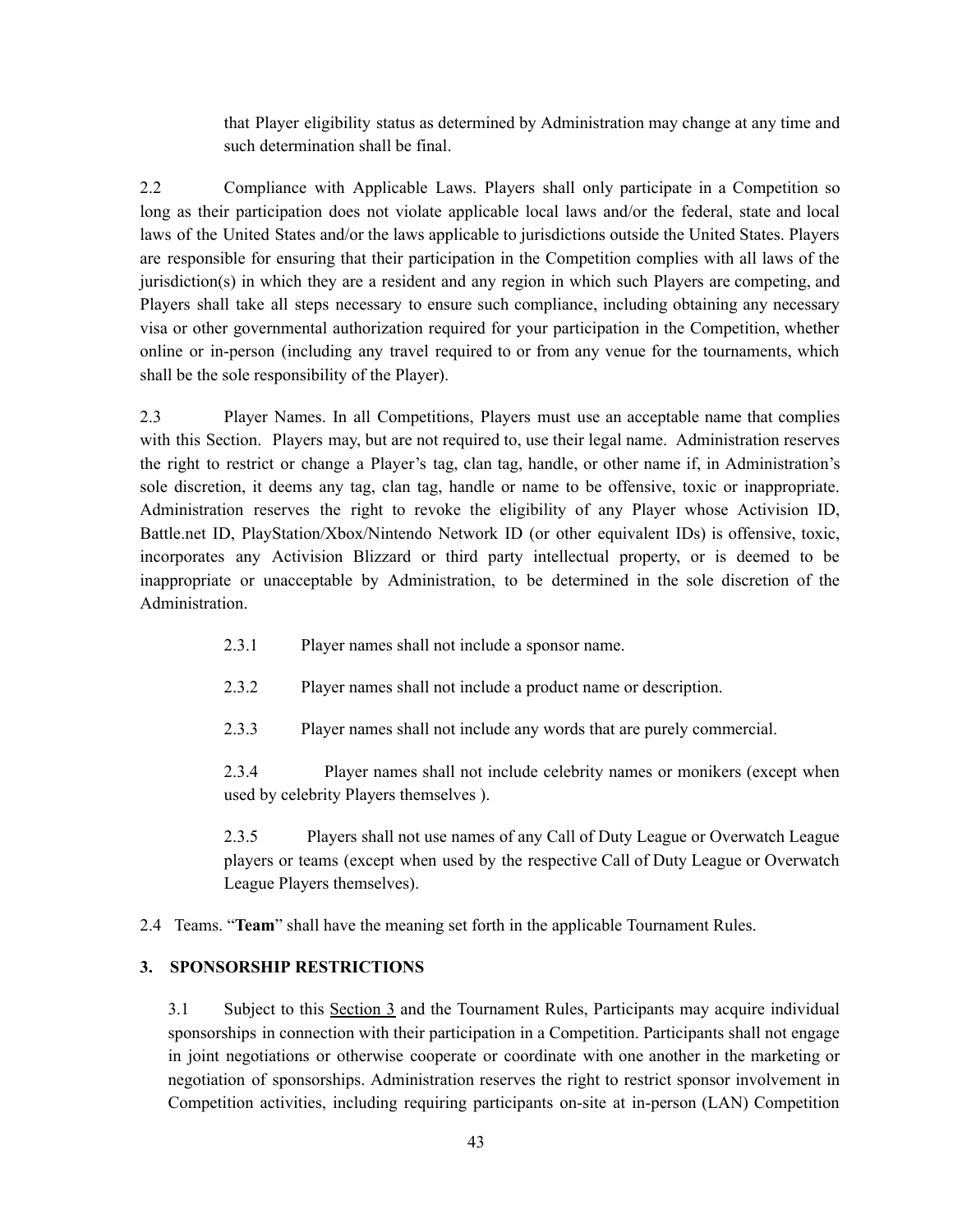events to, among other things, cover, obscure, or replace articles of clothing that display sponsor assets in violation of this Section 3. All sponsorship activity conducted in connection with Competition activities are subject to the prior approval of Administration. Participants may inquire as to whether a sponsor is permissible by contacting Administration at the email or other address designated for such requests as set forth in the applicable Tournament Rules.

3.2 Participants are prohibited from using any of the following: live or on-demand stream of a Competition; Competition match highlights or other footage; Franchise or Game images, Game-related logos, artwork, animations; or other protected intellectual property owned or controlled by Activision Blizzard (collectively, "**Game Materials**") in connection with any third party sponsorships, advertising, promotions, or marketing.

3.3 Administration reserves the right to have Competition-wide exclusive sponsorships on a global basis or specific to a particular region or territory. Administration may from time to time designate certain product or service categories as "reserved" whereby Participants will be prohibited from featuring sponsorships in such "reserved" categories in connection with their participation in a Competition.

3.4 Sponsors in the following categories are expressly prohibited from being featured, displayed, or otherwise promoted by any Participant in connection with the Competition:

3.4.1 Any person or entity that offers products or services that Activision Blizzard determines are detrimental to the business of Activision Blizzard (including without limitation the Franchises, Call of Duty League, Overwatch League and each of their respective amateur leagues) or that give one player an unfair advantage over another player, including hacking, gold selling services, account sellers and key sellers.

3.4.2 Games or other products or services from entities that compete directly with Activision Blizzard

- 3.4.3 Account selling, sharing or trading websites
- 3.4.4 Drugs (whether legal or illegal) and any products used to consume drugs
- 3.4.5 Tobacco and vaping products
- 3.4.6 Cannabis and any products used to consume cannabis
- 3.4.7 Pornography, sexual or adult oriented products or services
- 3.4.8 Gambling (whether legal or illegal)
- 3.4.9 Firearms / weapons, or related products or services
- 3.4.10 Political candidates or ballot initiatives

# **4. CONDUCT AND PENALTIES**.

4.1 Behavior

4.1.1 All Participants must at all times observe the highest standards of personal integrity and good sportsmanship and act in a manner consistent with the best interests of the Competitions, in each case as determined by Administration. Participants must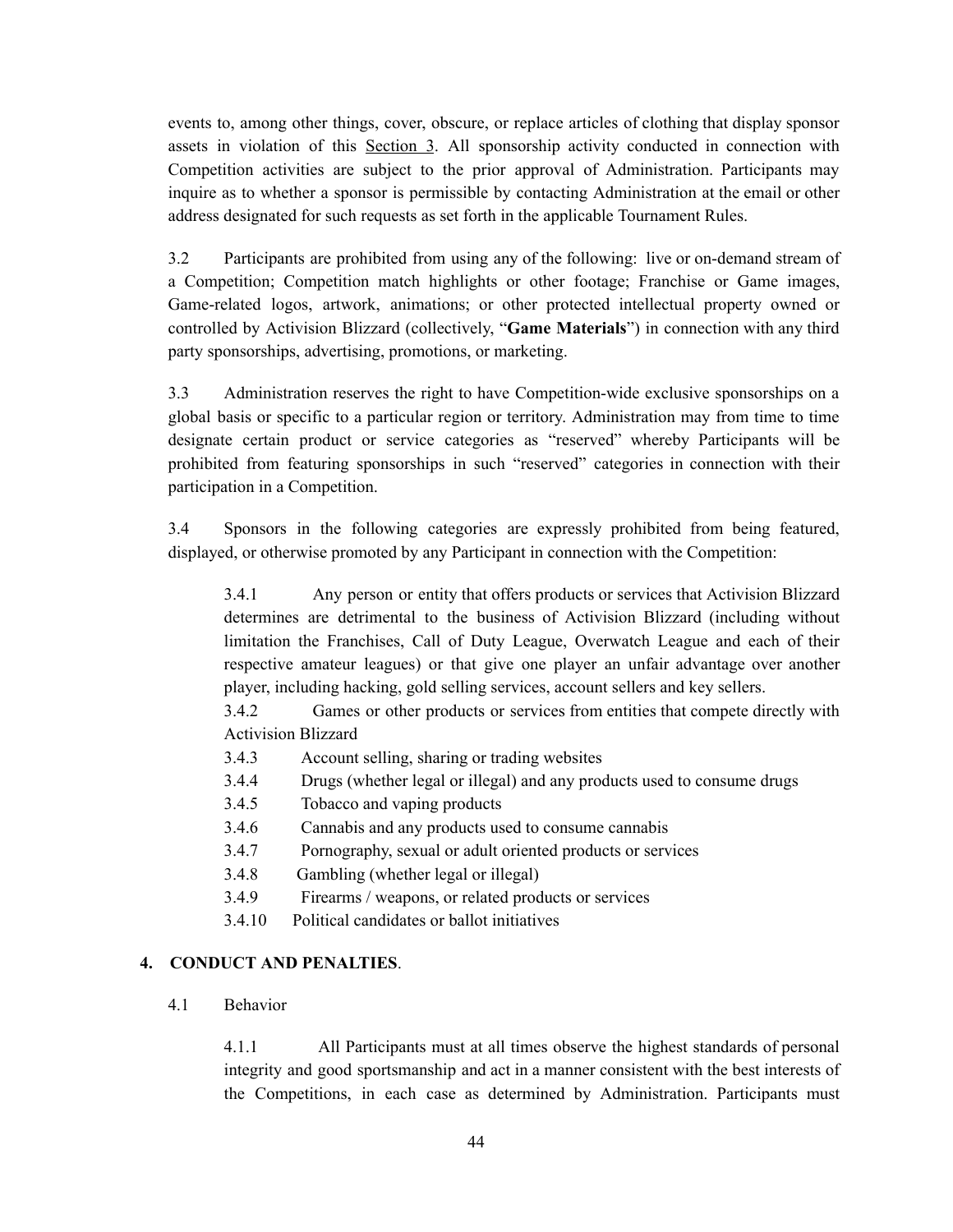behave in a professional and sportsmanlike manner in their interactions with other competitors, the Competition, and members of the Administration, the media, sponsors and fans.

4.1.2 Participants shall not use obscene or offensive gestures or profanity in their tags, player handles, game chat, live play communications, lobby chat, shoulder content, interviews, or other public-facing communications of any kind. This rule applies to English and all other languages and includes abbreviations and/or obscure references.

4.1.3 Participants are expected to settle their differences in a respectful manner and without resort to violence, threats, or intimidation (physical or non-physical). Violence is never permitted at any time or place, or against any person including competitors, fans, referees and officials.

4.1.4 The obligation to behave in a professional and sportsmanlike manner includes an obligation on the part of Participants to arrive on time and ready to compete for all games, matches and tournaments in the Competition schedule. Such obligation also prohibits forfeiting a game or match without reasonable cause.

4.1.5 Each Competition is a place for players from around the world, from different cultures, and from different backgrounds, to come together to compete and share their passion for the Game. Participants in Competitions should be focused on bringing the world together through epic entertainment, celebrating the Game, players, and fans, and building diverse and inclusive communities. Participants, must refrain from disruptive or divisive behavior, commentary, or other forms of expression during official Competitions and related events or on any official Competition channels or Team channels (e.g., Competition broadcasts, Competition or Team shows, and official Competition and Team-branded websites and social media channels). Throughout the period on match day that a Participant is visible to the Competition's and/or Team's live and camera audience(s), Participant shall not wear, display or otherwise convey personal messages without express approval from the Administration, which approval shall not be granted for political messages.

4.2 Cheating and Game Integrity.

4.2.1 Participants must compete to the best of their skill and ability at all times. Any form of cheating by any Participant will not be tolerated. All Participants are prohibited from influencing or manipulating any match (whether a Competition match or otherwise) with the intent that any aspect of the match is determined by anything other than the competitive merits. Examples of cheating or behavior impacting game integrity are not exhaustive, and include without limitation: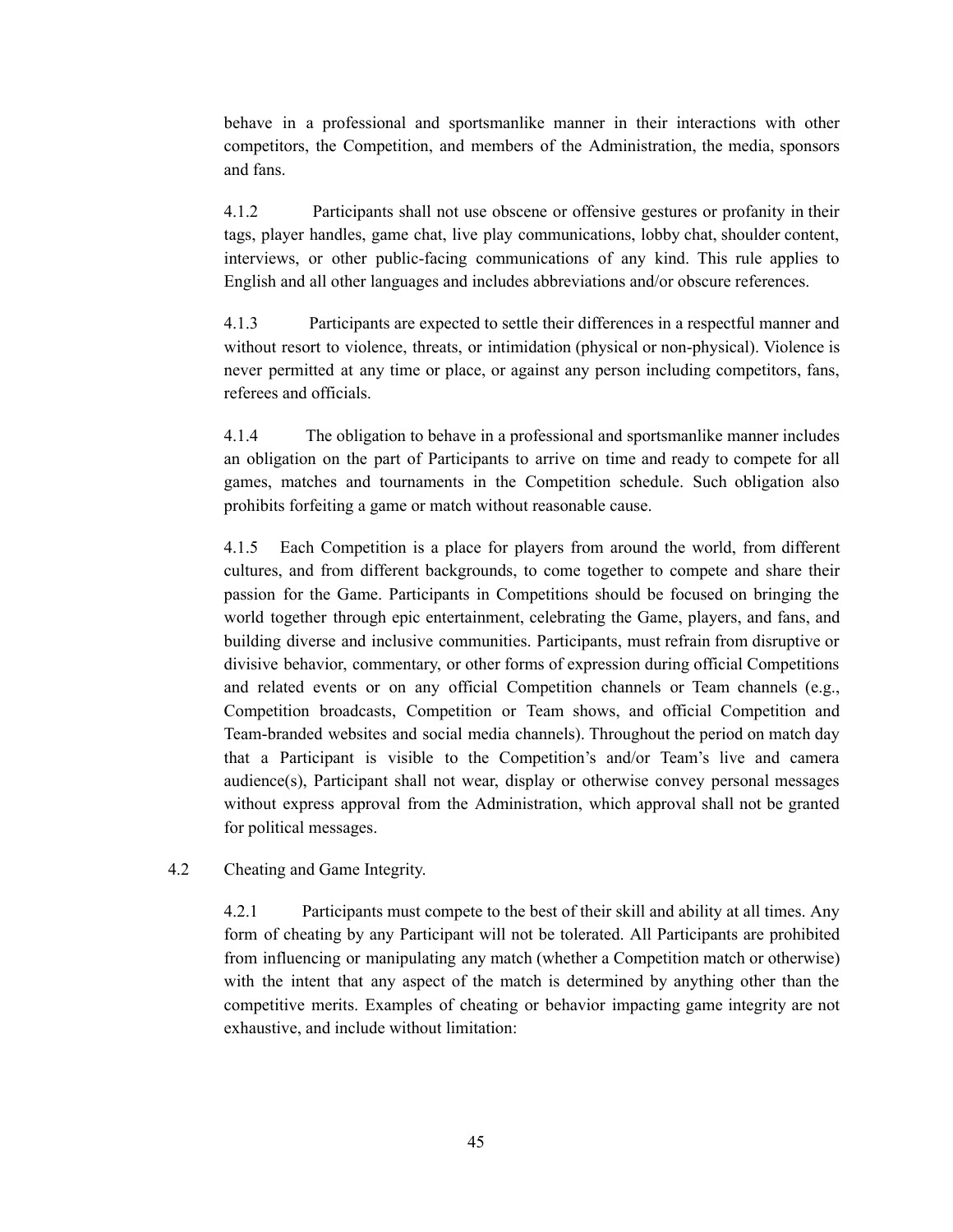4.2.1.1 Collusion, match fixing or any other action to intentionally alter, or attempt to alter, the results of any Competition (or any components thereof);

4.2.1.2 Attempts to interfere with another player's connection to the game service through Distributed Denial of Service (DDoS) or any other means;

4.2.1.3 Allowing an individual who is not the registered owner of a Player Account to play on that Player Account in a game and/or playing in a game while logged in to a Player Account registered to someone else;

4.2.1.4 Bot use, spot timing (e.g., not throwing the game, just timing a shot so bettors win), wintrading, drophacking, queue sniping and soft play on the ladder, ghosting or stream sniping (i.e., a game spectator illegally provides, or such Player individually obtains, information about an opponent's positions and/or movements), inducing another Participant to lose a match, and receiving leaked scrim footage and/or confidential or proprietary information of another Team;

4.2.1.5 Misuse or hacking of Game servers;

4.2.1.6 Use of unauthorized or restricted items (if applicable pursuant to Tournament Rules);

4.2.1.7 Violent, threatening or harassing behavior in any Franchise, Game or Competition setting, (offline and online);

4.2.1.8 Possession of a weapon at a Competition facility or any other Competition setting;

4.2.1.9 Inappropriate use of Competition equipment; and

4.2.1.10 Any other actions or conduct that threatens to undermine the integrity of the Competition.

4.2.2 Participants must at all times comply with the End User License Agreement applicable to the Game(s) featured in the Competition, whether during a Competition match or otherwise. Participants are prohibited from violating such End User License Agreement for personal or reputational gain, monetary gain, or for any other reason. Participants are not permitted to access the accounts of other individuals in order to artificially raise their competitive rank, earn points, or any other actions that violate the above software license agreement. Violations of this Section 4.2.2, whether during the course of a Competition season, during any Competition off-season, or prior to such Participant's entrance into a Competition may result in discipline to be determined in the discretion of Administration.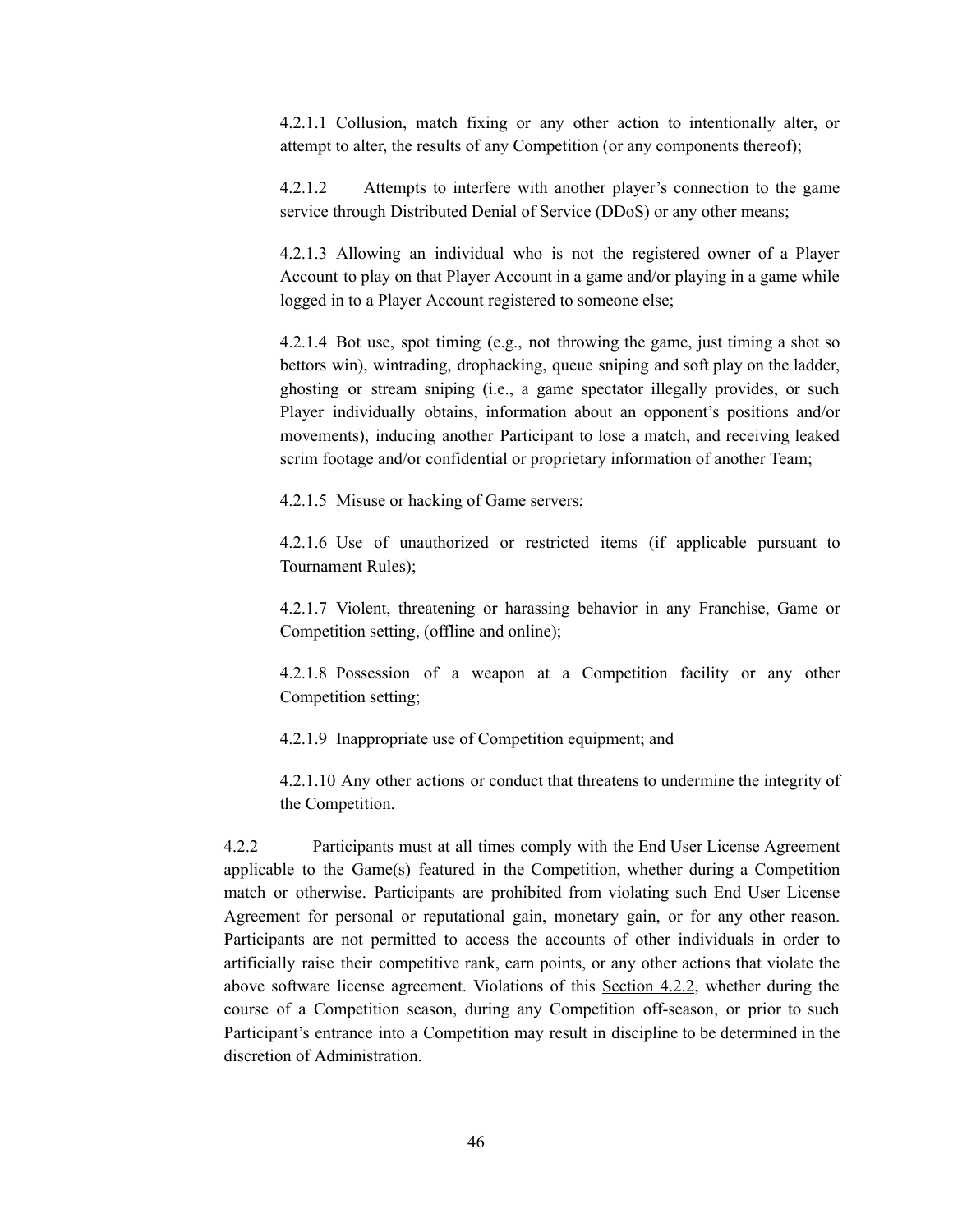#### 4.3 Illegal and/or Detrimental Conduct.

4.3.1 Participants must comply with all applicable laws at all times.

4.3.2 A Participant shall not engage in any activity or practice which (a) brings Participant into public disrepute, scandal or ridicule, or shocks or offends a portion or group of the public, or derogates from Participant's public image, or (b) is, or could reasonably be expected to be, detrimental to the image or reputation of, or result in public criticism of or reflect badly on, Activision Blizzard, Administration, or any of their respective representatives, the Competitions, the other Teams or their respective sponsors or members, the Franchise, Game or any other product or service of Activision Blizzard. For the avoidance of doubt, Participant's affiliation with individuals, entities or brands that are detrimental to the image or reputation of Activision Blizzard, Administration, or any of their respective representatives, the Competitions, the other Teams or their respective sponsors or members, the Franchise, Game or any other product or service of Activision Blizzard, as determined by Administration, will be deemed as a violation of this provision and these Rules. A non-exhaustive list of such types of misconduct are as follows:

4.3.2.1 Actual or threatened violence toward a person, including domestic violence, partner violence, dating violence and child abuse;

- 4.3.2.2 Sexual assault and other types of sexual offenses;
- 4.3.2.3 Illegal possession or distribution of a weapon;
- 4.3.2.4 Possession, use or distribution of performance-enhancing substances;
- 4.3.2.5 Conduct that poses a danger to the safety of another person;
- 4.3.2.6 Animal cruelty;
- 4.3.2.7 Theft and other property crimes; and
- 4.3.2.8 Crimes involving dishonesty.

4.3.3 Participant acknowledges that Activision Blizzard, Administration and the Teams may have an obligation under applicable law to report illegal activities to local law enforcement authorities or respond to formal inquiries from law enforcement or judicial authorities in jurisdictions where suspected violations of law have taken place.

4.4 Anti-Harassment.

4.4.1 Administration is committed to providing a competitive environment that is free of harassment and discrimination. Participants are prohibited from engaging in any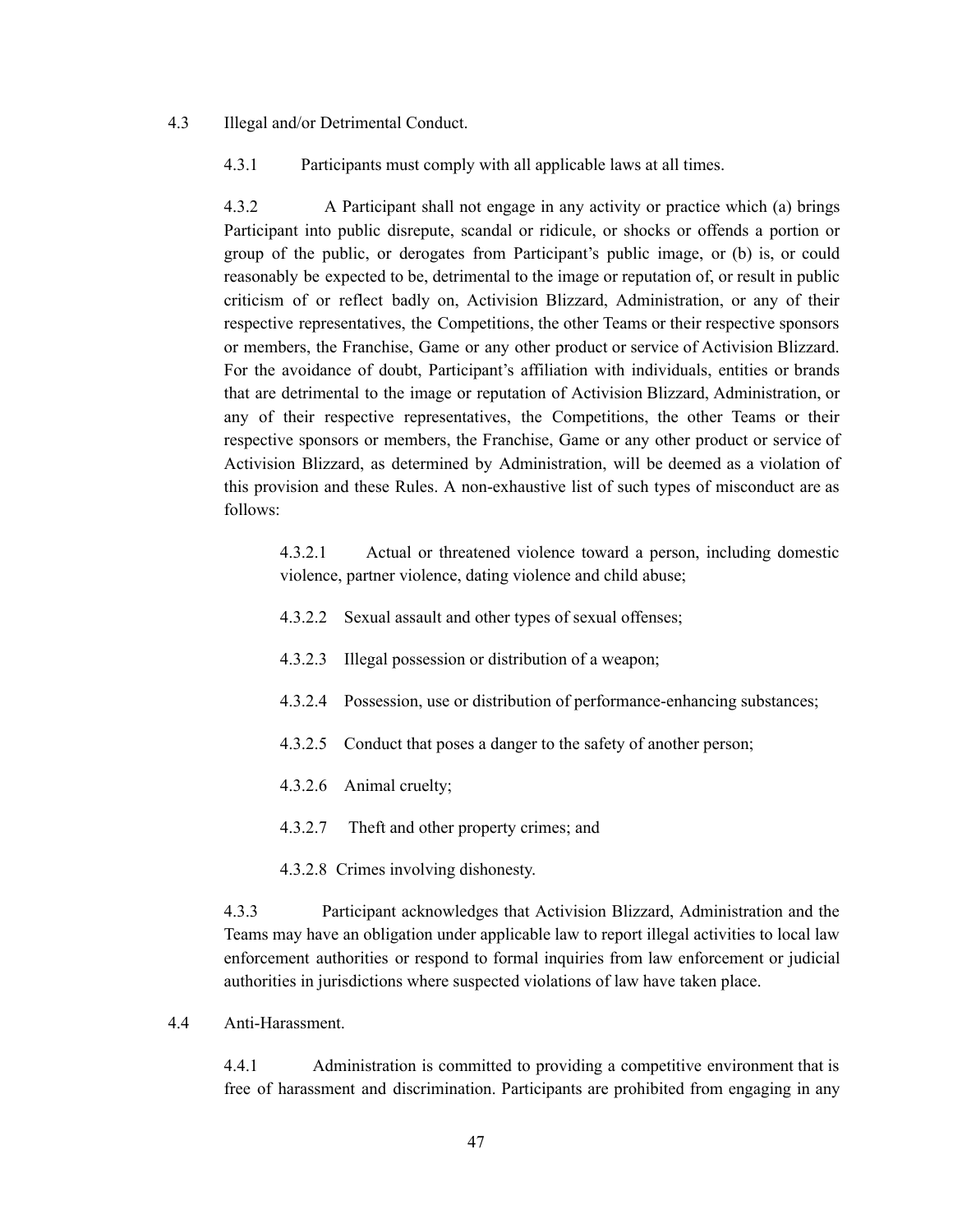form of harassment or discrimination (either in-game or outside the game), including without limitation that which is based on race, color, religion, gender, national origin, age, disability, sexual orientation, gender identity, or any other class or characteristic.

#### 4.5 Gambling.

4.5.1 Gambling on the outcome of Competitions (including any components thereof) can pose a serious threat to the integrity of, and public confidence in the Competitions. Participants as well as employees of Administration or Activision Blizzard are not allowed to (a) place, or attempt to place, bets on any games, matches or tournaments (or any components thereof) involving the Franchise, Game, or Competition, (b) associate with high volume gamblers, or deliver information to others that might influence their bets, or (c) offer or accept any gift or reward to or from anyone for services promised, rendered, or to be rendered in connection with any Competition, including services related to defeating or attempting to defeat a competing Team or services designed to throw, fix or otherwise influence the outcome of any Competition.

4.5.2 This rule also prohibits Participants from participating in anyone else's betting activities, asking anyone to place bets involving the Franchise (including Competitions or any components thereof) on a Participant's behalf, or encouraging anyone else to bet involving the Franchise (including without limitation Competitions or any components thereof).

4.5.3 Participants likewise are prohibited from engaging in any fantasy esports leagues or games involving Competitions in which the Participant pays any form of entry fee in exchange for an opportunity to win a cash prize or other thing of value.

#### 4.6 Alcohol and Drugs.

4.6.1 The use, possession, distribution or sale of illegal drugs is strictly prohibited. Participants are prohibited from being under the influence of any substance of abuse, including alcohol or marijuana, while the Participant is engaged in a Competition or on premises that are owned by or leased to Activision Blizzard, Administration or a Team.

4.6.2 The unauthorized use, possession, distribution or sale of prescription drugs by a Participant is prohibited. Prescription drugs may be used only by the person to whom they are prescribed and in the manner, combination and quantity as prescribed. Prescription drugs may only be used to treat the condition for which they are prescribed and shall not be used to enhance performance in the Competition.

#### 4.7 Non-Disparagement.

4.7.1 Participants have the right to express their opinions in a professional and sportsmanlike manner; provided, however, that Participants shall not make public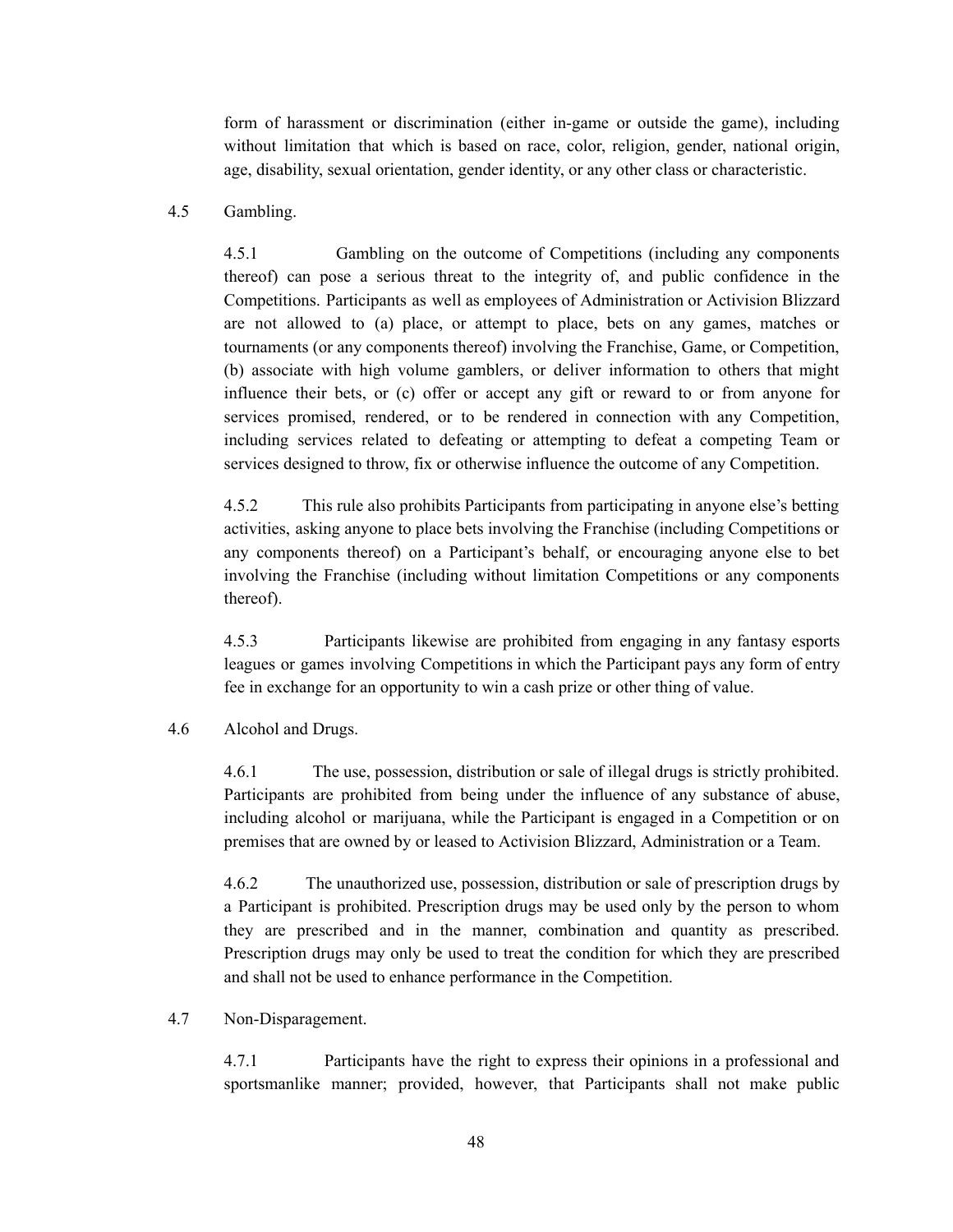statements that call into question the integrity or competence of match referees or Administration.

4.7.2 Participants shall not at any time make, post, publish or communicate to any person or entity or in any public forum any false, defamatory, libelous, or slanderous remarks, comments or statements concerning Activision Blizzard, the Administration, any of their respective representatives, the Competition, the other Teams or their respective sponsors or members, the Franchise, Game or any other product or service of Activision Blizzard. In addition, Participants shall not encourage members of the public to engage in any activities that are prohibited by this Section 4.7.

4.7.3 This Section 4.7 does not, in any way, restrict or impede a Participant from complying with any applicable law or a valid order of a court of competent jurisdiction or an authorized government agency, provided that such compliance does not exceed that required by the law or order.

## 4.8 Software and Hardware.

4.8.1 Any intentional use, or attempted use, by a Participant of any bugs or exploits in any Game is strictly prohibited. Administration will determine, in its sole discretion, the bugs and exploits prohibited by this rule and whether a Participant has taken advantage of a bug or exploit in violation of this rule.

4.8.2 Participants must consult with Administration before bringing electronic storage devices to any LAN Competition event and are not allowed to use any mobile or external communication equipment during a match, including mobile phones.

4.8.3 Participants are prohibited from installing third-party software of any kind on any competition hardware or machines at LAN Competition events.

## 4.9 Confidentiality.

4.9.1 Participants must keep confidential and not disclose to any third party confidential and proprietary information concerning any Game, the Competitions, the Administration, Activision Blizzard or its sponsors.

4.9.2 This Section 4.9 does not, in any way, restrict or impede a Participant from complying with any applicable law or a valid order of a court of competent jurisdiction or an authorized government agency, provided that such compliance does not exceed that required by the law or order.

4.10 Reporting. Upon becoming aware of any conduct prohibited by this Section 4, Participants are required to immediately report the details to the Administration via the contact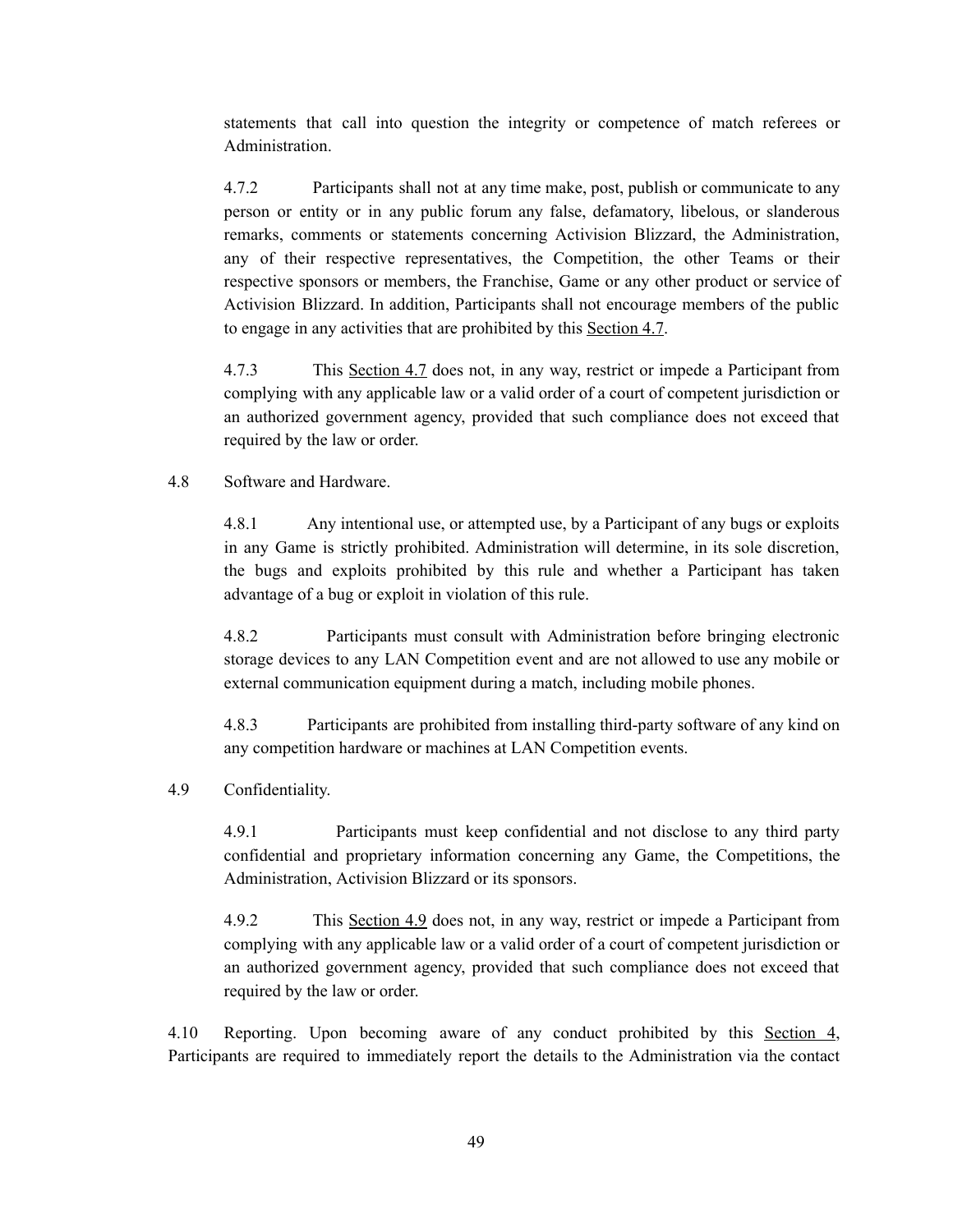information provided in the Tournament Rules. Failure to comply with this requirement is an independent violation of these Rules.

# **5. PRIZE AWARDS**.

5.1 Distribution of Prize Awards. A description of the potential prizes is set forth in the Tournament Rules for each Competition. Notwithstanding anything to the contrary contained herein, the awarding of prizes is void where prohibited or restricted by applicable laws. Subject to these Rules and the Tournament Rules, Team prizes will be awarded either equally to each of the Players on a winning Team or to the Team leader or other designated representative (and Administration reserves the right to request applicable authorization documentation from Team and/or Players as is required to confirm such authorization), if any, as elected or otherwise designated by the Team (with any discrepancies regarding the Team's election determined by the Administration in its sole discretion). Participants are limited to one prize package per Competition event. Prizes are non-transferable and not exchangeable for any other prize. In the case of unavailability of a prize, the Administration reserves the right, in its sole discretion, to substitute a prize of equal or greater value. All cash prizes will be paid in US Dollars (unless the Administration permits an alternate method of payment). Participants who are eligible for the award of a prize assume all liability for the use of the prize.

5.2 Requirements to Collect a Prize Award. Participants shall have no right to any prize unless such winning Participant satisfies the conditions set forth in these Rules, the Tournament Rules and any other applicable rules. Requirements may include submission of documentation reasonably sufficient and detailed to evidence a Participant's satisfaction of eligibility requirements and compliance with these Rules. Winning Participants will be notified if they have won a prize after the end of an applicable Competition. Each winning Participant is required to follow the instructions in the notification. In order to be eligible to claim a prize, each potential winner of a prize will be required to fill out and sign, within the prescribed period of time in the notification, an affidavit of eligibility and liability/publicity release form, as well as all applicable governmental and tax forms required to receive a prize, including an IRS form W-8 or W-9 and any other forms required. Winners who accepted prizes in the form of US Dollars and who are residents of the U.S. will receive an IRS Form 1099 at the end of the calendar year, and a copy of such form will be filed with the IRS. Additional paperwork that Administration requests, including waivers and releases, must be submitted to Administration before Administration will provide a Participant with any prize. Following Administration's verification of eligibility and compliance with the terms of these Rules, the winning Participant will be declared the winner of the prize. Prizes will be fulfilled approximately  $8 - 10$  weeks after conclusion of the event and receipt of all necessary documentation. If a winning Participant cannot be contacted, does not respond, or fails to sign and return the required documentation within fourteen (14) days of the first notification attempt, the Participant forfeits eligibility to claim a prize.

5.3 Costs Associated with Collecting a Prize Award. Participants are responsible for any and all costs and expenses associated with their prize that are not specifically set forth herein. National, state and local taxes, including VAT taxes, which are associated with the receipt or use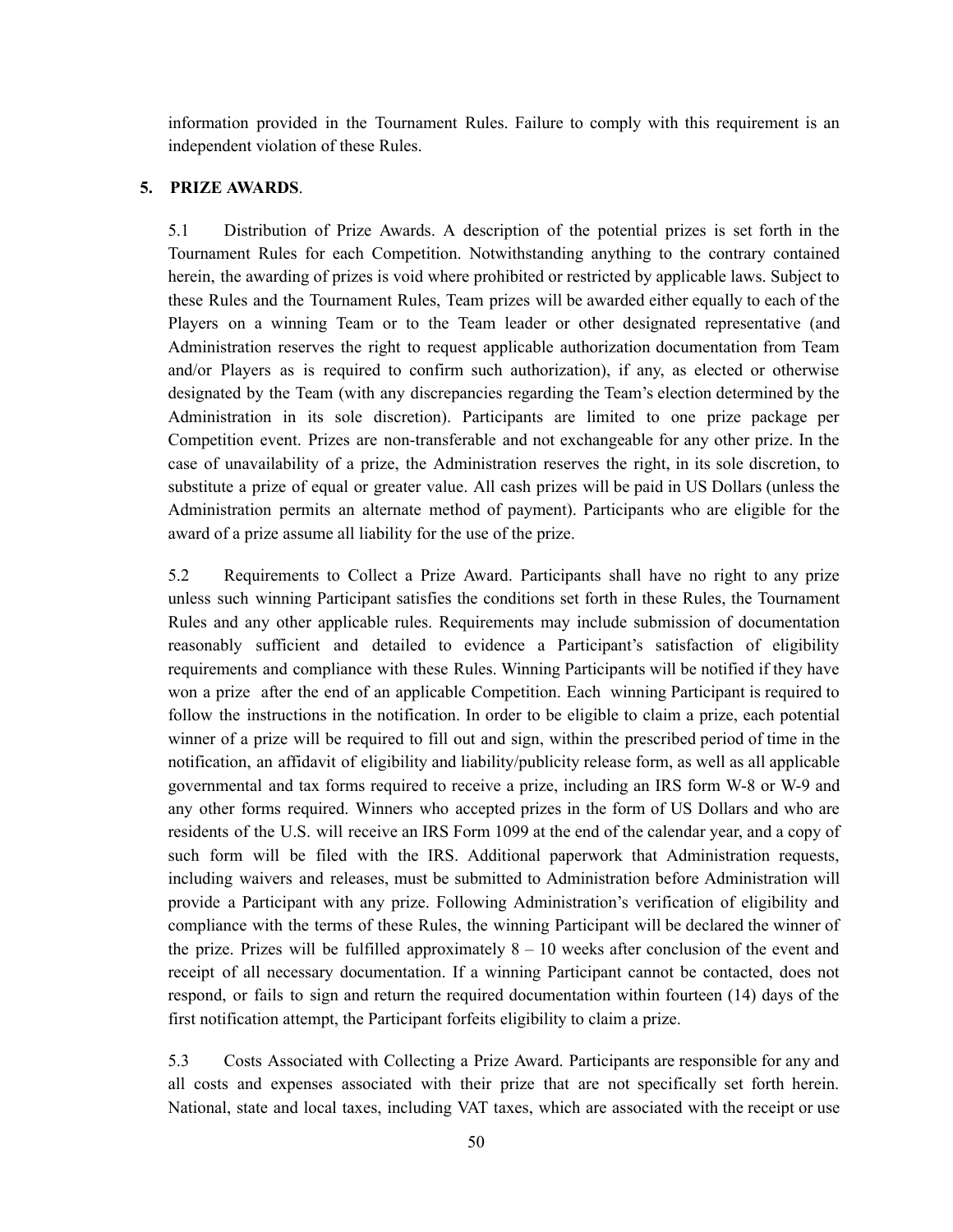of any prizes are the sole responsibility of the Participant. For some non-U.S. Participants, 30% of the prize value will be withheld and remitted to the IRS to comply with U.S. tax laws.

# **6. DISCIPLINARY ACTION**

6.1 Investigation of and Right to Monitor Compliance. To preserve the integrity of the Competitions, Administration will have the right to monitor compliance with these Standard Rules and the Tournament Rules, investigate possible breaches of these Rules and the Tournament Rules and impose sanctions for violations. Participants agree to cooperate with Administration in any such investigation. The failure by a Participant to cooperate with any internal or external investigation conducted by Administration or its designee relating to a violation of these Standard Rules or the Tournament Rules is itself a violation of such rules, including without limitation being untruthful or withholding, tampering with or destroying evidence.

6.2 Subjection to Penalty. Any violation of these Standard Rules or Tournament Rules by any Participant, including acts or omissions by one or more Participants, will be subject to penalty. The nature and extent of penalties imposed will be determined by Administration. All decisions of Administration regarding Standard Rules and Tournament Rules violations or other issues regarding the Competition, are final.

6.3 Penalties. Penalties for Standard Rules or Tournament Rules violations will be assessed by Administration. These penalties will vary in range between loss of side or map selection, to termination of the right to participate in one or more Competitions, in direct relation to the severity of the offense and the number of offenses committed previously by the Participant(s). The following is a non-exhaustive list of penalties that may be imposed at the discretion of the Administration:

Verbal Warning(s) Written Warning(s) Suspension(s) Loss of Side Selection for Current or Future game(s) Ban for Current or Future Competitions and events Prize Forfeiture(s) Game Forfeiture(s) Match Forfeiture(s) Tournament Disqualification Termination of Team's ability to participate in one or more Competitions

# **7. LIMITATIONS OF LIABILITY**

7.1 In no event will Activision Blizzard, Administration or any of their respective parents, subsidiaries, affiliates or their respective officers, directors, employees or other representatives be liable under these Rules to any Participant, or any person or entity claiming rights derived from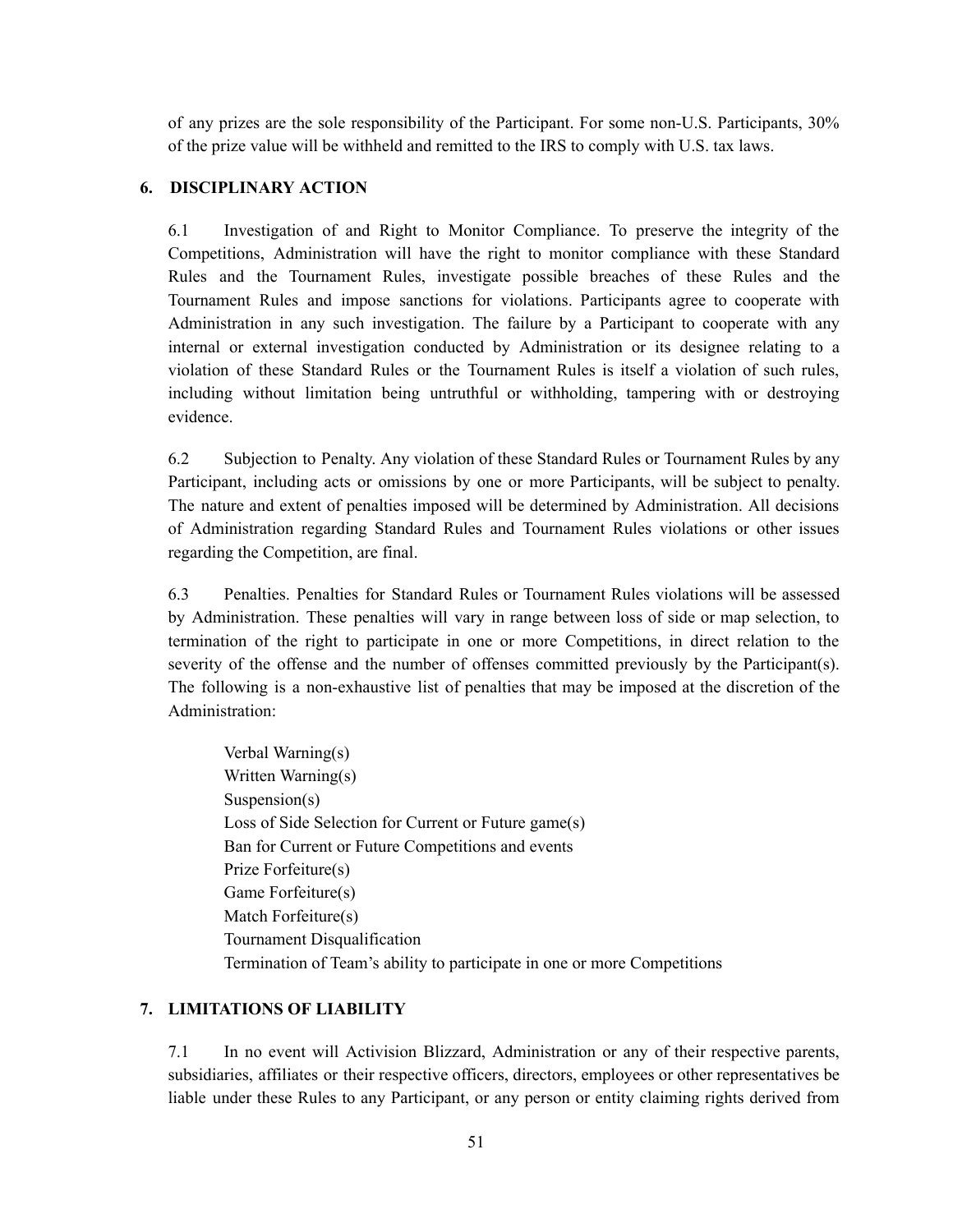any Participant, for any consequential, incidental, indirect, exemplary, special or punitive damages, and/or damages for loss of data, revenue, prizes or profit, whether arising out of breach of contract, tort (including negligence) or otherwise, regardless of whether such damages were foreseeable and whether or not the Administration, Activision Blizzard or any of their respective affiliates or representatives were advised of the possibility of such damages.

7.2 To the fullest extent permitted by applicable law, Participant acknowledges that Participant is aware of the risks, dangers and hazards associated with esports competitions and Participant freely accepts and fully assumes all such risks, dangers and hazards and the possibility of personal injury, death, property damage or loss resulting from Participant's participation in such activities.

7.3 Participant acknowledges and agrees that Activision Blizzard and Administration are not insurers of Participant's property or personal safety. If a Participant feels the need for insurance, such Participant should obtain it from a third party.

#### **8. GRANT OF RIGHTS**

8.1 By agreeing to these Rules and participating in a Competition, Participant hereby grants to the Administration a perpetual, royalty-free, fully paid-up, worldwide, right and license (with the right to grant sublicenses) to copy, display, distribute, edit, host, store and otherwise use the Participant's name, logos, trade or service marks, copyrighted material, nickname, Player Account handles (or replacement tags), initials, likeness, image, photograph, animation, avatar, autograph, voice, video or film portrayal, public persona, biographical information, and backstory (collectively, "**Participant Materials**"), and create derivative works thereof, in any and all present and future media whether now known or hereafter created, on any and all platforms and via any method of delivery, on or in connection with (a) any Competition event (whether in full or in part and whether on a live or delayed basis and all or any part of such event) and the broadcast, streaming, webcast or other distribution of any audio visual, visual and/or audio coverage of any of the foregoing; (b) the marketing and promotion of Competitions or the Franchises in general; (c) the exploitation of media rights, (d) any group licensing or other agreements with third parties entered into by Administration or its affiliates; and/or (e) the creation, distribution, promotion and sale of the products and services of Activision Blizzard. The products, services, media and materials created by exercise of any of the foregoing licenses or rights in clauses (a) through (e) are referred to herein as the "**Competition Materials**."

8.2 Advertising and Commercial Materials. The grant of rights and licenses in Section 8.1 includes, but is not limited to, the perpetual, royalty-free, fully paid-up, worldwide right and license (but not the obligation) of Administration (and its sublicensees) to copy, display, distribute, edit, host, store and otherwise use the Participant Materials and the Competition Materials, and create derivative works thereof, in any and all present and future media whether now known or hereafter created, on or in connection with Administration's (or its sublicensees'): (a) websites and applications, together with those of its permitted streaming and broadcast partners; (b) social media postings; (c) print and online advertising and content; (d) newspaper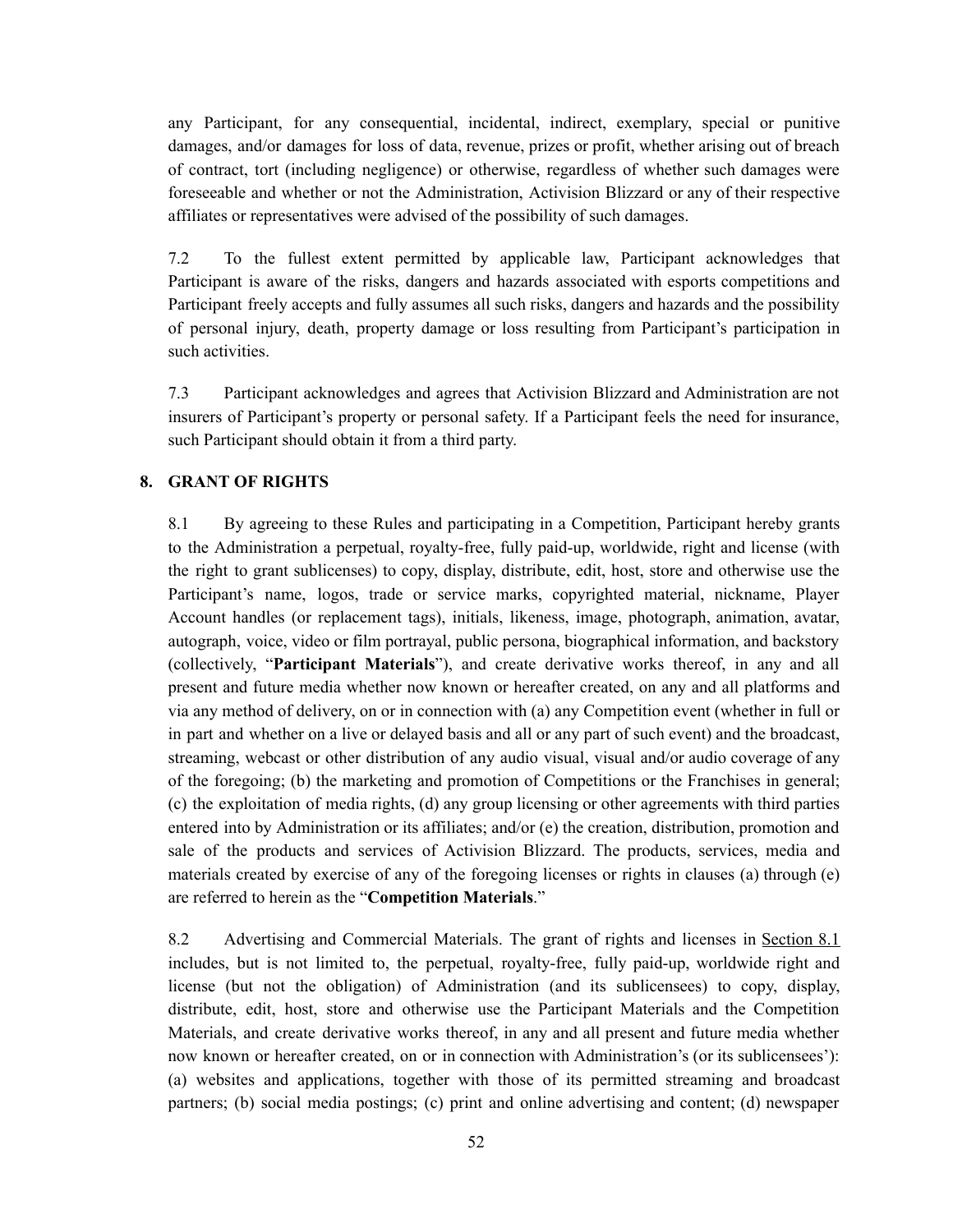and magazine advertising and content; (e) online advertising and content, including banners, leaderboards and skyscrapers; (f) outdoor and indoor billboards, posters, signs and displays; (g) product catalogues, point-of-sale materials, hang tags, product packaging and instruction manuals; (h) press releases, newsletters and e-alerts; (i) television; and (j) any other advertising or promotional materials developed by or for Administration (or its sublicensees) for Competitions or the Franchises from time to time (the foregoing, the "**Advertising and Commercial Materials**").

8.3 Participant acknowledges and agrees that Participant shall not acquire any rights in or to the Competition, any Franchise, or Activision Materials (as defined below) as a result of Administration's use of the Competition Materials in connection with the permitted uses hereunder.

8.4 Ownership of Advertising and Commercial Materials, Feedback, Stats and Suggestions.

8.4.1 As between each Participant and Administration, Administration will be the sole owner of all of the following (collectively, the "**Activision Materials**"):

8.4.1.1 Competition Materials and Advertising and Commercial Materials (excluding Participant Materials that are incorporated into or used in the Competition Materials or Advertising and Commercial Materials; provided, that to the extent such Participant Materials incorporate any Activision Blizzard intellectual property, such Competition Materials and Advertising and Commercial Materials shall be owned by Administration);

8.4.1.2 All other content, works of authorship, audio-visual works, artwork, compilations, data and documentation that are created by or for Administration in connection with the Competition;

8.4.1.3 Suggestions, comments and other feedback that a Participant may provide to Administration relating in any way to (a) the Competitions, the Franchises or the business of Activision Blizzard, and (b) all improvements or enhancements to the Competitions, the Franchises, or the business of Activision Blizzard resulting from any such suggestions, comments and feedback;

8.4.1.4 All Activision Blizzard accounts, data (including gameplay data) and statistics relating to Participant's participation in or play of the Franchise or the Competition, any Competitions streams and any intellectual property of Activision Blizzard; and

8.4.1.5 Intellectual property rights in each of the foregoing existing anywhere in the world.

8.4.2 Subject in all respects to Section 8.4.1, as between each Participant and Administration, Participant will be the sole owner of the Participant Materials. For the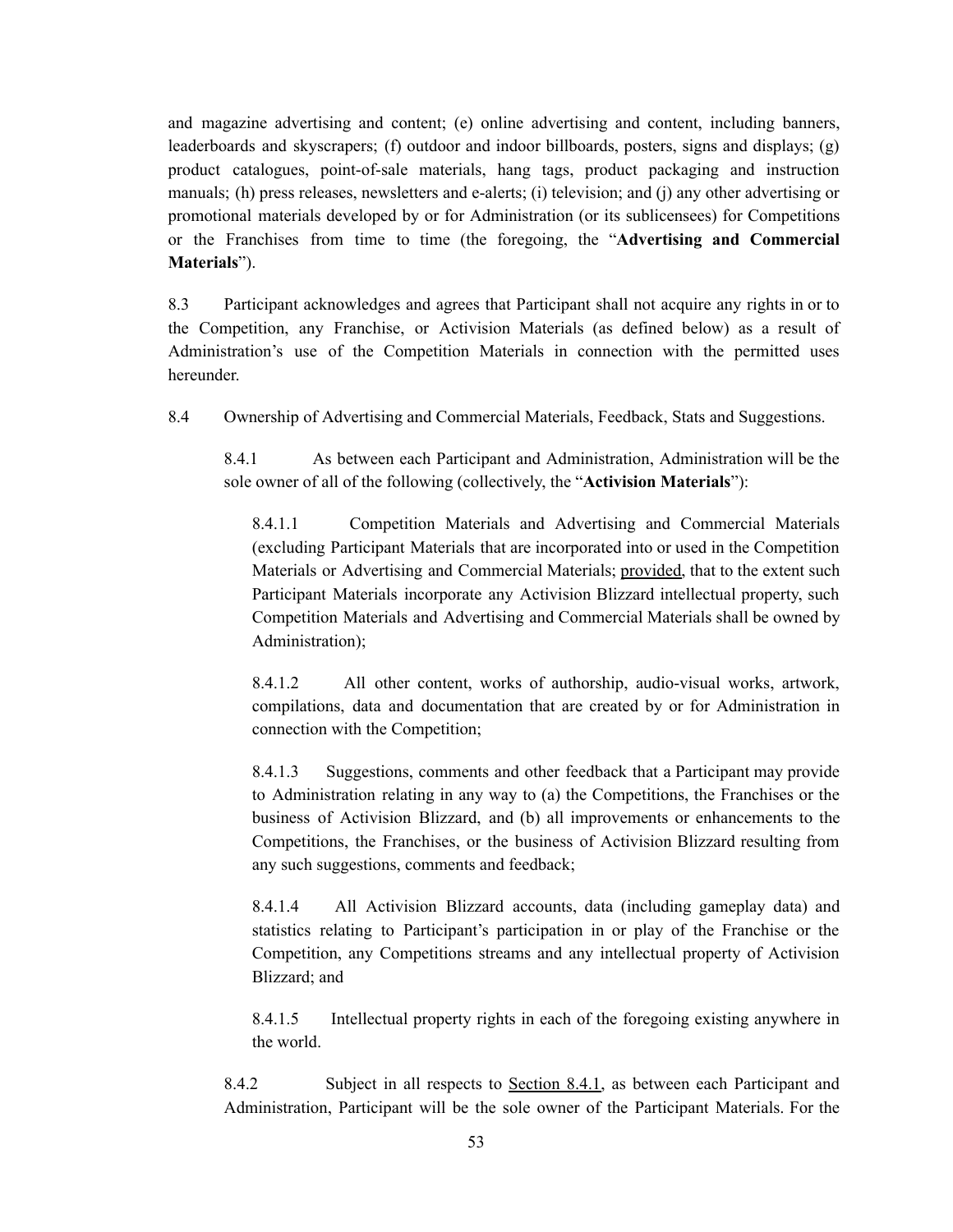avoidance of doubt, Participant's use of the Participant Materials shall at all times comply with the End User License Agreement.

8.5 Works for Hire; Assignment. If a Participant at any time creates, develops or invents any Activision Materials, the parties acknowledge and agree that all copyrightable Activision Materials, and all elements, portions and derivative works thereof, shall be created for the Administration as "works made for hire" and that all copyrights in and to such Activision Materials, and in all elements, portions and derivative works thereof, shall vest automatically in, and belong to, the Administration. If, however, by operation of law or otherwise, such Activision Materials or any element, portion and derivative works thereof are not deemed a "work made for hire" or for any reason do not automatically vest in the Administration and/or if there are any patents, trademarks, know-how or other intellectual property rights in the works that do not automatically become the property of the Administration under the preceding sentence, the Participant hereby assigns (and agrees at the time of creation to assign) to the Administration and/or its designee, in each case for no additional consideration, by way of present assignment of future copyright and other intellectual property rights, all worldwide rights, title and interest, including all copyright and other patent, trademark and other intellectual property rights worldwide, in and to all Activision Materials (and in all elements, portions and derivative works thereof) and agrees to take, at the expense of the Administration or its designees, any and all such other actions reasonably deemed appropriate by the Administration or its designee in furtherance of such assignment, including, without limitation, the execution and delivery to the Administration or its designee of any further instruments of assignment reasonably requested by the Administration or its designee. Such assignment includes the transfer and assignment to the Administration and its successors and assigns of any and all moral rights which Participant may have in the Activision Materials. To the extent such moral rights cannot be assigned under applicable laws, Participant hereby waives and agrees not to assert any such moral rights Participant may have, and to the extent Participant is not permitted to waive moral rights by law, Participant hereby permits Administration (or any successor or transferee thereof) at any time to modify or to change the Activision Materials or to accompany the Activision Materials with any illustrations, prefaces, after-words, comments and other materials, and Participant confirms that such amendments, changes or accompaniment will not cause harm to its honor or reputation and does not constitute a distortion or mutilation of the Activision Materials and other associated materials. For the avoidance of doubt, for purposes of this Section 8.5, the Administration shall exclusively mean either (a) Activision Publishing, Inc., or (b) Blizzard Entertainment, Inc., as determined based on the applicable Administration set forth in the Tournament Rules; provided, if the Administration is not defined therein, all rights of the Administration pursuant to this Section shall automatically vest in Activision Publishing, Inc.

8.6 Participant Representations and Warranties. Participant is solely responsible for the Participant Materials. Participant represents and warrants: (a) Participant is the author or creator of, or owns all right, title and interest in and to, the Participant Materials or otherwise has sufficient power and authority to grant the rights granted herein, including pursuant to Section 8.1; and (b) the Participant Materials and the exercise of rights in Participant Materials granted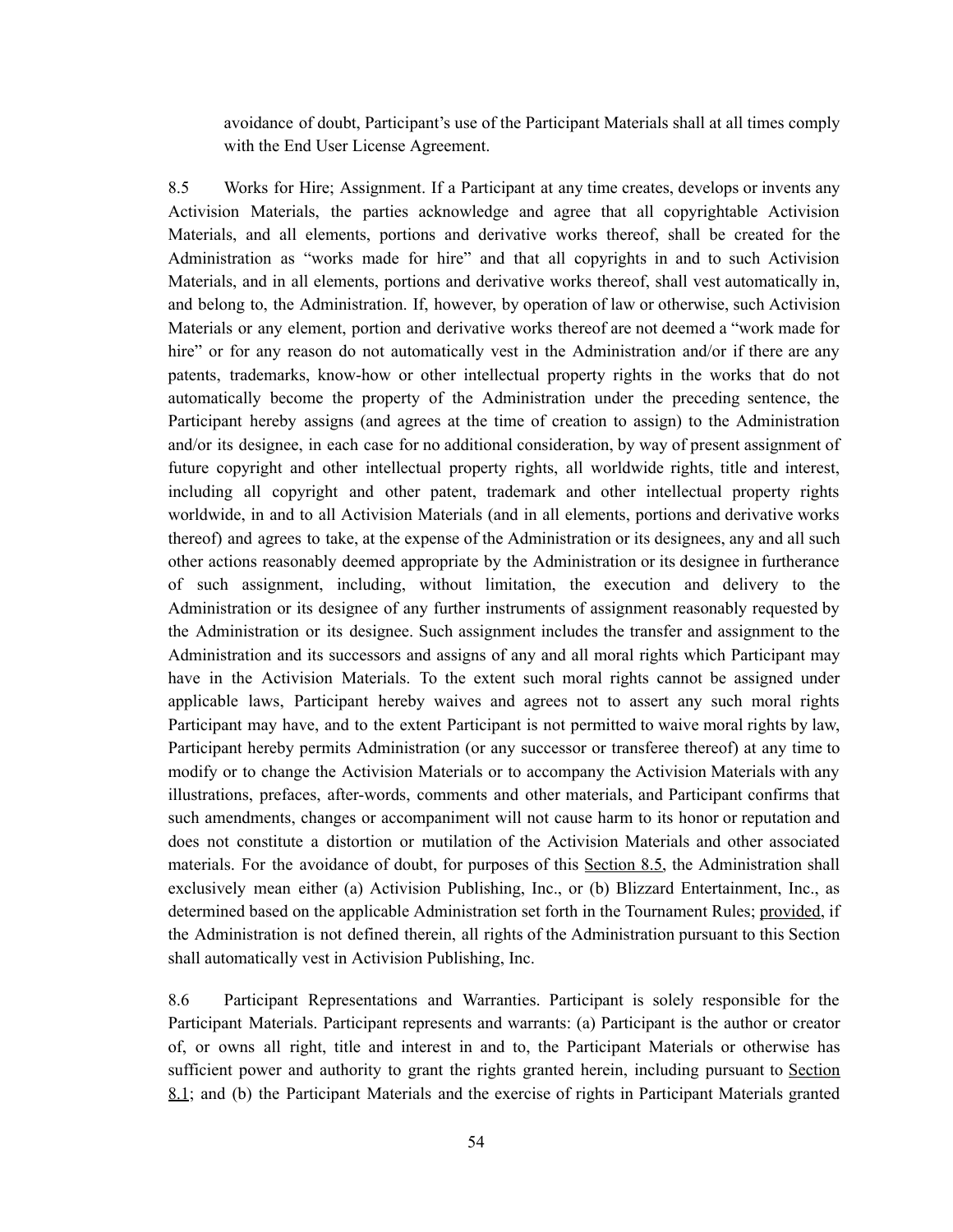under these Rules do not and will not (i) defame any other person or (ii) infringe, violate, dilute, or misappropriate any third-party right, including any copyright, trademark, patent, trade secret, moral right, privacy right, right of publicity, or any other intellectual property or proprietary right of any kind or nature relating thereto recognized by United States law and applicable foreign and international laws, treaties and conventions. Activision reserves all rights and remedies against any Participant who breaches this Section.

8.7 Waivers. By agreeing to these Rules, Participant hereby waives, and agrees not to assert, any (a) rights of prior review and/or approval of any of the Competition Materials or Advertising or Commercial Materials, and (b) moral or other equivalent rights (if any) to which Participant is or may become entitled under applicable law in relation to the Competition Materials, Advertising and Commercial Materials, or to his/her participation in a Competition or Activision Blizzard events. Nothing in these Rules requires Administration (or its sublicensees) to make use of any of the rights or licenses granted herein.

8.8 Collection of Personal Data. Administration will collect, store and use information collected in connection with each Competition (including information collected at live events, if applicable) in accordance with the Privacy Policy set forth in the applicable Tournament Rules.

### **9. RESOLUTION OF DISPUTES**

9.1 Disputes Regarding League Rules. Administration has final, binding authority to decide disputes with respect to the breach, termination, enforcement, or interpretation of Sections 1, 2, 3, 4, 5, and 6 of these Rules ("**Rules Dispute**").

9.2 Binding Arbitration. All disputes, claims or controversies that Administration may have against a Participant or that a Participant might have against Administration, and all disputes, claims or controversies arising out of, relating to, or in connection with a Competition, Competitions, the Tournament Rules or these Rules, or the breach or the validity thereof, including the determination of the scope or applicability of these rules to arbitrate and the jurisdiction of the arbitrator, and that is not otherwise subject to Administration's final, binding authority (whether under Section 9.1 or under separate written agreements entered into with Administration or its affiliates) or otherwise subject to arbitration under separate written agreements entered into with Administration ("**Arbitration Dispute**") will be finally settled under the Rules of Arbitration of the International Chamber of Commerce by a single arbitrator appointed in accordance with the said Rules. The seat of arbitration will be New York, New York. The arbitration shall be conducted and the award shall be rendered in English (with translation services provided if required). Notwithstanding the choice of law clause in Section 9.4, the arbitration and this agreement to arbitrate shall be governed by Title 9 (Arbitration) of the United States Code. All costs and expenses for the arbitration will be borne in accordance with the Rules of Arbitration of the International Chamber of Commerce. All matters relating to the arbitration, including any final award, will be considered the confidential information of the parties to the Arbitration Dispute. The parties to any Arbitration Dispute agree that they will only file with the court the portions of the award necessary to enter judgment and enforce the award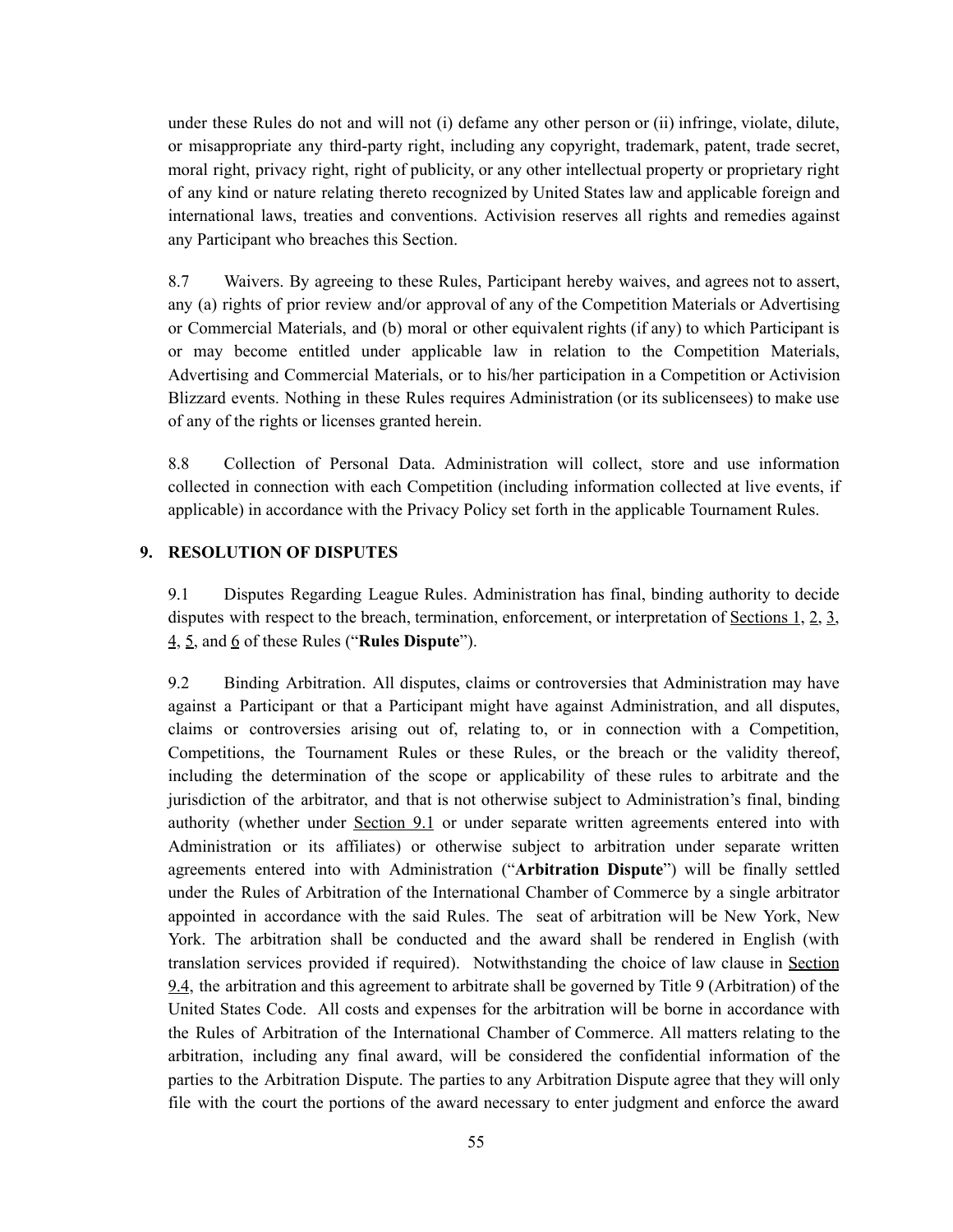and that they will make every effort to exclude confidential information from what is to be filed with the court, with any disagreements related thereto to be decided upon by the arbitrator prior to any court filing. The decision of the arbitrator will be final and binding on the parties to the Arbitration Dispute, and any award of the arbitrator may be entered in any court of competent jurisdiction. This Section 9.2 will not preclude a party to a dispute from seeking provisional remedies in aid of arbitration from a court of appropriate jurisdiction in respect of Arbitration Disputes or preclude Administration from seeking and obtaining from any court of competent jurisdiction (without the need for Administration to post any bond or other security) temporary and/or preliminary injunctive relief against a Participant for any breach by the Participant of the terms of these Rules. Except as otherwise provided by these Rules or applicable law, each party to any legal action or proceeding brought against the other party will be responsible for his/her/its own attorneys' fees, experts' fees, court costs and all other expenses sustained in the course of such litigation (including any appeals).

# 9.3 Class Action Waiver.

9.3.1 By agreeing to these Rules, each Participant agrees that any arbitration will be limited to the Arbitration Dispute between Administration and the Participant individually.

9.3.2 By agreeing to these Rules, each Participant acknowledges and agrees that: (a) a claim by, or on behalf of, other persons, will not be considered in, joined with, or consolidated with, the arbitration proceedings between the Participant and Administration unless the Participant and Administration agree to such a consolidation; (b) there is no right or authority for any Rules Dispute or Arbitration Dispute to be arbitrated, adjudicated, or resolved through court proceedings on a class-action, collective action, private attorney general or representative action basis or to utilize class action, collective action, or private attorney general or representative action procedures; and (c) the Participant will not have the right to participate as a class representative, collective action representative, or private attorney general, or as a member of any class, collective action, or private attorney general or representative action for any Rules Dispute or Arbitration Dispute. Under no circumstances does any Participant or Administration agree to class, collective, private attorney general or representative action procedures in arbitration or court proceedings or the joinder of claims in arbitration or court proceedings. The foregoing provisions of Section 9.3.1 and this Section 9.3.2 are referred to as the "**Class Action Waiver**".

9.3.3 In any case in which: (a) the Rules Dispute or Arbitration Dispute is filed or pursued as a class action, collective action, or private attorney general or representative action; and (b) all or part of the Class Action Waiver is found to be unenforceable, the class action, collective action, or private attorney general or representative action to that extent must be litigated in a civil court of a competent jurisdiction within New York, New York, but any individual claims for which the Class Action Waiver is deemed enforceable must be litigated separately in arbitration. The Class Action Waiver will be severable in